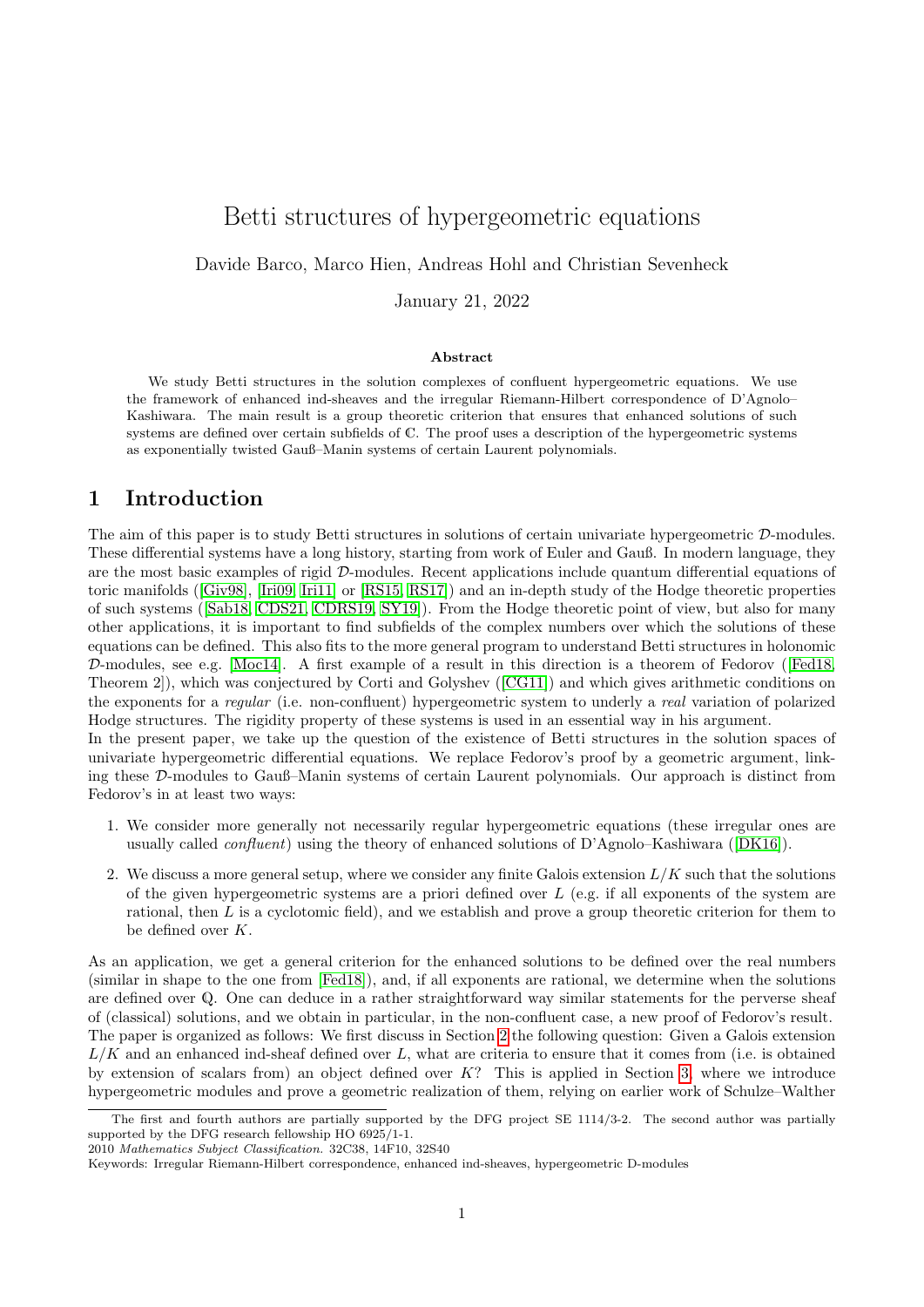([\[SW09\]](#page-35-3)) and Reichelt([\[Rei14\]](#page-34-6)). Our main result is then Theorem [3.12,](#page-24-0) which gives the group theoretic criterion alluded to above. In order to illustrate this result, we formulate here a shortened version, which covers the cases we are mostly interested in.

<span id="page-1-2"></span>**Theorem 1.1.** Let numbers  $\alpha_1, \ldots, \alpha_n, \beta_1, \ldots, \beta_m \in [0,1)$  be given, where  $n \geq m$  and where we assume that  $\alpha_i \neq \beta_j$  for all  $i \in \{1, \ldots, n\}$  and all  $j \in \{1, \ldots, m\}$ . Consider the differential operator in one variable

$$
P := \prod_{i=1}^{n} (q\partial_q - \alpha_i) - q \cdot \prod_{j=1}^{m} (q\partial_q - \beta_j)
$$

and let  $\mathcal{H}(\alpha;\beta):=\mathcal{D}_{\mathbb{G}_{m,q}}/\mathcal{D}_{\mathbb{G}_{m,q}}\cdot P\in \mathrm{Mod}_{\mathrm{hol}}(\mathcal{D}_{\mathbb{G}_{m,q}})$  be the corresponding irreducible hypergeometric module on the one-dimensional torus  $\mathbb{G}_{m,q}$ . Suppose that  $L \subset \mathbb{C}$  is a field such that  $e^{2\pi i \alpha_i}$ ,  $e^{2\pi i \beta_j} \in L$  for all i, j. Let  $K \subset L$  be such that  $L/K$  is a finite Galois extension. Then if  $Gal(L/K)$  induces actions on  $\{e^{2\pi i\alpha_1}, \ldots, e^{2\pi i\alpha_n}\}$ and on  $\{e^{2\pi i\beta_1},\ldots,e^{2\pi i\beta_m}\}\$ , the enhanced ind-sheaf  $\mathcal{S}ol_{\mathbb{G}_{m,q}}^{\mathbb{E}}(\mathcal{H}(\alpha;\beta))$  (see section [2.3](#page-11-0) below) is defined over K, that is, comes from an enhanced ind-sheaf over  $K$  by extension of scalars.

The proof of this theorem will be given right after the proof of Theorem [3.12](#page-24-0) on page [25.](#page-24-1) As an example (see Theorem [4.1\)](#page-25-0) the above criterion applies if those of the numbers  $\alpha_i$  and  $\beta_j$  which are non-zero are symmetric around  $\frac{1}{2}$ , in which case (taking  $L = \mathbb{C}$  and  $K = \mathbb{R}$ ) we obtain that the enhanced solutions of the system  $\mathcal{H}(\alpha; \beta)$ are defined over R. A similar reasoning leads to a criterion (Theorem [4.4\)](#page-26-0) showing the existence of rational structures. Finally, in Section [5,](#page-28-0) we draw some consequences for Stokes matrices associated to the irregular singular point of confluent hypergeometric equations.

Acknowledgements. We are grateful to Takuro Mochizuki for some explanations about his work on Betti structures and enhanced ind-sheaves, and for pointing out some ideas on the proofs in Section [5.](#page-28-0) We also thank Andrea D'Agnolo for useful correspondence during the preparation of this work.

Finally, we thank the anonymous referees for their very careful reading of the paper, and for suggesting a number of improvements to the text.

# <span id="page-1-0"></span>2 Betti structures and enhanced ind-sheaves

The functors of complex conjugation on the category of complex vector spaces and complexification of real vector spaces are well-known. In this chapter, we develop a theory of Galois conjugation and extension of scalars for more general field extensions  $L/K$  in the context of sheaves, ind-sheaves and enhanced ind-sheaves. Since the latter are the topological counterpart of holonomic D-modules via the irregular Riemann–Hilbert correspondence, this will produce a framework for studying the question of when solutions of a differential system (a priori defined over  $\mathbb C$ ) admit a structure over a subfield K of  $\mathbb C$ . In this case, we will say that the differential system carries a K-Betti structure (or K-structure for short, see Definition [2.5](#page-5-0) below). In particular, we will prove that in certain cases, the fact that an object over  $L$  is isomorphic to all its Galois conjugates (in a compatible way) implies that this object already comes from an object defined over K.

#### <span id="page-1-1"></span>2.1 Enhanced ind-sheaves

In [\[DK16\]](#page-33-3), the authors introduced the category of enhanced ind-sheaves, which we will briefly recall here. We assume all topological spaces to be good in this section (i.e. Hausdorff, locally compact, second countable and of finite flabby dimension).

Let k be an arbitrary field, and let X be a topological space. We denote by  $Mod(k_X)$  the category of sheaves of k-vector spaces and by  $D^b(k_X)$  its bounded derived category with the six Grothendieck operations  $R\mathcal{H}om_{k_X}$ , ⊗, R $f_*$ ,  $f^{-1}$ , R $f_!$  and  $f_!$ .

The category  $I(k_X)$  of ind-sheaves on X is the category of ind-objects for  $Mod<sup>c</sup>(k_X)$ , the category of compactly supported sheaves of k-vector spaces on X (see [\[KS01\]](#page-34-7) and [\[KS06\]](#page-34-8) for the theory of ind-sheaves and -objects). In other words, an object  $F \in I(k_X)$  is of the form

$$
F = \lim_{i \in I} \sum_{i \in I} \mathcal{F}_i,
$$

where the  $\mathcal{F}_i \in \text{Mod}^c(k_X)$  form a small filtrant inductive system and " $\varinjlim$ " denotes the inductive limit in the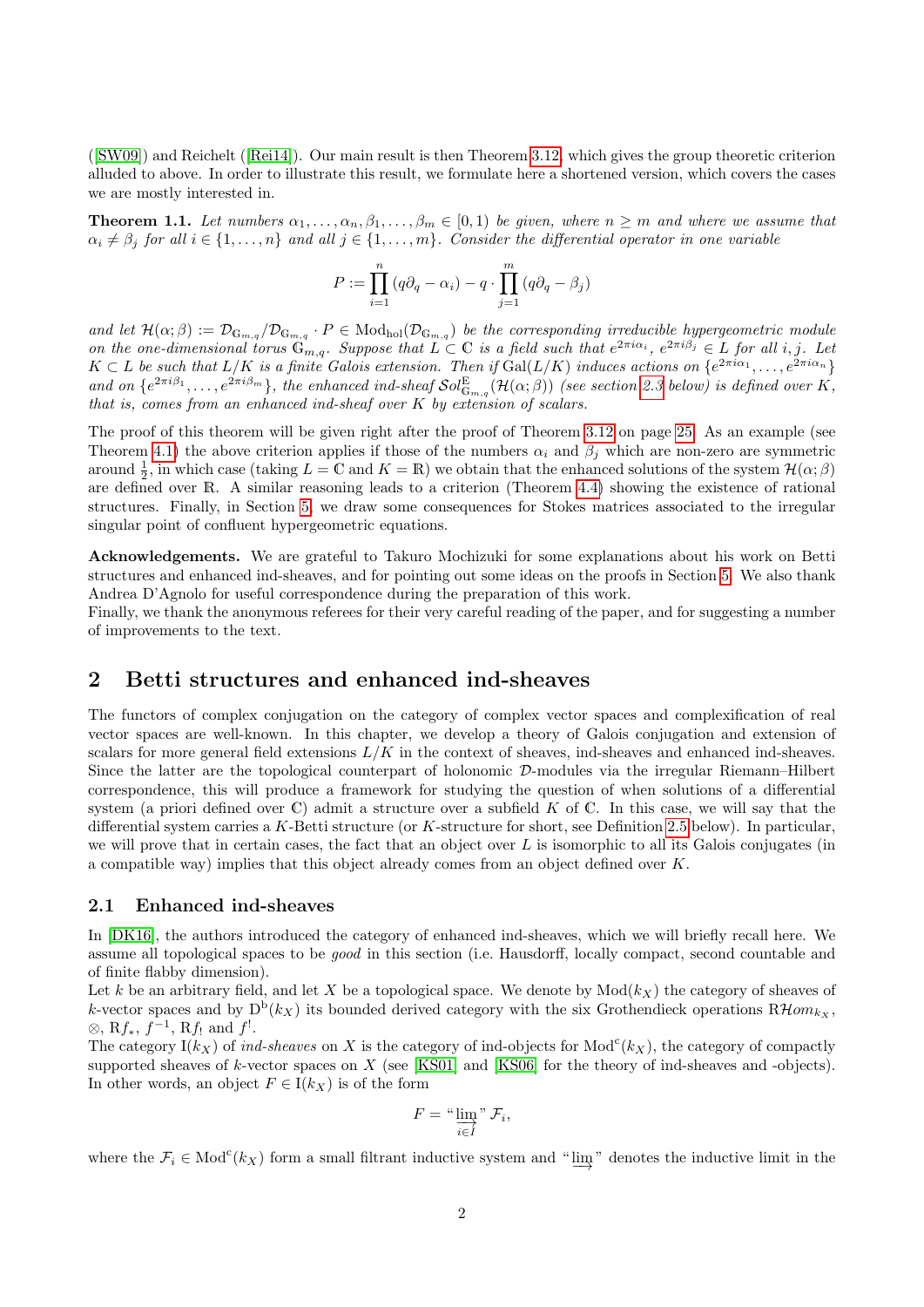category of functors  $Mod<sup>c</sup>(k<sub>X</sub>)<sup>op</sup> \to Mod(Z)$  (i.e. one considers the sheaves  $\mathcal{F}_i$  after Yoneda embedding).

There is a fully faithful and exact embedding from the category of (not necessarily compactly supported) sheaves into the category of ind-sheaves  $\iota_X : Mod(k_X) \hookrightarrow I(k_X)$ . If there is no confusion, the functor  $\iota_X$  will often be omitted in the notation. This embedding has an exact left adjoint, denoted by  $\alpha_X$ , which in turn has an exact left adjoint  $\beta_X$ . Moreover, one has a formalism of six Grothendieck operations on  $I(k_X)$ , where one denotes the proper direct image by  $Rf_{!!}$  to distinguish it from the operation  $Rf_{!!}$  for sheaves, since it is not compatible with  $\iota_X$ . The derived category of  $I(k_X)$  is denoted by  $D^b(Ik_X)$ .

Now, let  $\mathcal{X} = (X, \hat{X})$  be a bordered space, i.e. a pair of topological spaces such that  $X \subseteq \hat{X}$  is an open subset. One defines the category of enhanced ind-sheaves on  $\mathcal X$  by two successive quotients (we refer to [\[DK16\]](#page-33-3) and [\[DK19\]](#page-33-4) for details on this construction): Denote by  $P = P^1(\mathbb{R})$  the real projective line and define the bordered space  $\mathbb{R}_{\infty} := (\mathbb{R}, \mathsf{P})$ . Then

$$
D^{\mathrm{b}}(\mathrm{I}k_{\mathcal{X}\times\mathbb{R}_{\infty}}):=D^{\mathrm{b}}(\mathrm{I}k_{\widehat{X}\times\mathsf{P}})/D^{\mathrm{b}}(\mathrm{I}k_{(\widehat{X}\times\mathsf{P})\backslash(X\times\mathbb{R})}),\qquad D^{\mathrm{b}}(\mathrm{I}k_{\mathcal{X}}):=D^{\mathrm{b}}(\mathrm{I}k_{\widehat{X}})/D^{\mathrm{b}}(\mathrm{I}k_{\widehat{X}\backslash X})
$$

and

$$
E^{b}(Ik_{\mathcal{X}}) := D^{b}(Ik_{\mathcal{X} \times \mathbb{R}_{\infty}})/\pi^{-1}D^{b}(Ik_{\mathcal{X}}),
$$

where  $\pi: \mathcal{X} \times \mathbb{R}_{\infty} \to \mathcal{X}$  is the morphism of bordered spaces induced by the projection. The total quotient functor  $Q: D^b(K_{\hat{X}\times \mathsf{P}}) \to E^b(K_{\mathcal{X}})$  has a fully faithful left adjoint, which we will denote by  $\mathcal{L}$  (it is denoted by  $\text{R}j_{\mathcal{X}\times\mathbb{R}_{\infty}!!}\text{L}^{\text{E}}$  in [\[DK19\]](#page-33-4)).

The category of enhanced ind-sheaves still comes with the six-functor formalism and these operations are denoted by  $R\mathcal{I}hom^+$ ,  $\stackrel{+}{\otimes}$ ,  $\mathrm{E}f_*, \mathrm{E}f^{-1}, \mathrm{E}f_{!!}$  and  $\mathrm{E}f^{!}$  (for a morphism  $f$  of bordered spaces). One also has a duality functor, denoted by  $D_{\mathcal{X}}^{\mathcal{E}}$ . In addition, for an object  $\mathcal{F} \in D^{\mathcal{b}}(k_{X}),$  one has the operation

<span id="page-2-0"></span>
$$
E^{b}(lk_{\mathcal{X}}) \to E^{b}(lk_{\mathcal{X}}), \quad H \mapsto \pi^{-1} \mathcal{F} \otimes H \tag{1}
$$

induced by the tensor product on  $D^b(Ik_{\hat{X}\times P})$ . We will in particular abbreviate  $H_V := \pi^{-1}k_V \otimes H$  for a subset  $V \subset X$ , and we recall that  $H_V \cong E_i_{V_{\infty}!!} E_i_{V_{\infty}}^{-1} H$ , where  $i_{V_{\infty}} : V_{\infty} = (V, \overline{V}) \to X$  is the embedding and  $\overline{V}$  denotes the closure of V in  $\hat{X}$ ) (see [\[DK19,](#page-33-4) Lemma 2.7.6]).

We will often encounter the objects

<span id="page-2-2"></span>
$$
k_{\mathcal{X}}^{\mathcal{E}} := \lim_{a \to \infty}^{\infty} k_{\{t \ge a\}} \in \mathcal{E}^{\mathcal{b}}(lk_{\mathcal{X}}) \quad \text{and} \quad \mathcal{E}_{k}^{\phi} := k_{\mathcal{X}}^{\mathcal{E}} \stackrel{\dagger}{\otimes} k_{\{t + \phi \ge 0\}} \cong \lim_{a \to \infty}^{\infty} k_{\{t + \phi \ge a\}} \in \mathcal{E}^{\mathcal{b}}(lk_{\mathcal{X}}), \tag{2}
$$

where  $\{t \geq a\} := \{(x, t) \in \hat{X} \times P; x \in X, t \in \mathbb{R}, t \geq a\}$ , and for a continuous function  $\phi: U \to \mathbb{R}$  on an open subset  $U \subseteq X$  we set  $\{t + \phi \geq a\} := \{(x, t) \in \widehat{X} \times \mathsf{P}; x \in U, t \in \mathbb{R}, t + \phi(x) \geq a\}.$ Moreover, for each  $H \in E^{\text{b}}(\mathbb{I}k_{\mathcal{X}})$ , we set

<span id="page-2-1"></span>
$$
\mathsf{sh}_{\mathcal{X}}(H) = \alpha_X j^{-1} \mathbb{R} \overline{\pi}_* \mathbb{R} \mathcal{I} \hom(k_{\{t \ge 0\}} \oplus k_{\{t \le 0\}}, \mathcal{L}H) \in \mathcal{D}^{\mathsf{b}}(k_X),\tag{3}
$$

where  $j: X \hookrightarrow \widehat{X}$  is the embedding and  $\overline{\pi} : \widehat{X} \times \mathsf{P} \to \widehat{X}$  is the projection. One calls sh<sub>X</sub> the *sheafification functor* for enhanced ind-sheaves on the bordered space (see [\[DK21\]](#page-33-5) for a detailed study).

On a real analytic manifold  $X$ , one has the notions of R-constructible sheaves and subanalytic ind-sheaves on  $\hat{X}$  (see [\[KS90\]](#page-34-9) and [\[KS01\]](#page-34-7), where subanalytic ind-sheaves were called "ind-R-constructible ind-sheaves"). This gives the full subcategories  $Mod_{R-c}(k_X) \subset Mod(k_X)$ ,  $D_{R-c}^b(k_X) \subset D^b(k_X)$  and  $I_{suban}(k_X)$ ,  $D_{suban}^b(lk_X)$ . In the case where X is a real analytic bordered space (i.e.  $\hat{X}$  is a real analytic manifold and  $X \subset \hat{X}$  is a subanalytic subset), the full subcategory  $E_{R-c}^{b}(lk_{\mathcal{X}}) \subset E^{b}(lk_{\mathcal{X}})$  consisting of R-constructible enhanced ind-sheaves was introduced in [\[DK16,](#page-33-3) [DK19\]](#page-33-4).

The standard t-structure (cf. [\[DK16,](#page-33-3) §3.4], [\[DK19\]](#page-33-4)) on  $E^b(Ik_{\mathcal{X}})$  is the one induced by the standard t-structure on the derived category  $D^b(Ik_{\hat{X}\times P}),$  i.e.

$$
E^{\leq n}(Ik_{\mathcal{X}}) = \{ H \in E^{b}(Ik_{\mathcal{X}}); \mathcal{L}(H) \in D^{\leq n}(Ik_{\widehat{X} \times P}) \}
$$
  

$$
E^{\geq n}(Ik_{\mathcal{X}}) = \{ H \in E^{b}(Ik_{\mathcal{X}}); \mathcal{L}(H) \in D^{\geq n}(Ik_{\widehat{X} \times P}) \}
$$

for  $n \in \mathbb{Z}$ . Its heart  $E^0(Ik_{\mathcal{X}})$  therefore consists of those objects  $H \in E^b(Ik_{\mathcal{X}})$  such that  $\mathcal{L}(H)$  is concentrated in degree zero. This is an abelian category. The associated cohomology functors are denoted by  $\mathcal{H}^n$ .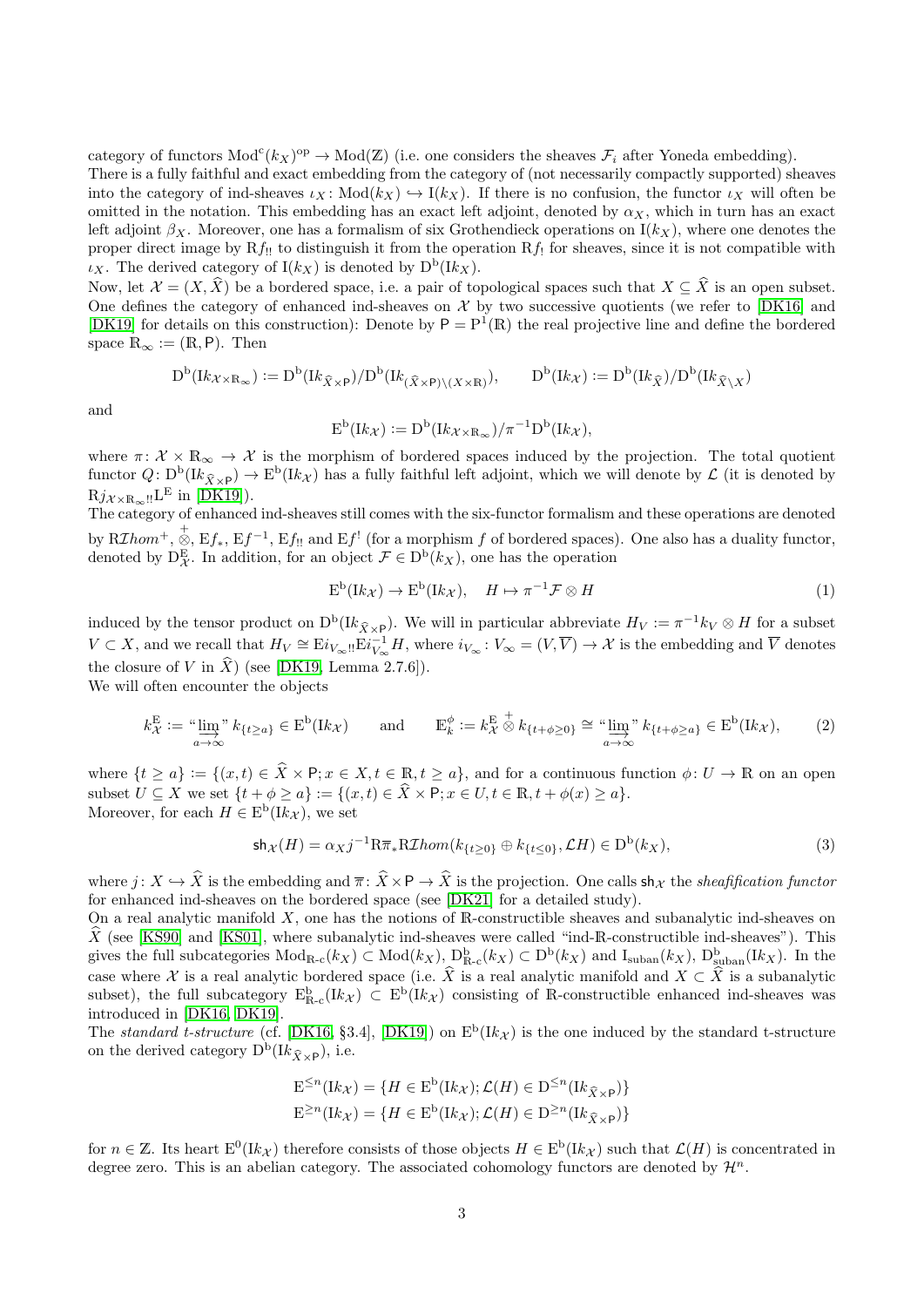In [\[DK19\]](#page-33-4), the authors define generalized t-structures  $({}^p\text{E}_{\text{R-c}}^{\leq c}(\text{I}k_{\mathcal{X}}), {}^p\text{E}_{\text{R-c}}^{\geq c}(\text{I}k_{\mathcal{X}}))_{c \in \mathbb{R}}$  on the category  $\text{E}_{\text{R-c}}^{\text{b}}(\text{I}k_{\mathcal{X}})$ for so-called perversities  $p: \mathbb{Z}_{\geq 0} \to \mathbb{R}$ . Its heart  ${}^p \text{E}_{\mathbb{R}-c}^0(\text{I}k_{\mathcal{X}}) := {}^p \text{E}_{\mathbb{R}-c}^{\leq 0}(\text{I}k_{\mathcal{X}}) \cap {}^p \text{E}_{\mathbb{R}-c}^{\geq 0}(\text{I}k_{\mathcal{X}})$  is a quasi-abelian category. In particular, they introduce the *middle perversity (generalized) t-structure* for  $p(n) = -\frac{n}{2}$ , which is denoted by  $\binom{1/2 \mathbf{E}_{\mathbb{R}-c}^{\leq c} (Ik_{\mathcal{X}}), 1/2 \mathbf{E}_{\mathbb{R}-c}^{\geq c} (Ik_{\mathcal{X}})\big)_{c \in \mathbb{R}}$ . We refer to loc. cit. for details.

#### 2.2 Galois descent for enhanced ind-sheaves

In this section, we generalize two constructions, which are well-known for vector spaces, to the category of enhanced ind-sheaves: For a given finite Galois extension  $L/K$ , we consider, firstly, conjugation of an enhanced ind-sheaf over L with respect to elements of the Galois group and, secondly, extension of scalars on an enhanced ind-sheaf over K. We establish some properties of these functors, and we will then show that the existence of suitable isomorphisms between an object over  $L$  and its conjugates implies that the object comes from an object over the subfield  $K$  by extension of scalars. This procedure is often called "Galois descent" and classical references for this construction on vector spaces can, for example, be found in [\[Jac62,](#page-34-10) §10.2], [\[Bor91,](#page-33-6) §AG.14], [\[Wat79,](#page-35-4) §17], [\[Win74,](#page-35-5) §3.2]. Let us also point out the exposition [\[Con\]](#page-33-7).

Let  $L/K$  be a Galois extension and G its Galois group. For an element  $g \in G$  and an L-vector space V, one can define the g-conjugate of V, denoted by  $\overline{V}^g$ , as follows: As a K-vector space,  $\overline{V}^g = V$ , and the action of L is given by  $l \cdot v := q(l)v$ .

One easily checks that this construction (by applying it to sections over any open set) defines g-conjugation functors for sheaves of L-vector spaces on a topological space M:

$$
Mod(L_M) \to Mod(L_M), \mathcal{F} \mapsto \overline{\mathcal{F}}^g
$$
\n<sup>(4)</sup>

(The restriction morphisms of  $\overline{\mathcal{F}}^g$  are the same as those of  $\mathcal{F}$ .) This functor is exact for any  $g \in G$  and hence induces a functor on the derived category of sheaves

$$
\mathrm{D}^{\mathrm{b}}(L_M) \to \mathrm{D}^{\mathrm{b}}(L_M), \mathcal{F}^\bullet \mapsto \overline{\mathcal{F}^\bullet}^g.
$$

The following lemma shows that conjugation is a very "tame" operation.

<span id="page-3-0"></span>**Lemma 2.1.** Let  $f: X \to Y$  be a morphism of topological spaces and let  $\mathcal{F}, \mathcal{F}_1, \mathcal{F}_2 \in D^b(L_X)$ ,  $\mathcal{G} \in D^b(L_Y)$ . Then we have isomorphisms for any  $q, h \in G$ 

- (i)  $\overline{\mathcal{R}f_*\mathcal{F}}^g \cong \mathcal{R}f_*\overline{\mathcal{F}}^g$  and  $\overline{\mathcal{R}f_!\mathcal{F}}^g \cong \mathcal{R}f_!\overline{\mathcal{G}}^g$ ,
- (ii)  $\overline{\mathrm{R}f^{-1}\mathcal{G}}^g \cong \mathrm{R}f^{-1}\overline{\mathcal{G}}^g$  and  $\overline{\mathrm{R}f^{\prime}\mathcal{G}}^g \cong \mathrm{R}f^{\prime}\overline{\mathcal{G}}^g$ ,
- (iii)  $\overline{\mathcal{F}_1 \otimes \mathcal{F}_2}^g \cong \overline{\mathcal{F}_1}^g \otimes \overline{\mathcal{F}_2}^g$  and  $R\mathcal{H}om_{L_X}(\overline{\mathcal{F}_1}^g, \overline{\mathcal{F}_2}^g) \cong \overline{R\mathcal{H}om_{L_X}(\mathcal{F}_1, \mathcal{F}_2)}^g$ ,

$$
(iv) \ \overline{\overline{\mathcal{F}}}^{gh} \cong \overline{\mathcal{F}}^{gh}.
$$

- *Proof.* (i) By definition, for the underived direct image functor we have  $(f_*\mathcal{F})(U) = \mathcal{F}(f^{-1}(U))$  for any open subset  $U \subseteq X$ . Since conjugation for sheaves is defined on sections, this yields a natural isomorphism  $\overline{f_*F}^g \cong f_*\overline{F}^g$ . The functor  $\overline{(\bullet)}^g$  is exact, and hence one obtains the first statement by derivation. The second isomorphism follows similarly: We note that  $f_! \mathcal{F}$  is a subsheaf of  $f_* \mathcal{F}$  and that the above isomorphism induces an isomorphism  $\overline{f_! \mathcal{F}}^g \cong f_! \overline{\mathcal{F}}^g$ , and conclude again by deriving the composition of functors.
- (ii) It is not difficult to see that

$$
\mathrm{Hom}_{\mathrm{D}^{\mathrm{b}}(L_X)}(\overline{\mathcal{F}_1}^g, \mathcal{F}_2) \cong \mathrm{Hom}_{\mathrm{D}^{\mathrm{b}}(L_X)}(\mathcal{F}_1, \overline{\mathcal{F}_2}^{g^{-1}})
$$

for  $\mathcal{F}_1, \mathcal{F}_2 \in D^b(L_X)$ . Using this, the statements in (ii) follow from (i) by adjunction.

(iii) and (iv) follow directly from the corresponding statements for vector spaces (for the tensor product, note that g-conjugation is compatible with sheafification, or derive it by adjunction from the statement about RHom).

 $\Box$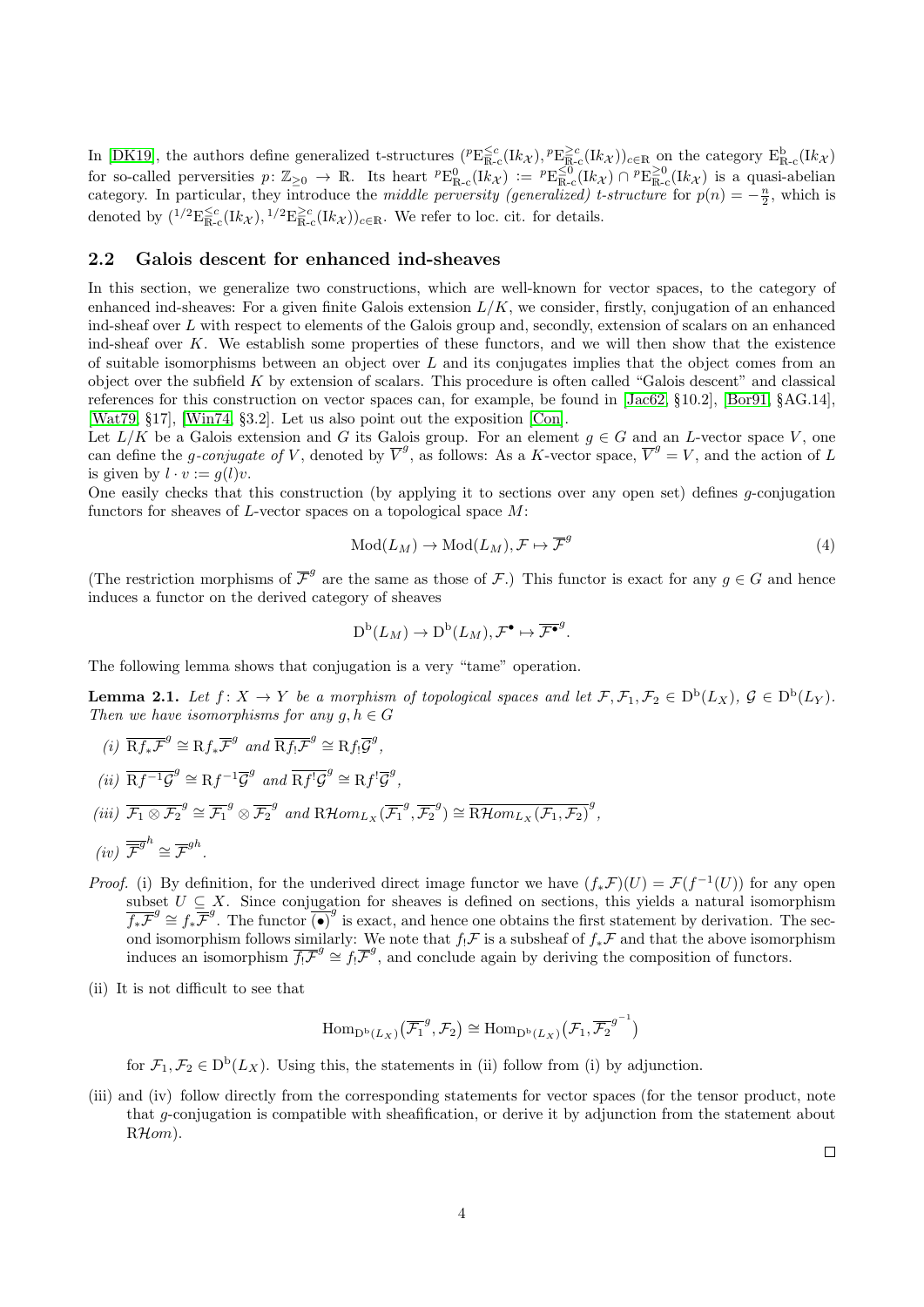By the general theory of ind-sheaves (cf. [\[KS01,](#page-34-7) p. 7]), g-conjugation further extends to a functor on ind-sheaves

$$
I(L_M) \to I(L_M), F = \text{``}\varinjlim_{i} \text{''} \mathcal{F}_i \mapsto \overline{F}^g = \text{``}\varinjlim_{i} \text{''} \overline{\mathcal{F}_i}^g.
$$

Since this functor is still exact (cf.  $[KS01, p. 11]$ ), we get a *q*-conjugation on the derived category of ind-sheaves

$$
D^{\mathrm{b}}(\mathbf{I} L_M) \to D^{\mathrm{b}}(\mathbf{I} L_M), F^{\bullet} \mapsto \overline{F^{\bullet}}^g.
$$

A corresponding statement like Lemma [2.1](#page-3-0) holds for ind-sheaves. Moreover, conjugation behaves nicely with respect to the functors  $\iota_X$ ,  $\alpha_X$  and  $\beta_X$  between sheaves and ind-sheaves, as the following result shows.

**Lemma 2.2.** Let  $\mathcal{F} \in D^b(L_X)$ ,  $F \in D^b(L_X)$  and  $g \in G$ . Then there are isomorphisms

(i)  $\overline{\iota_X \mathcal{F}}^g \cong \iota_X \overline{\mathcal{F}}^g$ , (*ii*)  $\overline{\alpha_X F}^g \cong \alpha_X \overline{F}^g$ , (iii)  $\overline{\beta_X \mathcal{F}}^g \cong \beta_X \overline{\mathcal{F}}^g$ .

*Proof.* Let us prove the statements in the non-derived case, i.e. for  $\mathcal{F} \in Mod(L_X)$  and  $F \in I(L_X)$ . This is enough since the functors  $\iota_X$ ,  $\alpha_X$  and  $\beta_X$  are exact.

The functor  $\iota_X$  is given by

$$
\iota_X \mathcal{F} = \mathop{\lim_{U \subset \subset X}}^{\infty} \mathcal{F}_U,
$$

where U ranges over the relatively compact open subsets of X. Therefore, by definition of conjugation for ind-sheaves, we obtain

$$
\overline{\iota_X \mathcal{F}}^g = \lim_{U \subset \subset X} \overline{\mathcal{F}_U}^g \cong \lim_{U \subset \subset X} \overline{\mathcal{F}}^g_{U} = \iota_X(\overline{\mathcal{F}}^g).
$$

This proves (i). Using this and the fact that  $\alpha_X$  is left adjoint to  $\iota_X$ , we get for any  $\mathcal{G} \in Mod(L_X)$ 

$$
\text{Hom}_{\text{Mod}(L_X)}(\overline{\alpha_X F}^g, \mathcal{G}) \cong \text{Hom}_{\text{Mod}(L_X)}(\alpha_X F, \overline{\mathcal{G}}^{g^{-1}}) \cong \text{Hom}_{\text{I}(L_X)}(F, \iota_X \overline{\mathcal{G}}^{g^{-1}})
$$

$$
\cong \text{Hom}_{\text{I}(L_X)}(F, \overline{\iota_X \mathcal{G}}^{g^{-1}}) \cong \text{Hom}_{\text{I}(L_X)}(\overline{F}^g, \iota_X \mathcal{G})
$$

$$
\cong \text{Hom}_{\text{Mod}(L_X)}(\alpha_X \overline{F}^g, \mathcal{G}),
$$

hence (ii) follows. Accordingly, one proves (iii), using that  $\beta_X$  is the left adjoint of  $\alpha_X$ .

Now, the category  $E^b(I\mathcal{L}_\mathcal{X})$  of enhanced ind-sheaves on a bordered space  $\mathcal{X} = (X, \hat{X})$  is a quotient category of  $D^b(L_{\hat{X}\times\mathsf{P}})$ , and it can be checked that the above conjugation functor for ind-sheaves on  $M = \hat{X}\times\mathsf{P}$  induces a well-defined functor

$$
E^b(IL_{\mathcal{X}}) \to E^b(IL_{\mathcal{X}}), H \mapsto \overline{H}^g.
$$

The following lemma is not difficult to prove, and it shows that conjugation functors are compatible with many of the standard operations.

<span id="page-4-0"></span>**Lemma 2.3.** Let  $\mathcal{X} = (X, \hat{X})$  and  $\mathcal{Y} = (Y, \hat{Y})$  be bordered spaces and  $f : \mathcal{X} \to \mathcal{Y}$  a morphism. Let  $H, H_1, H_2 \in$  $\mathrm{E}^{\mathrm{b}}(\mathbf{L}_\mathcal{X}),\ \mathcal{F}\in\mathrm{D}^{\mathrm{b}}(L_X)$  and  $J\in\mathrm{E}^{\mathrm{b}}(\mathbf{L}_\mathcal{Y})$ . Then for any  $g,h\in G$  we have the following isomorphisms.

- (i)  $\overline{\mathrm{E}f_*H}^g \cong \mathrm{E}f_*\overline{H}^g$  and  $\overline{\mathrm{E}f_{!!}H}^g \cong \mathrm{E}f_{!!}\overline{H}^g$ ,
- (ii)  $\overline{\mathrm{E}f^{-1}J}^{g} \cong \mathrm{E}f^{-1}\overline{J}^{g}$  and  $\overline{\mathrm{E}f^{!}J}^{g} \cong \mathrm{E}f^{!}\overline{J}^{g}$ ,

$$
(iii) \ \overline{H_1 \overset{+}{\otimes} H_2}^g \cong \overline{H_1}^g \overset{+}{\otimes} \overline{H_2}^g, \ \overline{\text{R}Thom}^+(H_1, H_2)^g \cong \text{R}Thom^+(\overline{H_1}^g, \overline{H_2}^g) \ \text{and} \ \overline{\pi^{-1} \mathcal{F} \otimes H}^g \cong \pi^{-1} \overline{\mathcal{F}}^g \otimes \overline{H}^g,
$$
  

$$
(iv) \ \overline{\overline{H}}^{gh} \cong \overline{H}^{gh}
$$

*Proof.* (i)–(iv) Since the operations on enhanced ind-sheaves are induced by operations on ind-sheaves, this follows from Lemma [2.1](#page-3-0) and the corresponding statements for ind-sheaves.  $\Box$ 

 $\Box$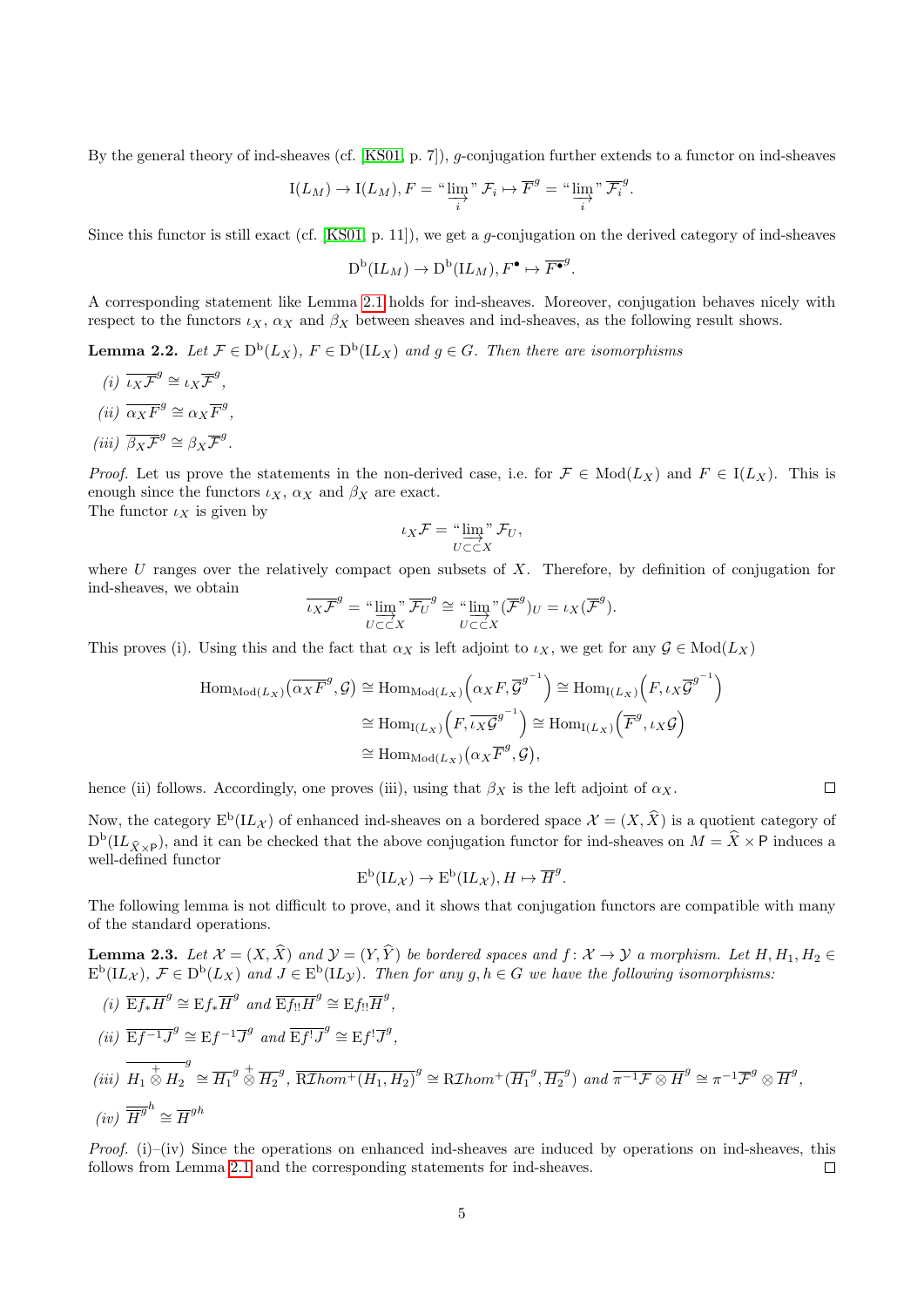Conjugation associates to an object over  $L$  a different object over  $L$ . On the other hand, given an arbitrary field extension  $L/K$ , one can extend scalars, starting from objects defined over  $K$ : Classically, if V is a K-vector space, then  $L \otimes_K V$  is a vector space over L. This construction naturally extends to sheaves: Let  $\mathcal{F} \in Mod(K_X)$ and denote by  $L_X$  (resp.  $K_X$ ) the constant sheaf with stalk L (resp. K), then  $L_X \otimes_{K_X} \mathcal{F} \in Mod(L_X)$ . Since tensor products over fields are exact, we obtain a functor

<span id="page-5-2"></span>
$$
D^{b}(K_X) \to D^{b}(L_X), \quad \mathcal{F} \mapsto L_X \otimes_{K_X} \mathcal{F}.
$$
 (5)

Similarly, if  $F = \sqrt{\lim_{n \to \infty}}$ i∈I  $\mathcal{F}_i \in I(K_X)$  for  $\mathcal{F}_i \in \text{Mod}^c(K_X)$ , then  $L_X \otimes_{K_X} F \cong \iota_X(L_X) \otimes_{K_X} F$  "  $\varinjlim_{\substack{\longrightarrow \\ \longrightarrow}}$ " i∈I  $(L_X \otimes_{K_X} \mathcal{F}_i) \in$ 

I( $L_X$ ). (Note that  $L_X$  means the ind-sheaf  $\iota_X(L_X)$  here.) This again extends to a functor between derived categories, and it is compatible with some basic operations: We have the following lemma for ind-sheaves (where (i) and (ii) hold correspondingly for sheaves).

<span id="page-5-3"></span>**Lemma 2.4.** Let  $L/K$  be a field extension and  $f: X \to Y$  a morphism of topological spaces. Let  $F \in D^b(\overline{K_X})$ ,  $\mathcal{F} \in D^{\mathrm{b}}(K_X)$  and  $G \in D^{\mathrm{b}}(K_Y)$ . Then we have isomorphisms

- (i)  $Rf_{!!}(L_X \otimes_{K_X} F) \cong L_Y \otimes_{K_Y} Rf_{!!} F$ ,
- (ii)  $f^{-1}(L_Y \otimes_{K_Y} G) \cong L_X \otimes_{K_X} f^{-1} G$ ,
- (iii)  $\iota_X(L_X \otimes_{K_X} F) \cong L_X \otimes \iota_X(F)$ ,
- (iv)  $\alpha_X(L_X \otimes_{K_X} \mathcal{F}) \cong L_X \otimes \alpha_X(\mathcal{F}),$
- (v)  $\beta_X(L_X \otimes_{K_X} F) \cong L_X \otimes \beta_X(F)$ .
- *Proof.* (i) Noting that  $L_X \cong f^{-1}L_Y$ , this follows from the projection formula for ind-sheaves (see the first isomorphism in [\[KS01,](#page-34-7) Theorem 5.2.7]).
	- (ii) This follows as above, using the second isomorphism in [\[KS01,](#page-34-7) Proposition 4.3.2].
- (iii)–(v) These follow from the commutation between tensor product and  $\iota_X$ ,  $\alpha_X$ ,  $\beta_X$  (see [\[KS01,](#page-34-7) Proposition 4.2.3, Proposition 4.2.12]). Moreover, note that  $\alpha_X \circ \iota_X = id$  and  $\beta_X(L_X) = \iota_X(L_X)$  (cf. [\[KS01,](#page-34-7) p. 50]).

Using notation as in [\(1\)](#page-2-0), the functor of extension of scalars for ind-sheaves on  $\hat{X}$  induces a functor

<span id="page-5-1"></span>
$$
E^{b}(IK_{\mathcal{X}}) \to E^{b}(IL_{\mathcal{X}}), \quad H \mapsto \pi^{-1}L_{X} \otimes_{\pi^{-1}K_{X}} H
$$
\n
$$
(6)
$$

 $\Box$ 

for any bordered space  $\mathcal{X} = (X, \hat{X})$ . (We emphasize here the field over which we take the tensor product.)

<span id="page-5-0"></span>**Definition 2.5.** We will say that an object  $H \in E^b(U_\mathcal{X})$  has a K-structure if it is contained in the essential image of the functor [\(6\)](#page-5-1).

Similarly, we say that an object  $\mathcal{F} \in D^b(L_X)$  has a K-structure if it is contained in the essential image of the functor  $(5)$ .

We will give a statement about compatibility of the functor  $(6)$  with the six operations on enhanced indsheaves below (Lemma [2.4\)](#page-5-3). If we restrict our focus to R-constructible enhanced ind-sheaves, we can also prove compatibility of extension of scalars with the sheafification functor.

As a preparation, we prove two lemmas about compatibility with certain Hom functors. The following statement was suggested to us by Takuro Mochizuki, to whom we are very grateful for this.

<span id="page-5-4"></span>**Lemma 2.6.** Let X be a real analytic manifold and let  $\mathcal{F}_1, \mathcal{F}_2 \in Mod_{\mathbb{R}_c}(K_X)$  be  $\mathbb{R}$ -constructible sheaves with compact support. Then there is a natural isomorphism of L-vector spaces

$$
L\otimes_K \text{Hom}_{K_X}(\mathcal{F}_1,\mathcal{F}_2)\stackrel{\cong}{\longrightarrow}\text{Hom}_{L_X}(L_X\otimes_{K_X}\mathcal{F}_1,L_X\otimes_{K_X}\mathcal{F}_2).
$$

Proof. We only sketch the idea of proof here: R-constructible sheaves on real analytic manifolds can be considered as constructible sheaves on simplicial complexes (see [\[KS90,](#page-34-9) Chap. VIII]). By compactness of the support, finitely many strata are sufficient to describe the sheaves. One starts by proving the statement for constant sheaves on single strata and concludes by induction on the dimension of the strata.  $\Box$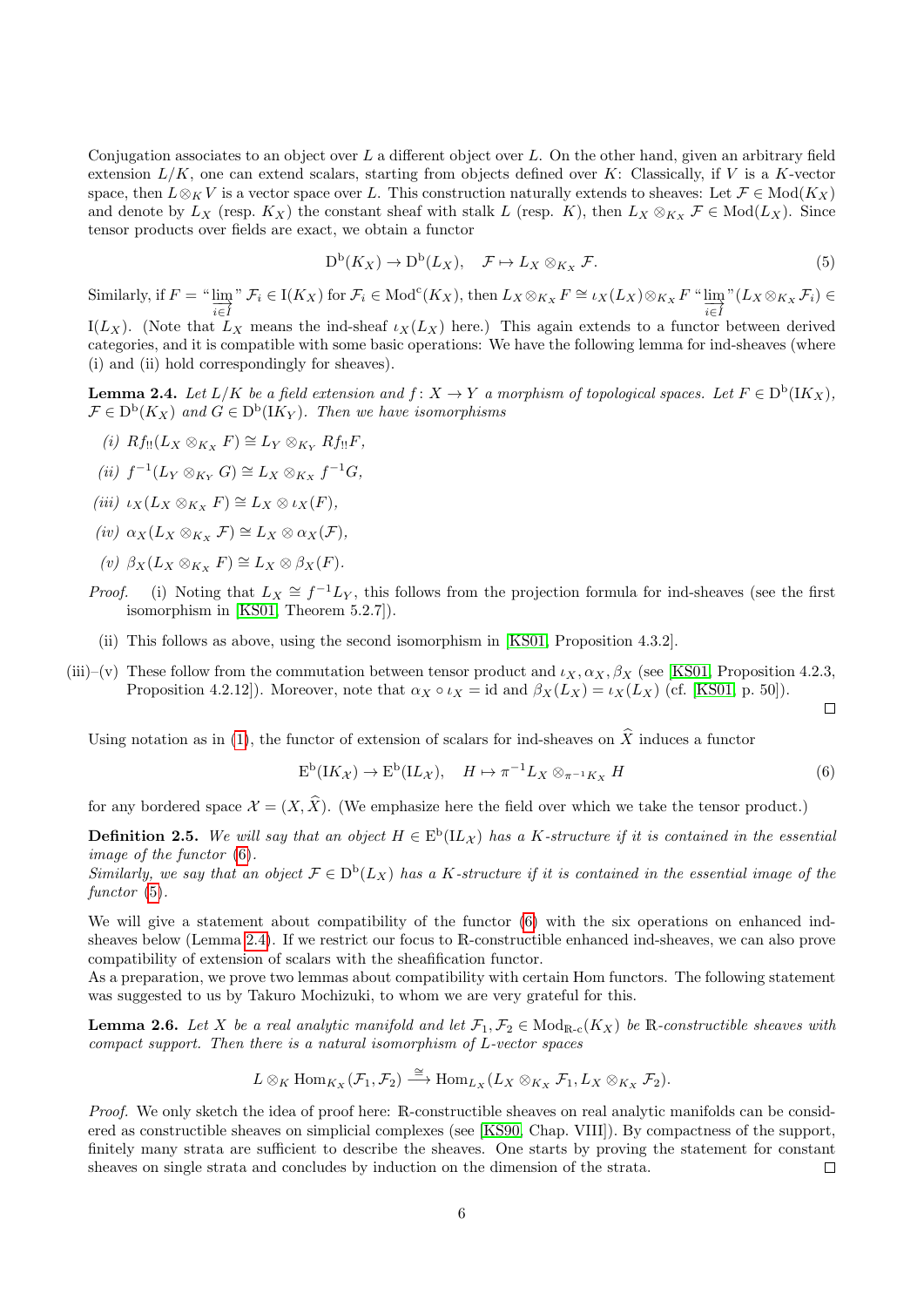Thanks to the lemma above, it is easy to prove the following.

<span id="page-6-2"></span>**Lemma 2.7.** Let X be a real analytic manifold,  $\mathcal{F} \in D_{\text{R-c}}^{\text{b}}(L_X)$  and  $G \in D_{\text{suban}}^{\text{b}}(IL_X)$  such that  $\mathcal{F} \cong L_X \otimes_{K_X} \mathcal{F}_K$ for some  $\mathcal{F}_K \in D^{\text{b}}_{\text{R-c}}(K_X)$  and  $G \cong L_X \otimes_{K_X} G_K$  for some  $G_K \in D^{\text{b}}_{\text{suban}}(IK_X)$ , then we have an isomorphism in  $D^b(IL_X)$ 

$$
R\mathcal{I}hom(\mathcal{F}, G) \cong L_X \otimes_{K_X} R\mathcal{I}hom(\mathcal{F}_K, G_K).
$$

In particular, for  $\mathcal{F}, \mathcal{G} \in D_{\mathbb{R}-c}^{\mathbb{b}}(L_X)$  such that  $\mathcal{F} \cong L_X \otimes_{K_X} \mathcal{F}_K$  and  $\mathcal{G} \cong L_X \otimes_{K_X} \mathcal{G}_K$  for some  $\mathcal{F}_K, \mathcal{G}_K \in$  $D_{\mathbb{R}\text{-c}}^{\text{b}}(K_{X}),$  there is an isomorphism in  $\mathrm{D}^{\text{b}}(L_{X})$ 

 $R\mathcal{H}om(\mathcal{F}, \mathcal{G}) \cong L_X \otimes_{K_X} R\mathcal{H}om(\mathcal{F}_K, \mathcal{G}_K).$ 

*Proof.* Let us first assume that  $\mathcal{F}_K, \mathcal{G}_K$  are concentrated in degree 0. We can write  $G_K = \lim_{n \to \infty} \mathcal{G}_i$  for some  $\mathcal{G}_i \in \text{Mod}_{\mathbb{R}\text{-}\mathrm{c}}^c(K_X)$  (by definition of  $I_{\text{suban}}(K_X)$ ) and hence  $G = \text{``}\varinjlim" L_X \otimes_{K_X} \mathcal{G}_i$ . Then by [K i  $L_X \otimes_{K_X} \mathcal{G}_i$ . Then by [\[KS01,](#page-34-7) Corollary 4.2.8(iii) and Proposition 4.2.4] we have

<span id="page-6-1"></span>
$$
Thom(\mathcal{F}, G) \cong \text{``}\varinjlim_{i} \text{``} \mathcal{I}hom(\mathcal{F}, L_X \otimes_{K_X} \mathcal{G}_i) \cong \text{``}\varinjlim_{i} \text{``} \mathcal{H}om(L_X \otimes_{K_X} \mathcal{F}_K, L_X \otimes_{K_X} \mathcal{G}_i).
$$
 (7)

Let us show

<span id="page-6-0"></span>
$$
\mathcal{H}om(L_X \otimes_{K_X} \mathcal{F}_K, L_X \otimes_{K_X} \mathcal{G}_i) \cong L_X \otimes_{K_X} \mathcal{H}om(\mathcal{F}_K, \mathcal{G}_i)
$$
\n(8)

Let U be a suffiently small ball in X, then, denoting by C the (compact) support of  $\mathcal{G}_i$ , we have

$$
\Gamma(U; \mathcal{H}om(L_X \otimes_{K_X} \mathcal{F}_K, L_X \otimes_{K_X} \mathcal{G}_i)) = \text{Hom}_{L_U}(L_U \otimes_{K_U} \mathcal{F}_K|_U, L_U \otimes_{K_U} \mathcal{G}_i|_U)
$$
  
\n
$$
\cong \text{Hom}_{L_X}(L_X \otimes_{K_X} (\mathcal{F}_K)_{C \cap U}, L_X \otimes_{K_X} (\mathcal{G}_i)_{U})
$$
  
\n
$$
\cong L \otimes_K \text{Hom}_{K_X}((\mathcal{F}_K)_{C \cap U}, (\mathcal{G}_i)_{U})
$$
  
\n
$$
\cong L \otimes_K \text{Hom}_{K_U}(\mathcal{F}_K|_U, \mathcal{G}_i|_U)
$$

where the second line follows by full faithfulness of extension by zero (from  $U$  to  $X$ ) and the third line from Lemma [2.6,](#page-5-4) since the sheaves  $(\mathcal{F}_K)_{C\cap U}$  and  $(\mathcal{G}_i)_U$  are compactly supported and R-constructible. On the other hand, the tensor product  $L_X \otimes_{K_X} \mathcal{H}om(\mathcal{F}_K, \mathcal{G}_i)$  is the presheaf associated to

$$
U \mapsto L_X(U) \otimes_K \text{Hom}_{K_U}(\mathcal{F}_K|_U, \mathcal{G}_i|_U)
$$

On a basis of the topology consisting of small open balls U, we have  $L_X(U) = L$  and this coincides with the above, so [\(8\)](#page-6-0) follows. Together with [\(7\)](#page-6-1) and the fact that " $\varinjlim$ " commutes with tensor products, this proves

the non-derived version of the first isomorphism in lemma.

By deriving functors (note that  $L_X \otimes_{K_X} (\bullet)$  is exact), one gets the first statement of the lemma in the derived case.

The second assertion follows now by applying the functor  $\alpha_X$  since we have  $\alpha_X \circ R\mathcal{I}hom \cong \mathcal{H}om$  and  $\alpha_X$ commutes with tensor products (cf. [\[KS01,](#page-34-7) Propositions 4.2.3 and 4.2.4]  $\Box$ 

We can now state the above-mentioned compatibility of the sheafification functor with extension of scalars.

<span id="page-6-3"></span>**Corollary 2.8.** Let X be a real analytic bordered space and  $H \in \mathbb{E}_{\mathbb{R}\text{-c}}^{\mathbb{b}}(IL_{\mathcal{X}})$  such that  $H \cong \pi^{-1}L_X \otimes_{\pi^{-1}K_X} H_K$ for some  $H_K \in \mathrm{E}^{\mathrm{b}}_{\mathbb{R}\text{-}\mathrm{c}}(\mathrm{I} K_{\mathcal{X}})$ . Then

$$
\mathsf{sh}_{\mathcal{X}}(H) \cong L_X \otimes_{K_X} \mathsf{sh}_{\mathcal{X}}(H_K).
$$

Proof. By definition (see formula [\(3\)](#page-2-1)), one has

$$
\text{sh}_{\mathcal{X}}(H)=\alpha_Xj^{-1}\mathrm{R}\overline{\pi}_{*}\mathrm{R}\mathcal{I}hom\big(\pi^{-1}L_X\otimes_{\pi^{-1}K_X}(K_{\{t\geq0\}}\oplus K_{\{t\leq0\}}),\pi^{-1}L_X\otimes_{\pi^{-1}K_X}\mathcal{L}H_K\big).
$$

By Lemma [2.7,](#page-6-2) the functor  $R\mathcal{I}hom$  is compatible with K-structures (since there is only a usual sheaf in the first component). Moreover, the functor  $\alpha_X$  commutes with tensor products and  $R\overline{\pi}_* = R\overline{\pi}_{!!}$  (note that  $\overline{\pi}$ :  $\hat{X} \times P \to \hat{X}$  is proper) as well as  $j^{-1}$  commute with extension of scalars (similarly to Lemma [2.9\)](#page-7-0). This concludes the proof.  $\Box$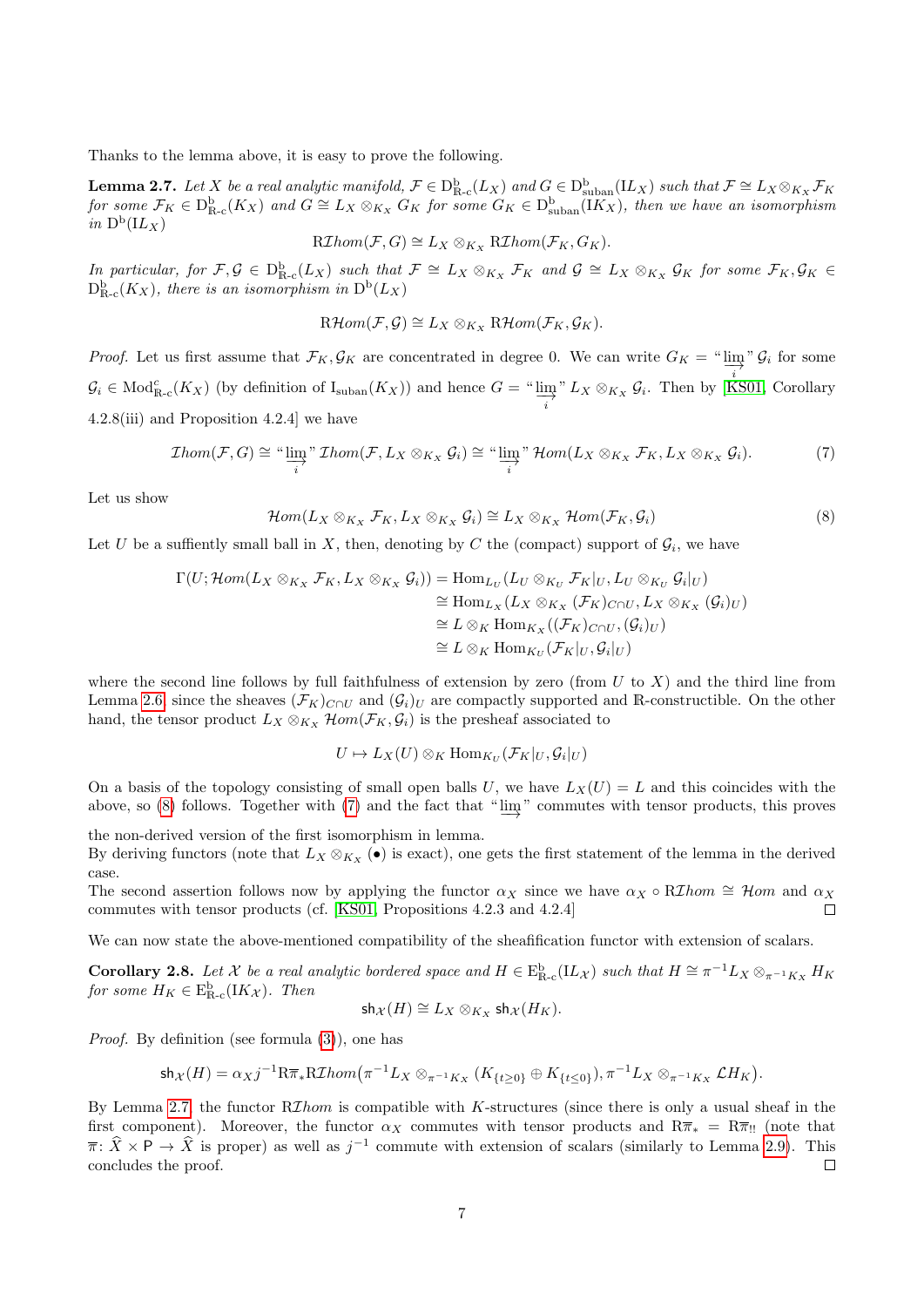Let us now study relations between extension of scalars and the seix operations for enhanced ind-sheaves: We have similar compatibilities as in Lemma [2.4\(](#page-5-3)i)–(ii) for the case of enhanced ind-sheaves. In the setting we are mostly interested in, namely when  $\mathcal{X} = (X, \hat{X})$  is a bordered space attached to a complex algebraic variety (i.e.  $\hat{X}$  is a compactification of X) and all objects involved are R-constructible, we can also prove compatibilities for the functors  $Ef_*$ ,  $Ef'$  and  $R\mathcal{I}hom^+$  by duality.

<span id="page-7-0"></span>**Lemma 2.9.** Let  $L/K$  be a field extension and  $f: \mathcal{X} = (X, \hat{X}) \rightarrow \mathcal{Y} = (Y, \hat{Y})$  a morphism of bordered spaces. Let  $F, F_1, F_2 \in E^b(IK_\mathcal{X})$  and  $G \in E^b(IK_\mathcal{Y})$ . Then we have isomorphisms

- (i)  $E f_{!!} (\pi^{-1} L_X \otimes_{\pi^{-1} K_X} F) \cong \pi^{-1} L_Y \otimes_{\pi^{-1} K_Y} E f_{!!} F$ ,
- (ii)  $E f^{-1}(\pi^{-1} L_Y \otimes_{\pi^{-1} K_Y} G) \cong \pi^{-1} L_X \otimes_{\pi^{-1} K_X} E f^{-1} G$ ,

$$
(iii) \ (\pi^{-1}L_X \otimes_{\pi^{-1}K_X} F_1) \overset{+}{\otimes} (\pi^{-1}L_X \otimes_{\pi^{-1}K_X} F_2) \cong \pi^{-1}L_X \otimes_{\pi^{-1}K_X} (F_1 \overset{+}{\otimes} F_2).
$$

Assume now in addition that X and Y are complex manifolds,  $X \subset \hat{X}$  and  $Y \subset \hat{Y}$  are relatively compact. Let moreover  $F, F_1, F_2 \in \mathcal{E}_{\mathbb{R}-c}^{\mathbf{b}}(K_{\mathcal{X}})$  and  $G \in \mathcal{E}_{\mathbb{R}-c}^{\mathbf{b}}(K_{\mathcal{Y}})$ . Then we have isomorphisms

- $(iv)$   $D_{\mathcal{X}}^{E}(\pi^{-1}L_X \otimes F) \cong \pi^{-1}L_X \otimes D_{\mathcal{X}}^{E}F,$
- (v)  $E f_*(\pi^{-1} L_Y \otimes F) \cong \pi^{-1} L_X \otimes E f_* F$ ,
- (*vi*)  $E f^! (\pi^{-1} L_Y \otimes G) \cong \pi^{-1} L_X \otimes E f^! G,$
- (vii)  $R\mathcal{I}hom^+(\pi^{-1}L_X\otimes_{\pi^{-1}K_X}F_1, \pi^{-1}L_X\otimes_{\pi^{-1}K_X}F_2)\cong \pi^{-1}L_X\otimes_{\pi^{-1}K_X}R\mathcal{I}hom^+(F_1,F_2).$
- *Proof.* (i) Since all the operations involved are induced by operations on  $D^b(IK_{\mathcal{X}\times\mathbb{R}_{\infty}})$ , it is enough to prove an isomorphism

$$
\mathrm{R}\widetilde{f}_{!!}(\pi^{-1}L_X\otimes_{\pi^{-1}K_X}F)\cong \pi^{-1}L_Y\otimes_{\pi^{-1}K_Y}\mathrm{R}\widetilde{f}_{!!}F
$$

for any  $F \in D^{\text{b}}(K_{\mathcal{X} \times \mathbb{R}_{\infty}})$ , where  $\tilde{f} = f \times \text{id}_{\mathbb{R}_{\infty}}$ . Noting that  $\pi^{-1}L_X \cong \tilde{f}^{-1}\pi^{-1}L_Y$ , this follows from the projection formula for ind-sheaves on bordered spaces (see the first isomorphism in [\[DK16,](#page-33-3) Proposition 3.3.13]).

(ii) Similarly, here we need to prove an isomorphism

$$
\mathrm R\tilde f^{-1}(\pi^{-1}L_Y\otimes_{\pi^{-1}K_Y}G)\cong \pi^{-1}L_X\otimes_{\pi^{-1}K_X}\mathrm R\tilde f^{-1}G
$$

for any  $G \in D^b(IK_{\mathcal{Y} \times \mathbb{R}_{\infty}})$ , and this follows as above, using the second isomorphism in [\[DK16,](#page-33-3) Proposition 3.3.13].

(iii) The convolution product is defined on  $D^b(IK_{\mathcal{X}\times\mathbb{R}_{\infty}})$  by

$$
F_1 \overset{+}{\otimes} F_2 := \mathrm{R}\mu_{!!} (q_1^{-1} F_1 \otimes q_2^{-1} F_2),
$$

where the maps  $q_1, q_2, \mu: \mathcal{X} \times \mathbb{R}^2_{\infty} \to \mathcal{X} \times \mathbb{R}_{\infty}$  are given by the projections and by addition of the real variables, respectively. Hence, one concludes as in (i) and (ii).

(iv) Since  $X \subset \hat{X}$  is relatively compact and F is R-constructible, there exists  $\mathcal{F} \in D_{R-c}^{\mathbf{b}}(K_{X\times R})$  such that  $F \cong K_{\mathcal{X}}^{\mathcal{E}}$  $\stackrel{+}{\otimes}$  F. Then, by [\[DK19,](#page-33-4) Lemma 2.8.3] and the definition of the duality functor, we get (with a denoting the involution  $(x, t) \mapsto (x, -t)$ :

$$
D_{\mathcal{X}}^{E}(\pi^{-1}L_{X}\otimes F) \cong D_{\mathcal{X}}^{E}(L_{\mathcal{X}}^{E} \overset{+}{\otimes} (L_{X\times R}\otimes F)) \cong L_{\mathcal{X}}^{E} \overset{+}{\otimes} a^{-1}D_{X\times R}(L_{X\times R}\otimes F)
$$
  
\n
$$
\cong L_{\mathcal{X}}^{E} \overset{+}{\otimes} a^{-1}R\mathcal{H}om_{L_{X\times R}}(L_{X\times R}\otimes F, \omega_{X\times R}^{L})
$$
  
\n
$$
\cong L_{\mathcal{X}}^{E} \overset{+}{\otimes} a^{-1}R\mathcal{H}om_{L_{X\times R}}(L_{X\times R}\otimes F, L_{X\times R}\otimes \omega_{X\times R}^{K})
$$
  
\n
$$
\cong L_{\mathcal{X}}^{E} \overset{+}{\otimes} a^{-1}(L_{X\times R}\otimes R\mathcal{H}om_{K_{X\times R}}(F, \omega_{X\times R}^{K}))
$$
  
\n
$$
\cong \pi^{-1}L_{\mathcal{X}} \otimes (K_{\mathcal{X}}^{E} \overset{+}{\otimes} a^{-1}D_{X\times R}F) \cong \pi^{-1}L_{\mathcal{X}} \otimes D_{\mathcal{X}}^{E}F.
$$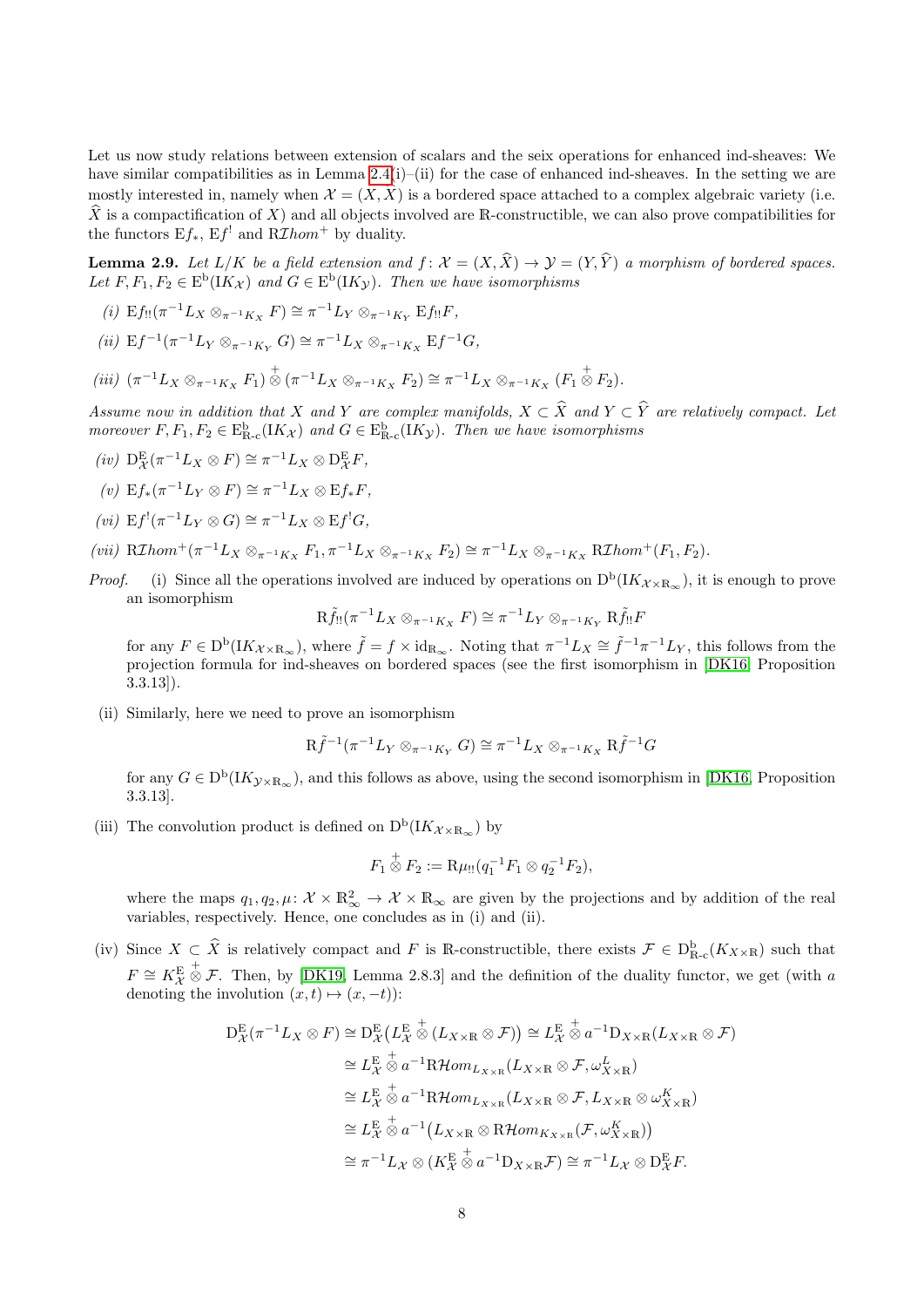Here,  $\omega_{X\times R}^L$  denotes the dualizing complex in  $D^b(L_{X\times R})$  (and similarly for K), and the fourth isomorphism follows from the fact that  $\omega_{X\times\mathbb{R}}^L \cong L_{X\times\mathbb{R}}[2d_X]$  (and similarly for K), where  $d_X$  is the complex dimension of  $X$ , because  $X$  is orientable. The fifth isomorphism follows from Lemma [2.7.](#page-6-2)

- (v) This follows from (i) and (iv), since under the assumption that  $X \subset \hat{X}$  and  $Y \subset \hat{Y}$  are relatively compact, f is semi-proper (in the sense of [\[DK19,](#page-33-4) Definition 2.3.5]) and hence  $E f_* \cong D_{\mathcal{Y}}^E E f_* D_{\mathcal{X}}^E$  and  $E f_*$  preserves R-constructibility (see [\[DK19,](#page-33-4) Proposition 3.3.3(iv)]).
- (vi) This follows from (ii) and (iv), using  $E f' \cong D_{\mathcal{X}}^E E f^{-1} D_{\mathcal{Y}}^E$  and the fact that  $E f^{-1}$  preserves R-constructibility (see  $[DK19, Proposition 3.3.3(iii)]$ ).
- (vii) This follows from (iii) and (iv), since  $R\mathcal{I}hom^+(\bullet,\bullet) \cong D_{\mathcal{X}}^{\mathcal{E}}(\bullet \bigotimes^{\ast} D_{\mathcal{X}}^{\mathcal{E}}(\bullet))$  and the functor  $R\mathcal{I}hom^+$  preserves R-constructibility (see [\[DK16,](#page-33-3) Proposition 4.9.13]).

 $\Box$ 

Extension of scalars also has good properties in connection with the standard and perverse t-structures on enhanced ind-sheaves introduced in [\[DK19\]](#page-33-4).

<span id="page-8-0"></span>**Proposition 2.10.** Let  $\mathcal{X} = (X, \hat{X})$  be a bordered space. The functor

$$
\Phi_{L/K} \colon \mathcal{E}^{\text{b}}(I K_{\mathcal{X}}) \to \mathcal{E}^{\text{b}}(I L_{\mathcal{X}}), H \mapsto \pi^{-1} L_X \otimes_{\pi^{-1} K_X} H
$$

is t-exact with respect to the standard t-structure on enhanced ind-sheaves, i.e. we have

$$
\Phi_{L/K}(\mathcal{E}^{\leq c}(I K_{\mathcal{X}})) \subset \mathcal{E}^{\leq c}(I L_{\mathcal{X}}) \quad \text{and} \quad \Phi_{L/K}(\mathcal{E}^{\geq c}(I K_{\mathcal{X}})) \subset \mathcal{E}^{\geq c}(I L_{\mathcal{X}}).
$$

Moreover, if X is a complex manifold and  $X \subset \hat{X}$  is relatively compact, then this functor is t-exact with respect to the perverse (generalized) t-structure on R-constructible enhanced ind-sheaves, i.e. it satisfies

$$
\Phi_{L/K}(^p \mathcal{E}_{\mathbb{R}\text{-c}}^{\leq c}(I K_{\mathcal{X}})) \subset {}^p \mathcal{E}_{\mathbb{R}\text{-c}}^{\leq c}(I L_{\mathcal{X}}) \quad \text{and} \quad \Phi_{L/K}(^p \mathcal{E}_{\mathbb{R}\text{-c}}^{\geq c}(I K_{\mathcal{X}})) \subset {}^p \mathcal{E}_{\mathbb{R}\text{-c}}^{\geq c}(I L_{\mathcal{X}}).
$$

Proof. The compatibility with the standard t-structure is clear on the level of ind-sheaves (tensor products over fields are exact). Therefore, it also commutes with the induced standard t-structure on enhanced ind-sheaves since extension of scalars commutes with the functor  $\mathcal L$  (which is just a convolution product,  $\mathcal L(H) = K_{t\geq 0} \overset{\leftarrow}{\otimes} H$ ). For the second assertion, we recall the definition of the perverse (generalized) t-structure from [\[DK19\]](#page-33-4): Let

 $H \in \mathbb{E}_{\mathbb{R}\text{-c}}^{\mathbb{b}}(I K_{\mathcal{X}})$ . Then one has  $H \in \mathbb{P}_{\mathbb{R}\text{-c}}^{\leq c}(I K_{\mathcal{X}})$  if and only if for any  $k \in \mathbb{Z}$  we have

$$
\mathrm{E}i_{(X\setminus Z)_{\infty}}^{-1}H \in \mathrm{E}^{\leq c+p(k)}(\mathrm{I}K_{(X\setminus Z)_{\infty}}) \qquad \text{for some closed subanalytic subset } Z \subset \mathcal{X} \text{ of dimension smaller than } k
$$
  

$$
\mathrm{E}i_{Z_{\infty}}^!\mathrm{D}_{\mathcal{X}}^{\mathrm{E}}H \in \mathrm{E}^{\geq -c-\frac{1}{2}-p(k)-k}(\mathrm{I}K_{Z_{\infty}}) \quad \text{for any closed subanalytic subset } Z \subset \mathcal{X} \text{ of dimension at most } k
$$

Here,  $i_{(X\setminus Z)_{\infty}}$  and  $i_{Z_{\infty}}$  are the embeddings and we refer to [\[DK19\]](#page-33-4) for more details. From this definition, we see that, since  $\Phi_{L/K}$  commutes with duality and inverse images by Lemma [2.9](#page-7-0) (note that H is R-constructible), the statement reduces to the above compatibility with the standard t-structure. The definition of  $H \in {^pE}^{\geq c}_{\mathbb{R}-c}(I K_\mathcal{X})$ is similar and the proof works along the same lines.

In particular, the heart  ${}^p\text{E}^0_{\text{R-c}}(IK_\mathcal{X}) := {}^p\text{E}^{\leq 0}_{\text{R-c}}(IK_\mathcal{X}) \cap {}^p\text{E}^{\geq 0}_{\text{R-c}}(IK_\mathcal{X})$  is preserved by extension of scalars (i.e. it is sent to the heart  ${}^p\text{E}^0_{\text{R-c}}(\text{I}L_{\mathcal{X}})$ . Recall that these hearts are quasi-abelian categories.

<span id="page-8-1"></span>**Corollary 2.11.** Let f be a strict morphism in  ${}^p\text{E}^0_{\text{R-c}}(I K_{\mathcal{X}})$ , then we have

$$
\Phi_{L/K}(\ker f) \cong \ker \Phi_{L/K}(f),
$$
  
\n
$$
\Phi_{L/K}(\operatorname{coker} f) \cong \operatorname{coker} \Phi_{L/K}(f),
$$
  
\n
$$
\Phi_{L/K}(\operatorname{coker} f) \cong \operatorname{coker} \Phi_{L/K}(f).
$$
  
\n
$$
\Phi_{L/K}(\operatorname{coker} f) \cong \operatorname{coker} \Phi_{L/K}(f).
$$

*Proof.* As follows from [\[Bri07,](#page-33-8) Lemma 4.3] and Proposition [2.10,](#page-8-0) the functor  $\Phi_{L/K}$  (being triangulated and t-exact) transforms strict short exact sequences in  ${}^p\text{E}^0_{\text{R-c}}(IK_\mathcal{X})$  into strict short exact sequences in  ${}^p\text{E}^0_{\text{R-c}}(IL_\mathcal{X})$ . This means that it is left and right exact in the sense of [\[Sch99\]](#page-35-6), and hence that it preserves kernels and cokernels of strict morphisms (see Definitions 1.1.12, 1.1.17 and 1.1.18 in loc. cit.). The statement about images and coimages is then easily derived since kernels and cokernels always determine strict morphisms (see [\[Sch99,](#page-35-6) Remark 1.1.2]).  $\Box$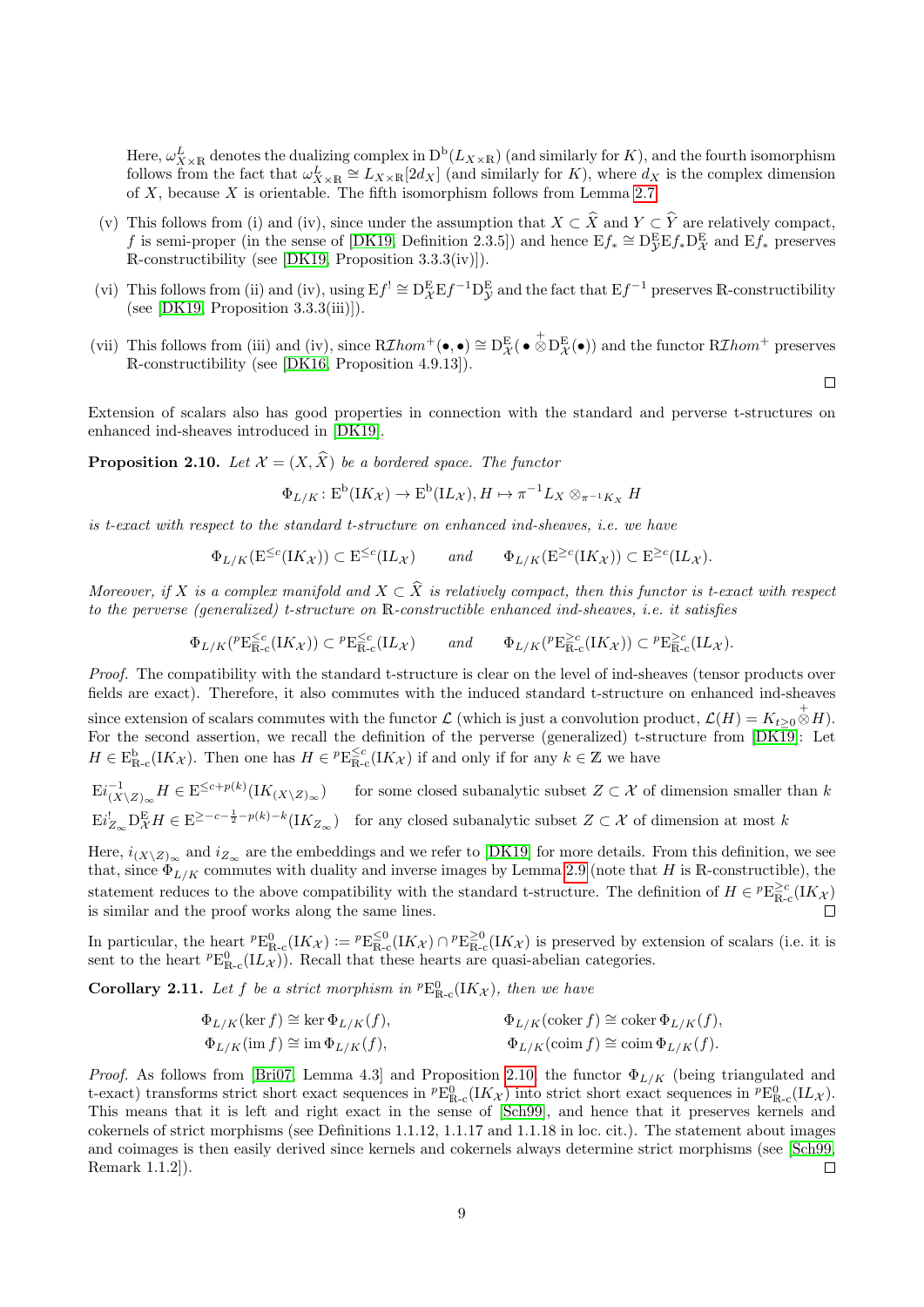We now want to use the concept of g-conjugation in order to describe when an object defined over a field L actually comes from an object over a subfield K by extension of scalars. To this end, we introduce the following notion. This is inspired by the corresponding results for Galois descent of vector spaces in [\[Con\]](#page-33-7) (and the references therein), where the notion of G-structure on an L-vector space was (equivalently) formulated in terms of a semilinear action of the Galois group on the underlying K-vector space. From now on, let  $L/K$  be a finite Galois extension with Galois group  $G$ .

<span id="page-9-1"></span>**Definition 2.12.** Let X be a topological space and let X be a bordered space. A G-structure on an object  $F \in D^b(L_X)$  (resp.  $F \in D^b(L_X)$ ,  $F \in E^b(L_X)$ ) consists of the data of an isomorphism in  $D^b(L_X)$  (resp.  $\mathrm{D}^{\mathrm{b}}(\mathrm{I} L_X),\,\mathrm{E}^{\mathrm{b}}(\mathrm{I} L_\mathcal{X}))$ 

$$
\varphi_g \colon F \xrightarrow{\cong} \overline{F}^g
$$

for each  $g \in G$  such that for any  $g, h \in G$ , we have  $\varphi_{gh} = \overline{\varphi_g}^h \circ \varphi_h$ . Here,  $\overline{\varphi_g}^h$ :  $\overline{F}^h \stackrel{\cong}{\longrightarrow} \overline{F}^{g^h} = \overline{F}^{gh}$  denotes the isomorphism induced by  $\varphi_g$  via the h-conjugation functor  $\overline{(\bullet)}^h$ .

The following three statements show that the existence of such a G-structure on objects concentrated in one degree (with respect to the standard t-structures, i.e. sheaves and ind-sheaves rather than complexes thereof) often implies the existence of a structure over the subfield K.

<span id="page-9-0"></span>**Lemma 2.13.** Let X be a topological space and let  $\mathcal{F} \in Mod(L_X)$  be a sheaf equipped with a G-structure. Then there exists  $\mathcal{F}_K \in Mod(K_X)$  such that  $\mathcal{F} \cong L_X \otimes_{K_X} \mathcal{F}_K$ . Moreover, if  $\mathcal{F}$  is a local system of finite rank (resp. R-constructible), then  $\mathcal{F}_K$  is a local system of finite rank (resp. R-constructible).

*Proof.* Recall that, for all  $g \in G$ , the underlying sheaf of K-vector spaces of F and  $\overline{\mathcal{F}}^g$  is the same. Hence, each  $\varphi_g: \mathcal{F} \stackrel{\cong}{\longrightarrow} \overline{\mathcal{F}}^g$  defines a K-linear automorphism of  $\mathcal{F}$ . More precisely, we get a K-linear automorphism  $\varphi_g^U: \mathcal{F}(U) \stackrel{\cong}{\longrightarrow} \mathcal{F}(U)$  for any open  $U \subseteq X$  which in addition is g-semilinear, meaning that  $\varphi_g^U(l \cdot v) = g(l) \cdot \varphi_g^U(v)$ for any  $l \in L$  and  $v \in \mathcal{F}(U)$ . Now we set for any open  $U \subseteq X$ 

 $\mathcal{F}_K(U) \coloneqq \mathcal{F}(U)^G \coloneqq \{ v \in \mathcal{F}(U) \mid \varphi_g^U(v) = v \text{ for any } g \in G \}.$ 

This clearly defines a subsheaf of  $F$ . Moreover, the natural morphisms

$$
L\otimes_K \mathcal{F}_K(U)\to \mathcal{F}(U)
$$

are isomorphisms (see e.g. [\[Con,](#page-33-7) Theorem 2.14]). Consequently, the natural morphism of sheaves

$$
L_X\otimes_{K_X} \mathcal{F}_K\to \mathcal{F}
$$

is also an isomorphism (noting that  $L_X \otimes_{K_X} \mathcal{F}_K$  is the sheaf associated to the presheaf  $U \mapsto L \otimes \mathcal{F}_K(U)$ ). This proves the first assertion.

Assume now that F was a local system of finite rank n. Let  $x \in X$  be an arbitrary point and choose a basis  $v_1, \ldots, v_n$  of the stalk  $(\mathcal{F}_K)_x$ . Denote by  $\widetilde{v}_1, \ldots, \widetilde{v}_n$  the induced elements of the stalk  $\mathcal{F}_x$ . Then, by the definition of the stalk and since F is a local system, there exists a neighbourhood U of x such that the  $v_i$  (resp. the  $\tilde{v}_i$ ) can be viewed as sections of  $\mathcal{F}_K$  (resp.  $\mathcal{F}$ ) on U and such that the  $\widetilde{v}_i$  induce a basis of  $\mathcal{F}_y$  for any  $y \in U$ .<br>Consequently the velocities of  $(\mathcal{F}_{\text{rel}})$  for all  $y \in U$ , and hence  $\mathcal{F}_{\text{rel}}$  i Consequently, the  $v_i$  also form a basis of  $(\mathcal{F}_K)_y$  for all  $y \in U$ , and hence  $\mathcal{F}_K$  is a local system of rank n. The statement for R-constructible sheaves follows immediately since R-constructible sheaves are local systems

on the elements of a stratification, and one can take the same stratification for  $\mathcal{F}_K$  and  $\mathcal{F}$  (recall that extension of scalars behaves nicely with respect to inverse images).  $\Box$ 

**Lemma 2.14.** Let X be a real analytic manifold and let  $F \in I_{\text{suban}}(L_X)$  be a subanalytic ind-sheaf equipped with a G-structure. Then there exists  $F_K \in I_{\text{suban}}(K_X)$  such that  $F \cong L_X \otimes_{K_X} F_K$ .

*Proof.* By [\[KS01,](#page-34-7) Theorem 6.3.5] (note that  $I_{\text{suban}}(L_X)$  is denoted by  $I_{\text{R-c}}(L_X)$  in loc. cit.), there is an equivalence of categories

$$
I_{\text{suban}}(L_X) \simeq \text{Mod}(L_{X_{\text{sa}}}),
$$

where  $X_{sa}$  is the subanalytic site associated to X (whose open sets are the subanalytic open subsets of X and whose coverings are required to be locally finite) and  $Mod(L_{X_{sa}})$  is the category of sheaves of L-vector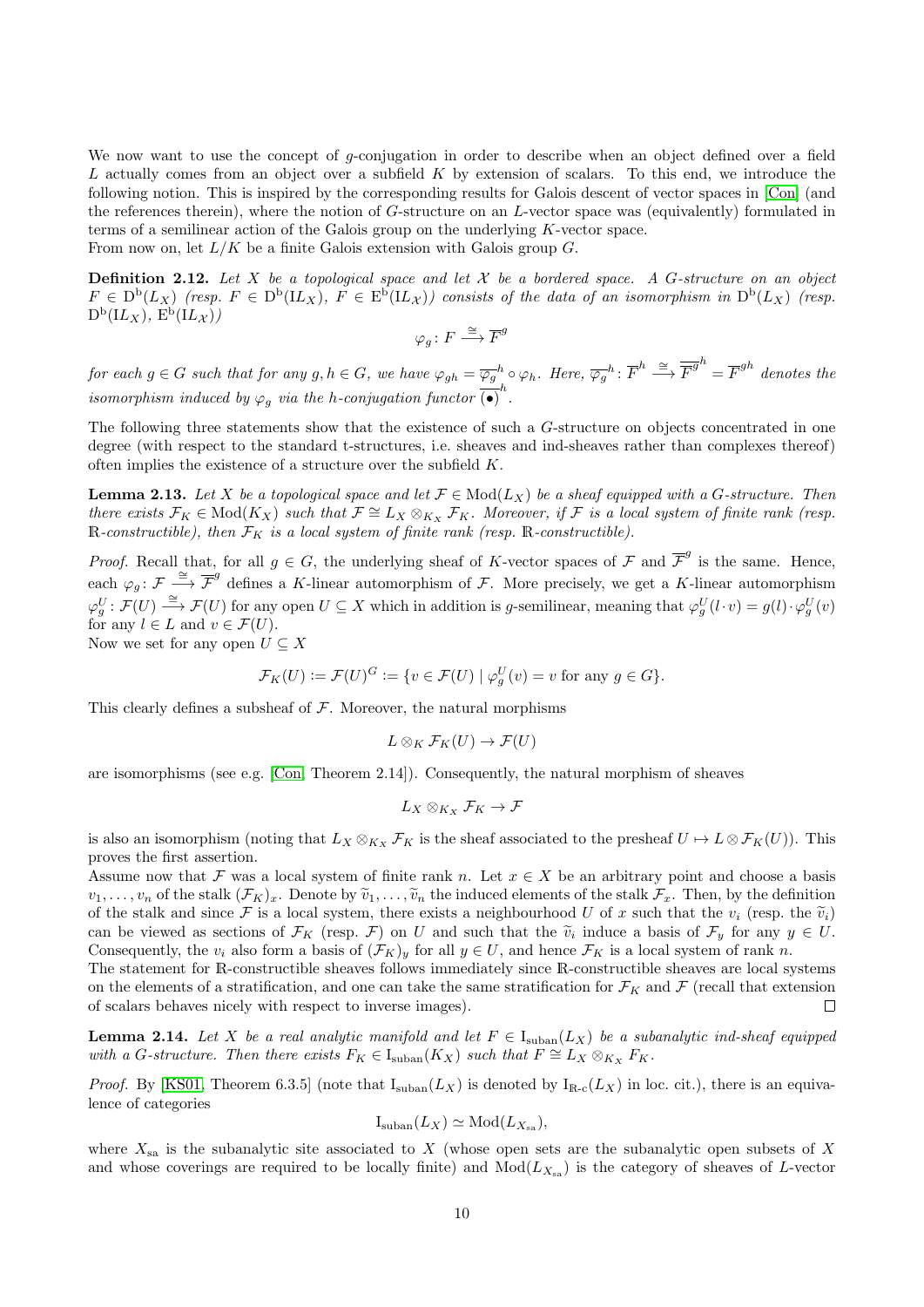spaces on this site. This equivalence is compatible with g-conjugation (where g-conjugation on subanalytic sheaves is – similarly to sheaves on the ordinary topology – defined by considering g-conjugation on sections over any subanalytic open set). Hence, via this equivalence F corresponds to a sheaf  $\mathfrak{F} \in Mod(L_{X_{sa}})$  of Lvector spaces on the subanalytic site, and we have a  $G$ -structure on  $\mathfrak{F}$ . Now, with the same arguments as in the proof of Lemma [2.13](#page-9-0) (considering for U the open subanalytic subsets of  $X$ ), we can show that there is a sheaf  $\mathfrak{F}_K \in Mod(K_{X_{sa}})$  such that  $\mathfrak{F} \cong L_X \otimes_{K_X} \mathfrak{F}_K$ . Finally, we obtain  $F_K$  as the ind-sheaf corresponding to  $\mathfrak{F}_K$  via the equivalence

$$
I_{\text{suban}}(K_X) \simeq \text{Mod}(K_{X_{\text{sa}}}).
$$

Since this equivalence is compatible with tensor products (cf. [\[Pre08,](#page-34-11) Proposition 1.3.1]), we can conclude that  $F \cong L_X \otimes_{K_X} F_K.$  $\Box$ 

<span id="page-10-3"></span>**Proposition 2.15.** Let  $\mathcal{X} = (X, X)$  be a real analytic bordered space such that  $X \subset X$  is relatively compact.<br>Let  $H \in E^0(\mathbf{L}_\mathcal{X}) \cap E^{\mathbf{b}}_{\mathbf{R}-\mathbf{c}}(\mathbf{L}_\mathcal{X})$  be equipped with a G-structure. Then there exist such that  $H \cong \pi^{-1} L_X \otimes_{\pi^{-1} K_X} H_K$ .

Let us remark that this proposition shows in particular that  $H$  has a  $K$ -structure in the sense of Definition [2.5,](#page-5-0) but it also shows that  $H_K$  can be chosen to be R-construcible.

*Proof.* We are given isomorphisms  $\varphi_g: H \to \overline{H}^g$  for each  $g \in G$  satisfying the compatibility conditions from Definition [2.5.](#page-5-0) We can therefore identify  $H$  with the image of the morphism

<span id="page-10-0"></span>
$$
\bigoplus_{g \in G} \varphi_g \colon H \to \bigoplus_{g \in G} \overline{H}^g. \tag{9}
$$

Due to our assumptions that  $X \subset \hat{X}$  is relatively compact and H is R-constructible (cf. [\[DK19,](#page-33-4) Definition 3.3.1] and recall also [\[DK16,](#page-33-3) Lemma 4.6.3]), we can write  $H = L^{\text{E}}_{\mathcal{X}}$  $\stackrel{+}{\otimes}$  *F* for some  $\mathcal{F} \in Mod_{\mathbb{R}\text{-}\mathrm{c}}(L_{\mathcal{X}\times\mathbb{R}_{\infty}})$  satisfying  $L_{\{t\geq0\}}\overset{+}{\otimes} \mathcal{F} \cong \mathcal{F}.$ 

Since  $X \subseteq \hat{X}$  is relatively compact, we know from [\[DK16,](#page-33-3) Proposition 4.7.9] that a morphism  $\varphi_g : L^E_X$  $\stackrel{+}{\otimes}$   ${\mathcal F}$   $\rightarrow$  $L^{\text{E}}_{\mathcal{X}}$ + ⊗ F <sup>g</sup> ≅  $L^{\text{E}}$  $\overline{\otimes} \overline{\mathcal{F}}^g$  (where we have used the natural G-structure on  $L^{\text{E}}_{\mathcal{X}}$  in the last isomorphism) comes from a morphism  $\varphi'_{g,a} : L_{\{t \ge -a\}} \overset{+}{\otimes} \mathcal{F} \to \overline{\mathcal{F}}^g$  after applying the functor  $L^{\mathrm{E}}_\mathcal{X}$  $\stackrel{+}{\otimes}$  • (and noting that  $L^{\text{E}}_{\mathcal{X}}$  $\overset{+}{\otimes} L_{\{t \geq -a\}} \cong L^{\mathcal{E}}_{\mathcal{X}}$ ) for some sufficiently large  $a \geq 0$ . Note that if  $\varphi'_{g,a}$  induces  $\varphi_g$  and  $b \geq a$ , then the induced map  $\varphi'_{g,b}$ :  $L_{\{t \geq -b\}} \overset{+}{\otimes} \mathcal{F} \to$  $L_{\{t\geq -a\}} \overset{+}{\otimes} \mathcal{F} \to \overline{\mathcal{F}}^g$  also induces  $\varphi_g$ . Moreover, if two morphisms  $\varphi'_{g,a}, \overset{\sim}{\varphi'_{g,a}}$ :  $L_{\{t\geq -a\}} \overset{+}{\otimes} \mathcal{F} \to \overline{\mathcal{F}}^g$  induce  $\varphi_g$ , then<br>there exists  $h > g$  such that the indu there exists  $b \ge a$  such that the induced morphisms  $\varphi'_{g,b}$  and  $\widetilde{\varphi}'_{g,b}$  coincide. Consequently, if  $a \ge 0$  is sufficiently large, then for all  $g \in G$ , there exists  $\varphi'_{g,a} : L_{\{t \ge -a\}} \overset{+}{\otimes} \mathcal{F} \to \overline{\mathcal{F}}^g$  inducing  $\varphi_g$  and satisfying

<span id="page-10-2"></span>
$$
\varphi'_{gh,2a} = \overline{\varphi'_{g,a}}^h \circ \varphi'_{h,a} \tag{10}
$$

Let us fix such an  $a \geq 0$ .

For any  $b \ge a$ , the morphism [\(9\)](#page-10-0) is therefore induced by

<span id="page-10-1"></span>
$$
\varphi'_b := \bigoplus_{g \in G} \varphi'_{g,b} \colon L_{\{t \ge -b\}} \stackrel{+}{\otimes} \mathcal{F} \to \bigoplus_{g \in G} \overline{\mathcal{F}}^g. \tag{11}
$$

Let us define  $\mathcal{P} := \text{im}(\varphi_b') \in \text{Mod}_{\mathbb{R}\text{-c}}(L_{\mathcal{X}\times\mathbb{R}_{\infty}})$  and note that this image does not depend on the choice of  $b \ge a$ . Hence, we have  $H \cong L^{\mathcal{E}}_{\mathcal{X}}$  $_{\otimes}^+$   $_{\mathcal{P}.}^+$ 

We will now show that  $P$  has a G-structure: Clearly, there is a natural G-structure on the right-hand side of [\(11\)](#page-10-1) given by an isomorphism for each  $h \in G$ 

$$
\psi_h \colon \bigoplus_{g \in G} \overline{\mathcal{F}}^g \stackrel{\sim}{\longrightarrow} \bigoplus_{g \in G} \overline{\mathcal{F}}^{gh} \cong \overline{\bigoplus_{g \in G} \overline{\mathcal{F}}^g}^h,
$$

where the first isomorphism is given by a permutation of summands and the second one is induced by the natural identification  $\overline{\mathcal{F}}^{gh} \cong \overline{\mathcal{F}}^{gh}$ .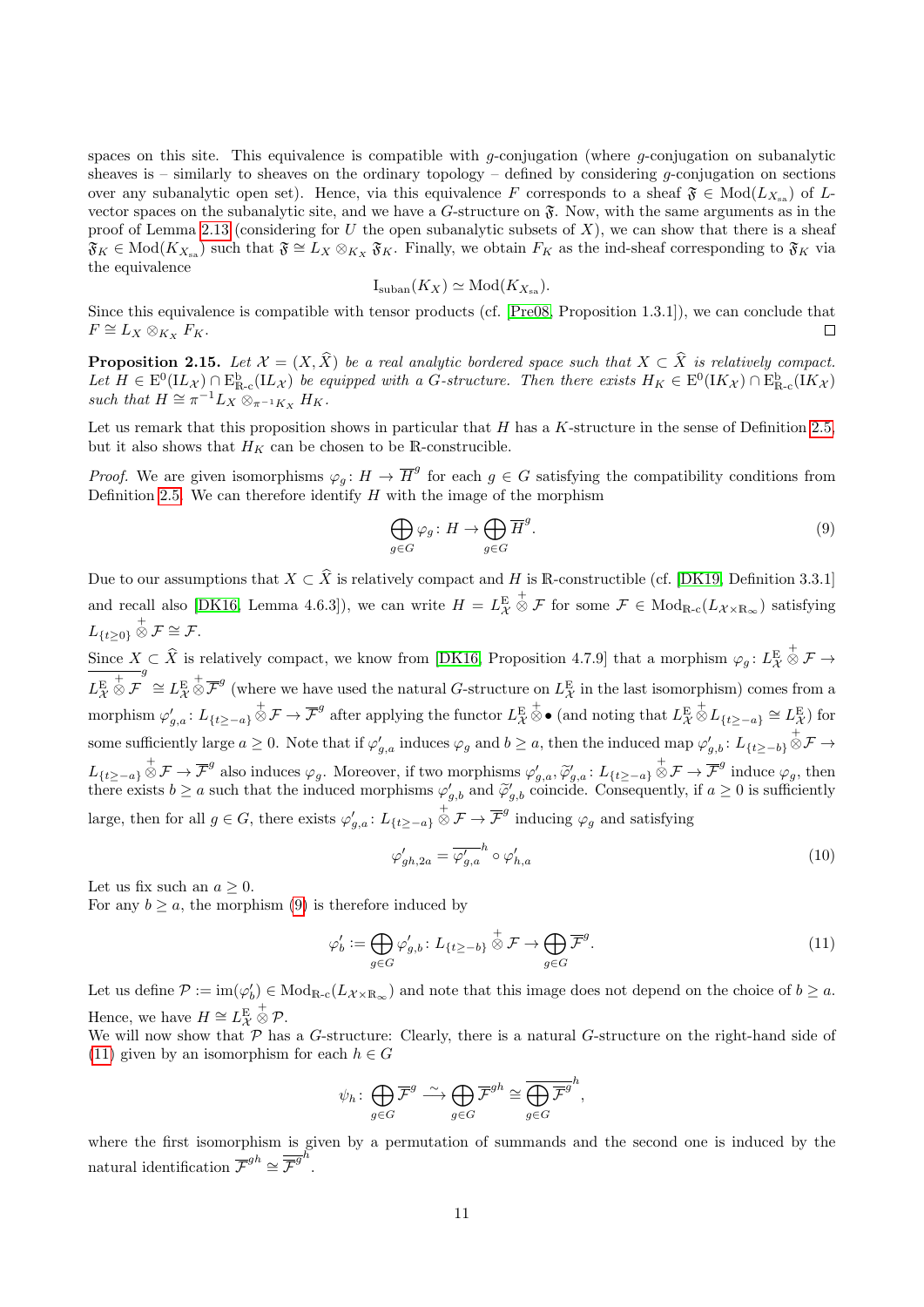Let  $h \in G$  and consider the morphism

$$
\psi_h^{-1} \circ \overline{\varphi_b'}^h \colon L_{\{t \ge -b\}} \overset{+}{\otimes} \overline{\mathcal{F}}^g \longrightarrow \bigoplus_{g \in G} \overline{\overline{\mathcal{F}}^g}^h \overset{\sim}{\longrightarrow} \bigoplus_{g \in G} \overline{\mathcal{F}}^g.
$$

Clearly,  $\psi_h$  induces an isomorphism  $\text{im}(\psi_h^{-1} \circ \overline{\varphi'_b})$  $\lambda^{h}$ )  $\cong \mathrm{im}(\overline{\varphi_{b}^{\prime}})$  $\overline{\mathcal{P}}^h$ ) =  $\overline{\mathcal{P}}^h$ . To obtain a *G*-structure on  $\mathcal{P}$ , it therefore suffices to show that  $P = \text{im}(\psi_h^{-1} \circ \overline{\varphi'_b})$  $\bigg.{}^h$ ).

Starting from the compatibility [\(10\)](#page-10-2), one can show that  $\varphi'_{2a} = \psi_h^{-1} \circ \overline{\varphi'_a}$  $h^h \circ \varphi'_{h,a}$ . Therefore, one gets  $\mathcal{P} =$  $\operatorname{im}(\varphi_{2a}') \subseteq \operatorname{im}(\psi_h^{-1} \circ \overline{\varphi_a'})$ <sup>h</sup>). Similarly, from [\(10\)](#page-10-2) (applied for the product  $gh^{-1}$ ), we obtain  $\varphi'_{2a} = \psi_{h^{-1}}^{-1} \circ \overline{\varphi'_a}$  $h^{-1}$  $\varphi'_{h^{-1},a}$ , and this yields  $\psi_h^{-1} \circ \overline{\varphi'_{2a}}$  $\mathbf{h}^h = \varphi_a^\prime \circ \overline{\varphi^\prime_{h^{-1},a}}$ <sup>h</sup>. This gives the inclusion  $\text{im}(\psi_h^{-1} \circ \overline{\varphi_a'}$  $\bar{h}$ ) = im $(\psi_h^{-1} \circ \overline{\varphi'_{2a}})$  $\binom{h}{\cdot} \subset$  $\text{im}(\varphi'_a) = \mathcal{P}$ , as desired.

It follows that P has a G-structure and hence, by Lemma [2.13,](#page-9-0) there exists  $\mathcal{P}_K \in Mod(K_{X\times \mathbb{R}})$  such that  $\mathcal{P} \cong$  $L_X \otimes_{K_X} \mathcal{P}_K$ . Note that one has  $\mathcal{P}_K \in Mod_{\mathbb{R}^{-c}}(K_{\mathcal{X} \times \mathbb{R}_{\infty}})$ . In particular,  $H_K := K_{\mathcal{X}}^E$  $\overset{+}{\otimes}\mathcal{P}_K\in \mathrm{E}^0(\mathrm{I} K_\mathcal{X})\cap \mathrm{E}^\mathrm{b}_{\mathbb{R}\text{-}\mathrm{c}}(\mathrm{I} K_\mathcal{X})$ is an object satisfying  $H \cong \pi^{-1} L_X \otimes_{\pi^{-1} K_X} H_K$  and this proves the proposition.

#### <span id="page-11-0"></span>2.3 D-modules and the enhanced Riemann–Hilbert correspondence

Let X be a smooth complex algebraic variety. We denote by  $\mathcal{D}_X$  the sheaf of algebraic differential operators on X and by  $Mod_{hol}(\mathcal{D}_X)$  the category of holonomic  $\mathcal{D}_X$ -modules. Moreover, we denote by  $D_{hol}^b(\mathcal{D}_X)$  the subcategory of the derived category of  $\mathcal{D}_X$ -modules consisting of complexes with holonomic cohomologies. For a morphism  $f: X \to Y$ , we will denote the direct and inverse image operations on  $\mathcal{D}_X$ -modules by  $f_+$  and  $f^+$ , respectively. The duality functor for  $\mathcal{D}_X$ -modules is denoted by  $\mathbb{D}_X$ .

Recall that the classical Riemann–Hilbert correspondence for regular holonomic  $D$ -modules gives an equivalence

$$
\mathcal{S}ol_X\colon \mathrm{D}^\mathrm{b}_{\mathrm{reghol}}(\mathcal{D}_X)^\mathrm{op}\stackrel{\sim}{\longrightarrow} \mathrm{D}^\mathrm{b}_{\mathbb{C}\text{-}\mathrm{c}}(\mathbb{C}_X)
$$

between the derived category of regular holonomic D-modules and the derived category of C-constructible sheaves of complex vector spaces on a smooth algebraic variety  $X$  (and similarly on a complex manifold).

In [\[DK16\]](#page-33-3), the authors established a generalization of this result to (not necessarily regular) holonomic Dmodules, where the category of enhanced ind-sheaves serves as a target category for the Riemann–Hilbert functor. Concretely, for X a complex manifold, they introduce a fully faithful functor

$$
\mathcal{S}ol_X^{\mathrm{E}}\colon \mathrm{D}_{\mathrm{hol}}^{\mathrm{b}}(\mathcal{D}_X)^{\mathrm{op}}\hookrightarrow \mathrm{E}_{\mathrm{R-c}}^{\mathrm{b}}(\mathrm{IC}_X).
$$

The theories of algebraic and analytic D-modules are often parallel, but differ in certain aspects. Analytification gives a way of associating to an algebraic  $\mathcal D$ -module on a smooth algebraic variety X an analytic  $\mathcal D$ -module on the corresponding complex manifold  $X^{an}$ . However, one generally needs to extend the algebraic  $\mathcal{D}$ -module to a completion of X first in order not to lose information during this procedure.

The details on an algebraic version of the Riemann–Hilbert correspondence for holonomic D-modules have been given in [\[Ito20\]](#page-34-12) and we will briefly recall the construction here.

Let  $X$  be a smooth complex algebraic variety. Then by classical results of Hironaka there exists a smooth completion X, i.e. a smooth complete algebraic variety containing X as an open subvariety, such that  $\widetilde{X}\setminus X\subset \widetilde{X}$ is a normal crossing divisor. We denote by  $X_{\infty} = (X, X)$  the (algebraic) bordered space thus defined and by  $j: X \hookrightarrow X$  the inclusion. Although the space X is not unique, the bordered space  $X_{\infty}$  is determined up to isomorphism. Furthermore, we write  $j_{\infty}^{\text{an}}: X_{\infty}^{\text{an}} = (X^{\text{an}}, \tilde{X}^{\text{an}}) \to \tilde{X}^{\text{an}} = (\tilde{X}^{\text{an}}, \til$ bordered spaces given by the embedding.

**Theorem 2.16** (cf. [\[Ito20,](#page-34-12) Theorem 3.12]). Let X be a smooth complex algebraic variety and  $\widetilde{X}$  a smooth completion as above. Then the functor

$$
\mathcal{S}ol_{X_{\infty}}^{E}: \mathcal{D}_{hol}^{b}(\mathcal{D}_{X})^{op} \longrightarrow \mathcal{E}_{\mathbb{R}\text{-}c}^{b}(\mathbb{IC}_{X_{\infty}^{\text{an}}})
$$

$$
\mathcal{M} \longmapsto \mathcal{E}(j_{\infty}^{\text{an}})^{-1} \mathcal{S}ol_{\widetilde{X}^{\text{an}}}^{E}((j_{+}\mathcal{M})^{\text{an}})
$$

is fully faithful.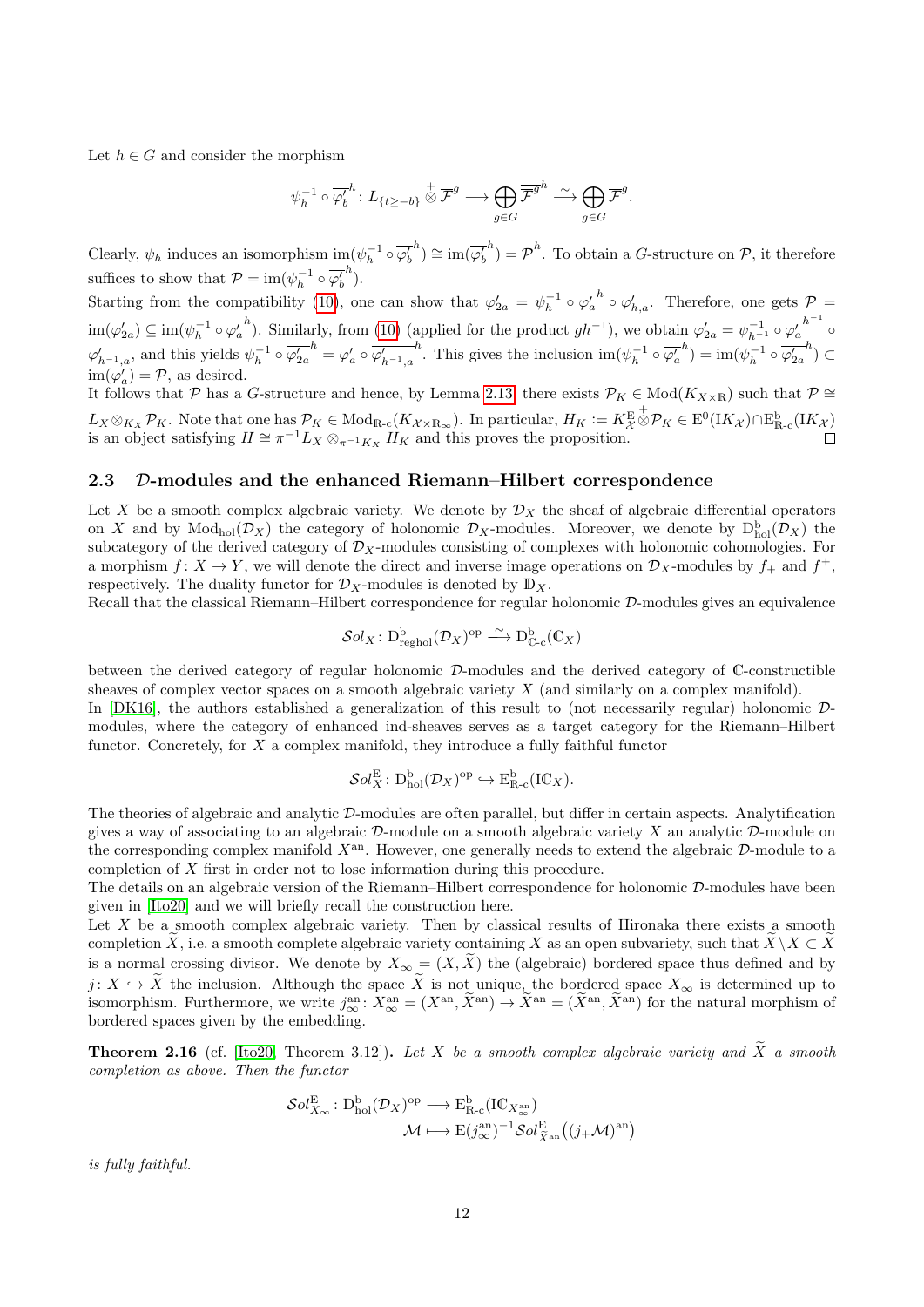We will often write  $E_{\text{R-c}}^{\text{b}}(IC_{X_{\infty}})$  for  $E_{\text{R-c}}^{\text{b}}(IC_{X_{\infty}})$ , since the category of enhanced ind-sheaves was only defined for analytic bordered spaces (algebraic vartieties are not good topological spaces), and hence there is no risk of confusion. If  $f: X \to Y$  is a morphism of smooth complex algebraic varieties, we denote by  $f_{\infty}: X_{\infty}^{\text{an}} \to Y_{\infty}^{\text{an}}$ the induced morphism of (analytic) bordered spaces. The enhanced solution functor satisfies many convenient compatibilities, which we summarize in the following lemma. We refer to [\[DK16,](#page-33-3) Corollary 9.4.10] (see also [\[Ito20,](#page-34-12) Proposition 3.13]) for statements (i)–(iii). The fourth point easily follows combining [\[DK16,](#page-33-3) Theorem 9.1.2(iv), Corollary 9.4.9, Lemma 4.3.2, Proposition 4.9.13] (see also [\[KS16b,](#page-34-13) Corollary 7.7.8]).

<span id="page-12-1"></span>**Lemma 2.17.** Let  $f: X \to Y$  be a morphism of smooth complex algebraic varieties.

(i) Let  $\mathcal{M} \in D_{hol}^b(\mathcal{D}_X)$ , then there is an isomorphism in  $E^b(\mathrm{IC}_{Y_\infty})$ 

 $\mathcal{S}ol_{Y_{\infty}}^{\mathcal{E}}(f_{+}\mathcal{M})\cong \mathrm{E}f_{\infty}$ !! $\mathcal{S}ol_{X_{\infty}}^{\mathcal{E}}(\mathcal{M})[d_{X}-d_{Y}],$ 

where  $d_X$  and  $d_Y$  are the (complex) dimensions of X and Y, respectively.

(ii) Let  $\mathcal{N} \in D_{hol}^b(\mathcal{D}_Y)$ , then there is an isomorphism in  $E^b(\mathrm{IC}_{X_\infty})$ 

 $\mathcal{S}ol_{X_{\infty}}^{\mathcal{E}}(f^+\mathcal{N}) \cong \mathrm{E}f_{\infty}^{-1}\mathcal{S}ol_{Y_{\infty}}^{\mathcal{E}}(\mathcal{N}).$ 

(iii) Let  $\mathcal{M} \in D_{hol}^{b}(\mathcal{D}_{X})$ , then there is an isomorphism in  $E^{b}(\mathrm{IC}_{X_{\infty}})$ 

$$
\mathcal{S}ol_{X_{\infty}}^{\mathcal{E}}(\mathbb{D}_X\mathcal{M})\cong \mathcal{D}_{X_{\infty}}^{\mathcal{E}}\mathcal{S}ol_{X_{\infty}}^{\mathcal{E}}(\mathcal{M})[-2d_X],
$$

where  $d_X$  is the (complex) dimension of X.

(iv) Let  $\mathcal{M} \in D_{hol}^b(\mathcal{D}_X)$  and  $\mathcal{R} \in D_{reghol}^b(\mathcal{D}_X)$ , then there is an isomorphism in  $E^b(\mathrm{IC}_{X_\infty})$ 

$$
\mathcal{S}ol_{X_\infty}^E(\mathcal{R}\otimes_{\mathcal{O}_X}\mathcal{M})\cong \pi^{-1}\mathcal{S}ol_X(\mathcal{R})\otimes\mathcal{S}ol_{X_\infty}^E(\mathcal{M}).
$$

Let f be an algebraic function on X. Denote by  $\mathcal{E}^f \in Mod_{hol}(\mathcal{D}_X)$  the algebraic  $\mathcal{D}_X$ -module associated to differential operators with solutions  $e^f$ . Then there is an isomorphism

$$
\mathcal{S}ol_{X_{\infty}}^{\mathcal{E}}(\mathcal{E}^f) \cong \mathbb{E}_{\mathbb{C}}^{\mathcal{R}ef}.
$$

Moreover, the usual holomorphic solutions of an algebraic holonomic  $\mathcal{D}_X$ -module M are recovered from its enhanced solutions via the sheafification functor (see [\[Ito20,](#page-34-12) Lemma 3.16]):

$$
\mathsf{sh}_{X_\infty}\big(\mathcal{S}ol^\mathcal{E}_{X_\infty}(\mathcal{M})\big)\cong\mathcal{S}ol_X(\mathcal{M}).
$$

For later use, we state the following lemma, applying a result of T. Mochizuki about the enhanced solutions of meromorphic connections to the algebraic enhanced solution functor.

<span id="page-12-0"></span>**Lemma 2.18.** Let X be a smooth complex algebraic variety and let  $\mathcal{M} \in Mod_{hol}(\mathcal{D}_X)$  be an integrable connection on X (i.e. a holonomic  $\mathcal{D}_X$ -module, locally free as an  $\mathcal{O}_X$ -module). Then  $\mathcal{S}ol_{X_\infty}^{\mathcal{E}}(\mathcal{M}) \in \mathrm{E}^0(\mathrm{IC}_{X_\infty})$ .

*Proof.* If M is such a module, then  $(j_+\mathcal{M})^{\text{an}} \in Mod_{hol}(\mathcal{D}_{\tilde{X}^{\text{an}}})$  is a meromorphic connection with poles on  $D := \widetilde{X}^{\rm an} \setminus X^{\rm an}$ , i.e. SingSupp $((j_+\mathcal{M})^{\rm an}) \subseteq D$  and  $(j_+\mathcal{M})^{\rm an} \cong (j_+\mathcal{M})^{\rm an} \otimes_{\mathcal{O}_{\widetilde{X}^{\rm an}}} \mathcal{O}_{\widetilde{X}^{\rm an}}(*D)$ . Combining results from [\[Moc18,](#page-34-14) §9, Corollary 5.21], it follows that  $\mathcal{S}ol_{\tilde{X}^{an}}^{E}((j+\mathcal{M})^{an}) \in E^{0}(\mathrm{IC}_{\tilde{X}^{an}})$ . Since  $E(j_{\alpha}^{an})^{-1}$  is exact with respect to the standard t-structures on  $E^b(\mathrm{IC}_{\tilde{X}^{an}})$  and  $E^b(\mathrm{IC}_{X_{\infty}})$  (see [\[DK19,](#page-33-4) Proposition 2.7.3(iv)]), the assertion follows.  $\Box$ 

Finally, let us recall that the functor  $\mathcal{S}ol_{X_\infty}^{\mathcal{E}}(\bullet)[d_X]$  (where  $d_X$  is the complex dimension of X) is exact with respect to the standard t-structure on  $D_{hol}^b(\tilde{\mathcal{D}}_X)$  and the middle perversity generalized t-structure on  $E_{R-c}^b(\mathrm{IC}_{X_\infty})$ . (Recall the notation from Section [2.1.](#page-1-1)) In particular, it sends  $Mod_{hol}(\mathcal{D}_X)$  to  $^{1/2}E_{\mathbb{R}-c}^0(IC_{X_\infty})$ .

We prove the following lemma for later use. Recall that a morphism  $h$  in a quasi-abelian category is called strict if the canonical morphism coim  $h \to \text{im } h$  is an isomorphism. (We refer to [\[Sch99\]](#page-35-6) for a detailed study of quasi-abelian categories.)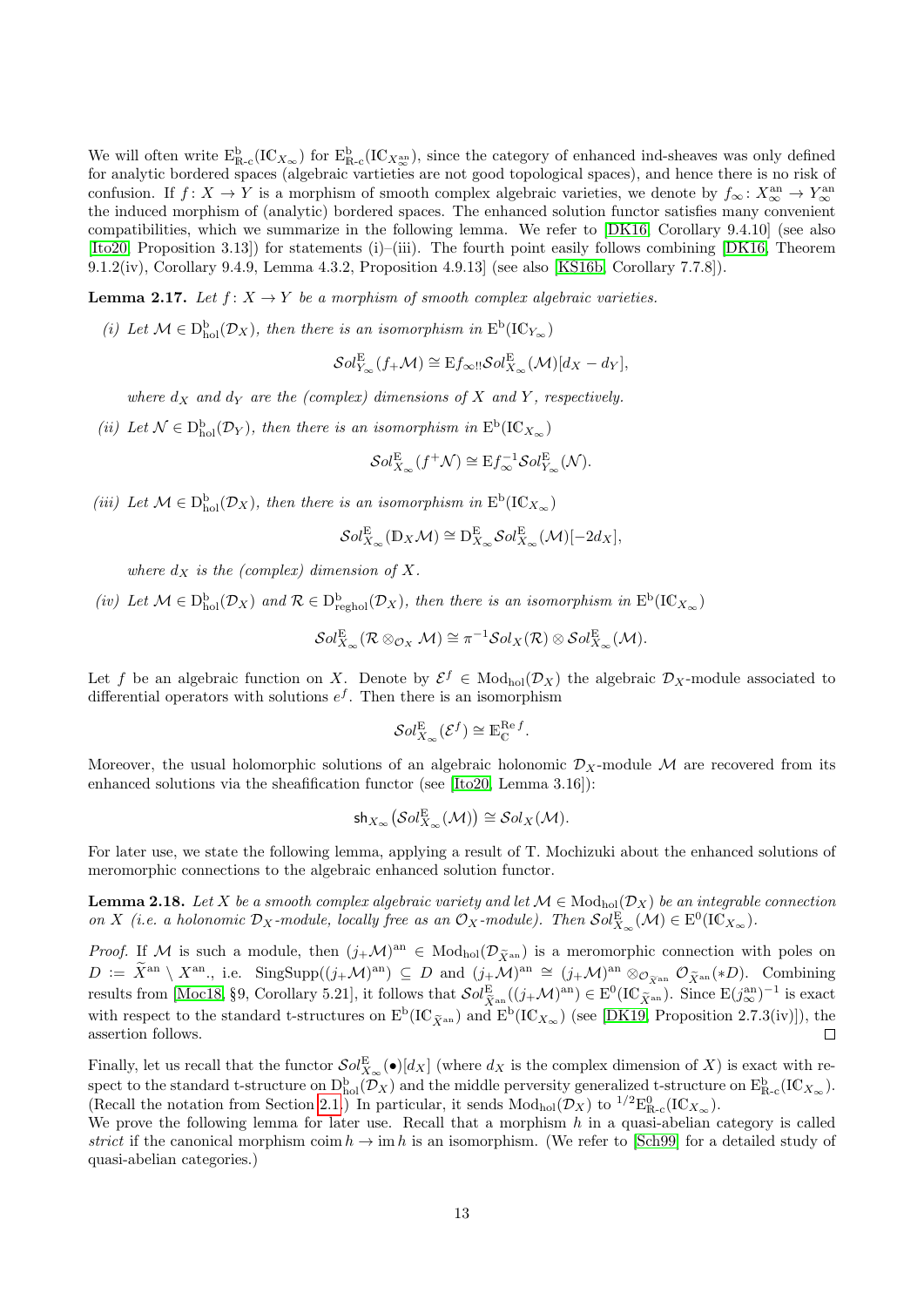<span id="page-13-2"></span>**Lemma 2.19.** Let  $q: \mathcal{M} \to \mathcal{N}$  be a morphism of holonomic  $\mathcal{D}_X$ -modules. Then the morphism

$$
\mathcal{S}ol_{X_{\infty}}^{\mathcal{E}}(g)[d_X]:\mathcal{S}ol_{X_{\infty}}^{\mathcal{E}}(\mathcal{N})[d_X]\to\mathcal{S}ol_{X_{\infty}}^{\mathcal{E}}(\mathcal{M})[d_X]
$$

is strict in the quasi-abelian category  ${}^{1/2}E_{\mathbb{R}\text{-c}}^0(\text{IC}_{X_\infty})$ .

*Proof.* Since  $\mathcal{S}ol_{X_\infty}^{\mathcal{E}}(\bullet)[d_X]$  is exact with respect to the standard t-structure on  $D_{hol}^b(\mathcal{D}_X)$  and the middle perversity generalized t-structure on  $E_{R-c}^b(IC_{X_\infty})$ , it follows (cf. [\[Bri07,](#page-33-8) Lemma 4.3]) that it sends strict short exact sequences in  $Mod_{hol}(\mathcal{D}_X)$  to strict short exact sequences in  $^{1/2}E_{R-c}^0(IC_{X_\infty})$ . In particular, it is exact in the sense of [\[Sch99\]](#page-35-6) and hence preserves kernels and cokernels of arbitrary morphisms in  $Mod_{hol}(\mathcal{D}_X)$ <sup>op</sup>, because the latter category is abelian and hence any morphism is strict. It follows that it also preserves images and coimages.

Now let q be as above. Then the natural isomorphism coim  $q \to \text{im } q$  in  $Mod_{hol}(\mathcal{D}_X)$  is mapped to a morphism

 $\mathcal{S}ol_{X_{\infty}}^{\mathcal{E}}(\operatorname{im} g)[d_X] \to \mathcal{S}ol_{X_{\infty}}^{\mathcal{E}}(\operatorname{coim} g)[d_X],$ 

which is still an isomorphism and coincides with the natural morphism

$$
\operatorname{coim} \mathcal{S}ol_{X_{\infty}}^{\mathcal{E}}(g)[d_X] \to \operatorname{im} \mathcal{S}ol_{X_{\infty}}^{\mathcal{E}}(g)[d_X].
$$

Hence,  $\mathcal{S}ol_{X_{\infty}}^{\mathcal{E}}(g)[d_X]$  is strict.

# <span id="page-13-0"></span>3 Hypergeometric D-modules and families of Laurent polynomials

We briefly recall a few fundamental facts on one-dimensional hypergeometric  $\mathcal{D}$ -modules. Standard references are [\[Kat90\]](#page-34-15), etc. (one may follow [\[CDS21,](#page-33-0) section 2]). As a matter of notation, we denote by  $\mathbb{G}_m$  a 1-dimensional algebraic torus, if we want to fix a coordinate, say, q, on it, we also write  $\mathbb{G}_{m,q}$ .

**Definition 3.1.** Let  $m, n \in \mathbb{Z}_{\geq 0}$  and let  $\alpha_1, \ldots, \alpha_n, \beta_1, \ldots, \beta_m \in \mathbb{C}$  be given. Consider the differential operator in one variable

$$
P := \prod_{i=1}^{n} (q\partial_q - \alpha_i) - q \cdot \prod_{j=1}^{m} (q\partial_q - \beta_j),
$$

and the left  $\mathcal{D}_{\mathbb{G}_{m,q}}$ -module

$$
\mathcal{H}(\alpha;\beta) := \mathcal{D}_{\mathbb{G}_{m,q}}/\mathcal{D}_{\mathbb{G}_{m,q}} \cdot P \in \mathrm{Mod}_{hol}(\mathcal{D}_{\mathbb{G}_{m,q}}).
$$

 $\mathcal{H}(\alpha;\beta)$  is called one-dimensional (or univariate) hypergeometric D-module.

**Remark 3.2.** We will suppose from now on that all  $\alpha_i$  and all  $\beta_j$  are real numbers. Although this is not strictly necessary for what follows, it simplifies some arguments, and corresponds to the cases of interest, specifically if one studies Hodge properties of hypergeometric systems.

We will mainly be concerned with the case where  $n \neq m$  and where the system  $\mathcal{H}(\alpha;\beta)$  is irreducible. In this case, we have the following important fact due to Katz.

<span id="page-13-1"></span>**Proposition 3.3** (see [\[Kat90,](#page-34-15) Proposition 2.11.9, Proposition 3.2]). Suppose that  $n \neq m$ . Let  $\alpha_i, \beta_j \in \mathbb{R}$  be given, and consider the  $\mathcal{D}_{\mathbb{G}_{m,q}}$ -module  $\mathcal{H}(\alpha;\beta)$  as defined above. Then:

- 1.  $\mathcal{H}(\alpha;\beta)$  is irreducible if and only if for all  $i \in \{1,\ldots,n\}$  and  $j \in \{1,\ldots,m\}$  we have  $\beta_i \alpha_i \notin \mathbb{Z}$ .
- 2. If  $\mathcal{H}(\alpha;\beta)$  is irreducible, then for any  $k, l \in \mathbb{Z}$ , for any  $i \in \{1,\ldots,n\}$  and for any  $j \in \{1,\ldots,m\}$  we have that

 $\mathcal{H}(\alpha;\beta) \cong \mathcal{H}(\alpha_1,\ldots,\alpha_i+k,\ldots,\alpha_n;\beta_1,\ldots,\beta_i+l,\ldots,\beta_m).$ 

Hence, for irreducible hypergeometric modules  $\mathcal{H}(\alpha;\beta)$  we may assume, up to isomorphism, that  $\alpha_i, \beta_j \in$ [0, 1) with  $\beta_j \neq \alpha_i$  for all i, j.

 $\Box$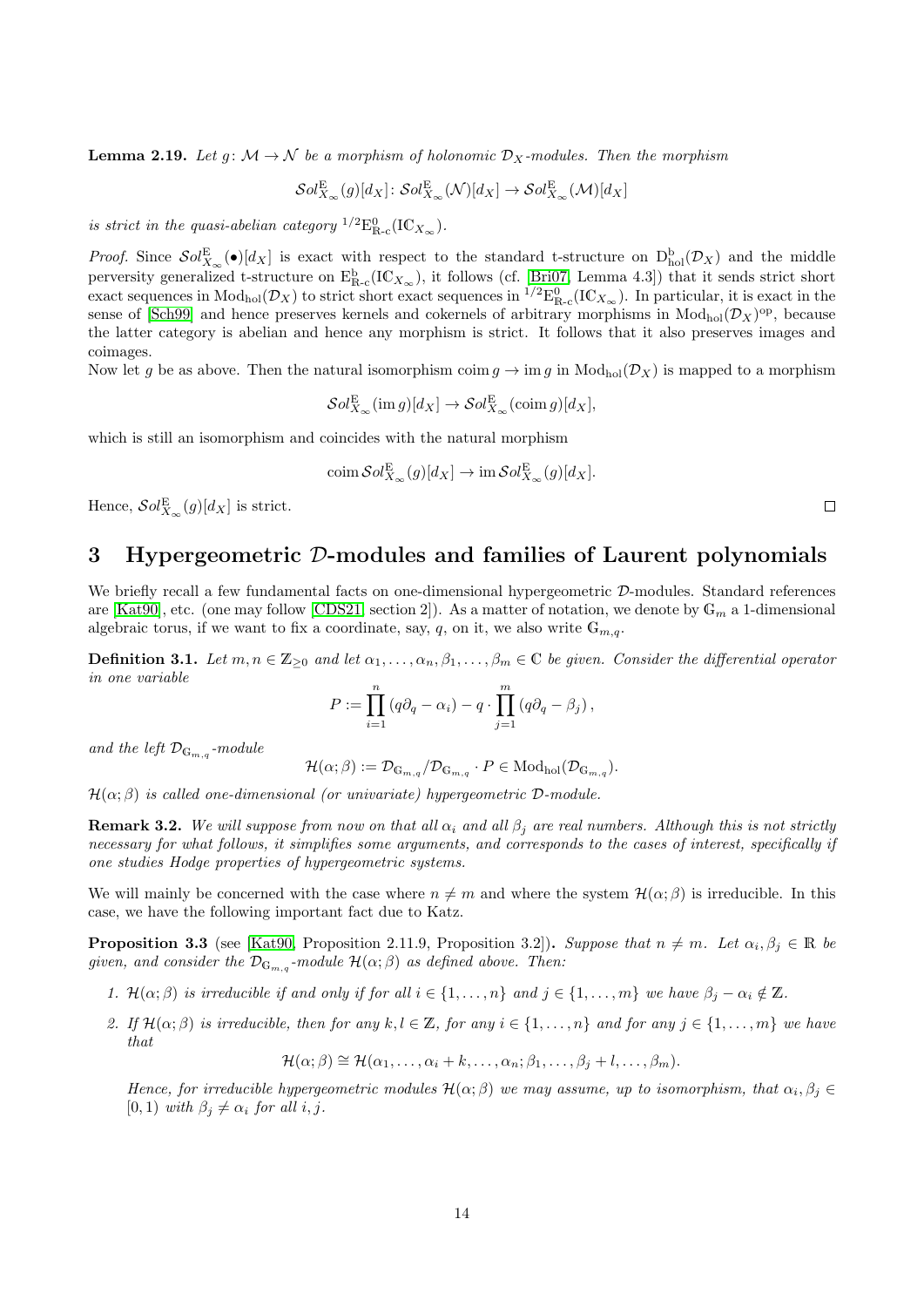A major step in our approach to the existence of Betti structures is a geometric realization of  $\mathcal{H}(\alpha;\beta)$  via a family of Laurent polynomials. We will prove our main results in several steps, first under some special assumptions on the numbers  $\alpha_i$  and  $\beta_j$ . Namely, suppose that  $n > m$  and that  $\alpha_1 = 0$ . This latter hypothesis is a technical but crucial assumption to obtain the geometric realization of  $\mathcal{H}(\alpha;\beta)$ . We write  $\alpha = (0,\alpha_2,\ldots,\alpha_n) \in \mathbb{R}^n$ ,  $\beta=(\beta_1,\ldots,\beta_m)\in\mathbb{R}^m$  and we define  $\gamma=(\gamma_1,\ldots,\gamma_{N-1}):=(\beta_1,\ldots,\beta_m,\alpha_2,\ldots,\alpha_n)\in\mathbb{R}^{N-1}$ , where  $N=n+m$ . Here and later we will use twisted structure sheaves on algebraic tori, defined as follows. Let  $k, l \in \mathbb{N}_0$  be arbitrary (but excluding  $(k, l) = (0, 0)$ ), and consider any vector  $\gamma = (\gamma_1, \dots, \gamma_k) \in \mathbb{R}^k$ . We consider the torus  $\mathbb{G}_m^{k+l}$  and the module

<span id="page-14-2"></span>
$$
\mathcal{O}_{\mathbb{G}_m^{k+l}}^{\gamma} := \mathcal{O}_{\mathbb{G}_m^k}^{\gamma} \boxtimes \mathcal{O}_{\mathbb{G}_m^l}, \qquad \text{where} \qquad \mathcal{O}_{\mathbb{G}_m^k}^{\gamma} := \mathcal{D}_{\mathbb{G}_m^k} / \left( \partial_{x_i} x_i + \gamma_i \right)_{i=1,\dots,k} \tag{12}
$$

In particular, when  $N = n + m$  is as above, we put  $\mathbb{G} = \mathbb{G}_m^{N-1} \times \mathbb{G}_{m,q}$  and we consider the sheaves  $\mathcal{O}_\mathbb{G}^N$  $\int_{\mathbb{G}_m^{N-1}}$  and  $\mathcal{O}_{\mathbb{G}}^{\gamma} = \mathcal{O}_{\mathbb{G}^{N-1}}^{\gamma} \boxtimes \mathcal{O}_{\mathbb{G}_{m,q}}$ . Then the following holds

<span id="page-14-0"></span>**Proposition 3.4.** Let  $f := x_1 + \ldots + x_m + \frac{1}{x_{m+1}} + \ldots + \frac{1}{x_{N-1}} + q \cdot x_1 \cdot \ldots \cdot x_{N-1} \in \mathcal{O}_{\mathbb{G}}$ . Consider the elementary irregular module  $\mathcal{E}^{\gamma,f} := \mathcal{O}_{\mathbb{G}}^{\gamma} \cdot e^f = \mathcal{O}_{\mathbb{G}}^{\gamma} \otimes_{\mathcal{O}_{\mathbb{G}}} \mathcal{E}^f$ , where  $\gamma = (\beta_1,\ldots,\beta_m,\alpha_2,\ldots,\alpha_n) \in [0,1)^{N-1}$  is as above (i.e.,  $n > m$  and such that  $\alpha_1 = 0$  and that  $\alpha_i \neq \beta_j$  for all  $i \in \{1, \ldots, n\}$  and  $j \in \{1, \ldots, m\}$ ). Write  $p : \mathbb{G} \to \mathbb{G}_{m,q}$ for the projection to the last factor. Then we have  $\mathcal{H}^i p_+ \mathcal{E}^{\gamma,f} = 0$  for all  $i \neq 0$  and

<span id="page-14-3"></span>
$$
\mathcal{H}(\alpha;\beta) = \mathcal{H}(0,\alpha_2,\ldots,\alpha_n;\beta_1,\ldots,\beta_m) \cong \kappa^+ \mathcal{H}^0 p_+ \mathcal{E}^{\gamma,f} = \kappa^+ p_+ \mathcal{E}^{\gamma,f},\tag{13}
$$

where  $\kappa: \mathbb{G}_{m,q} \stackrel{\cong}{\longrightarrow} \mathbb{G}_{m,q}$  sends q to  $(-1)^m \cdot q$ .

As a preliminary step towards the proof of this statement, we have the following result on a torus embedding.

<span id="page-14-1"></span>**Lemma 3.5.** Let  $\gamma \in \mathbb{R}^{N-1}$  be arbitrary, and consider the torus embedding

$$
\begin{array}{cccc}\nh: \mathbb{G}_{m}^{N-1} & \longrightarrow & \mathbb{A}^{N} \\
(x_{1}, \ldots, x_{N-1}) & \longmapsto & (x_{1} \cdot \ldots \cdot x_{N-1}, \frac{1}{x_{m+1}}, \ldots, \frac{1}{x_{N-1}}, x_{1}, \ldots, x_{m}) =: (y_{1}, \ldots, y_{N}).\n\end{array}
$$

Then there exists an integer vector  $c \in \mathbb{Z}^{N-1}$  such that, writing  $\tilde{\gamma} := \gamma + c$ , we have an isomorphism of left<br> $\mathcal{D}_{\mathbf{z}}$  is modular.  $\mathcal{D}_{\mathbb{A}^N}$ -modules:

$$
h_{+}\mathcal{O}_{\mathbb{G}_{m}^{N-1}}^{\tilde{\gamma}} \cong \frac{\mathcal{D}_{\mathbb{A}^{N}}}{(\Box,(E_{m+i-1}+\tilde{\gamma}_{m+i-1})_{i=2,...,n},(E_{j}+\tilde{\gamma}_{j})_{j=1,...,m})}
$$
  

$$
= \frac{\mathcal{D}_{\mathbb{A}^{N}}}{(\Box,(E_{m+i-1}+\alpha_{i}+c_{m+i-1})_{i=2,...,n},(E_{j}+\beta_{j}+c_{j})_{j=1,...,m})},
$$

where

$$
\square := y_1 \cdot \ldots \cdot y_n - y_{n+1} \cdot \ldots \cdot y_N
$$
\n
$$
E_{m+i-1} := \partial_{y_1} y_1 - \partial_{y_i} y_i
$$
\n
$$
i = 2, \ldots, n
$$
\n
$$
E_j := \partial_{y_1} y_1 + \partial_{y_{n+j}} y_{n+j}
$$
\n
$$
j = 1, \ldots, m
$$

*Proof.* Since h is an affine map and an embedding, the functor  $h_{+}$  is exact. Moreover, notice that h factors as  $h = h_2 \circ h_1$ , where  $h_1 : \mathbb{G}_m^{N-1} \hookrightarrow \mathbb{G}_m^N$  is the closed (monomial) embedding defined exactly as h, i.e. sending  $(x_1, \ldots, x_{N-1})$  to  $(x_1 \cdot \ldots \cdot x_{N-1}, 1/x_{m+1}, \ldots, 1/x_{N-1}, x_1, \ldots, x_m)$ , and where  $h_2 : \mathbb{G}_m^N \to \mathbb{A}^N$  is the canonical open embedding. Then it is an easy exercise using the definition of the direct image (i.e. the explicit expression via transfer modules) to show that

$$
h_{1,+}\mathcal{O}_{\mathbb{G}_{m}^{N-1}}^{\tilde{\gamma}}\cong \frac{\mathcal{D}_{\mathbb{G}_{m}^{N}}}{(\Box,(E_{m+i-1}+\alpha_{i}+c_{m+i-1})_{i=2,...,n},(E_{j}+\beta_{j}+c_{j})_{j=1,...,m})}.
$$

Notice that this isomorphism holds for any integer vector  $c \in \mathbb{Z}^{N-1}$  and moreover, the modules  $h_{1,+}\mathcal{O}_{\mathbb{G}_{m}^{N-1}}^{\tilde{\gamma}}$  are all isomorphic (i.e., independent of the choice of c) since we have  $\mathcal{O}_c^{\gamma}$  $\mathcal{O}_{\mathbb{G}_m^{N-1}}^{\gamma} \cong \mathcal{O}_{\mathbb{G}_m^{N-1}}^{\tilde{\gamma}}$  for any  $c \in \mathbb{Z}^{N-1}$ .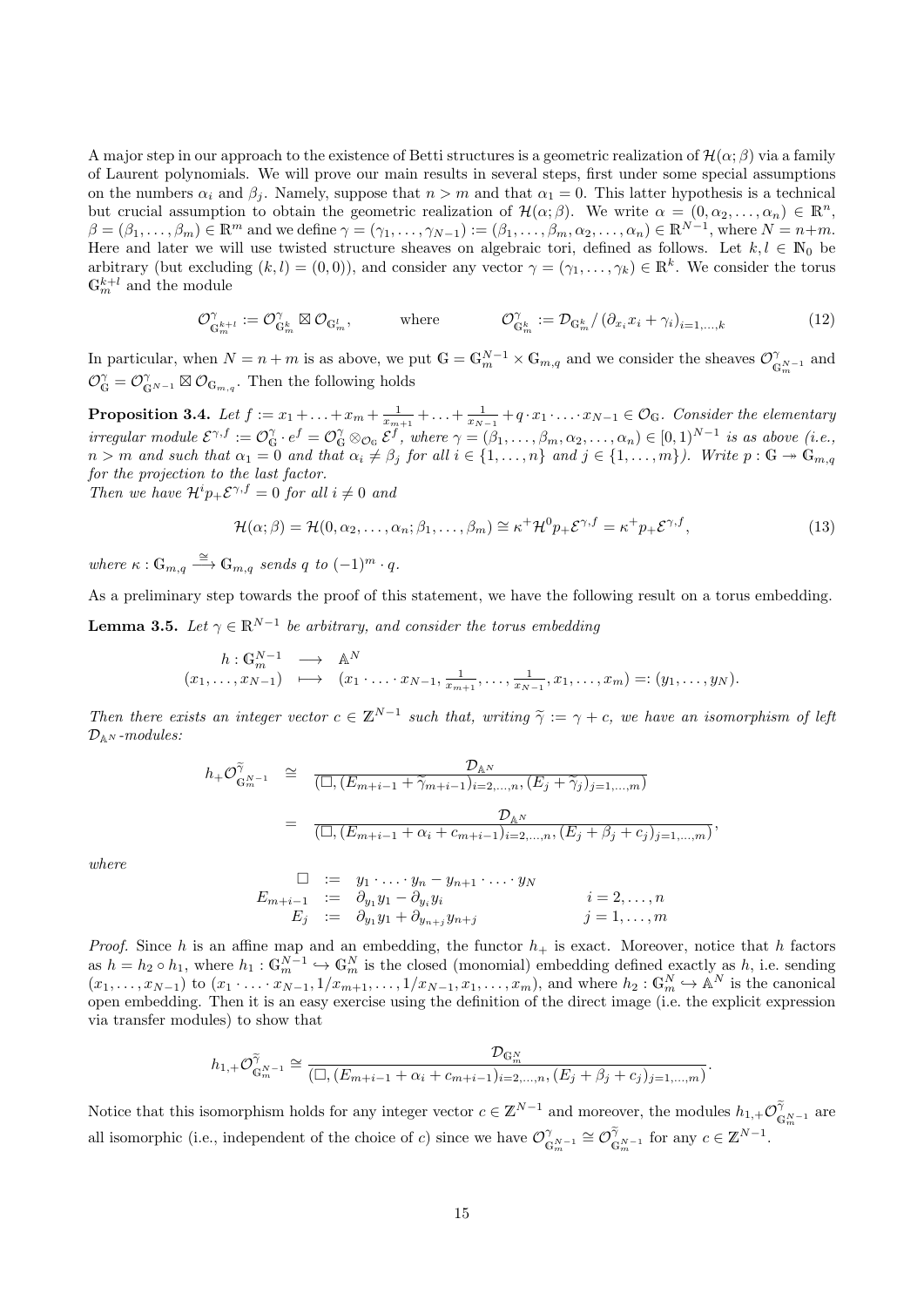It thus remains to show that

<span id="page-15-0"></span>
$$
h_{2,+}\left(\frac{\mathcal{D}_{\mathbb{G}_{m}^{N}}}{\left(\Box,(E_{m+i-1}+\alpha_{i}+c_{m+i-1})_{i=2,...,n},(E_{j}+\beta_{j}+c_{j})_{j=1,...,m}\right)}\right)
$$
  

$$
\cong \frac{\mathcal{D}_{\mathbb{A}^{N}}}{\left(\Box,(E_{m+i-1}+\alpha_{i}+c_{m+i-1})_{i=2,...,n},(E_{j}+\beta_{j}+c_{j})_{j=1,...,m}\right)}.
$$
 (14)

Since  $h_2$  is an open embedding (over the complement  $\mathbb{A}^N \backslash \mathbb{G}_m^N = \{y_1 \cdot \ldots \cdot y_N = 0\}$ ), in order to prove equation [\(14\)](#page-15-0), it suffices to show that for all  $k \in \{1, \ldots, N\}$ , left multiplication with  $y_k$  is invertible on the module

$$
\frac{\mathcal{D}_{\mathbb{A}^N}}{(\Box, (E_{m+i-1} + \alpha_i + c_{m+i-1})_{i=2,...,n}, (E_j + \beta_j + c_j)_{j=1,...,m})}.
$$

For this we use [\[SW09,](#page-35-3) Theorem 3.6.], together with [\[Rei14,](#page-34-6) Lemma 1.10]. Consider the matrix

<span id="page-15-1"></span>
$$
A = \left(\begin{array}{c|c} \frac{1}{m} & \frac{0}{m \times (n-1)} & \text{Id}_m \\ \hline \frac{1}{m-1} & -\text{Id}_{n-1} & \frac{0}{m-1 \times m} \end{array}\right) \tag{15}
$$

 $\Box$ 

and notice that its columns are the exponents of the monomial components of the map  $h_1$ . We will write below NA resp. R<sub>≥0</sub>A for the monoid resp. the cone generated in  $\mathbb{Z}^{N-1}$  resp. in R<sup>N-1</sup> by the columns of the matrix A.

It follows then from [\[SW09,](#page-35-3) Theorem 3.6.] and [\[Rei14,](#page-34-6) Lemma 1.10] that there is a vector  $\delta_A \in \mathbb{N}A$  such that for all  $\gamma' \in \delta_A + \mathbb{R}_{\geq 0}A$ , multiplication with  $y_k$  for  $k \in \{1, ..., N\}$  is invertible on the module  $\mathcal{D}_{\mathbb{A}^N}/(\square, (E_{m+i-1} +$  $(\gamma'_{m+i-2}), (E_j + \overline{\gamma}'_j)$ . Now since  $\mathbb{R}_{\geq 0}A$  is a cone in  $\mathbb{R}^{N-1}$ , it is clear by an elementary topological argument that we can find a  $c \in \mathbb{Z}^{N-1}$  such that  $\widetilde{\gamma} = \gamma + c \in \delta_A + \mathbb{R}_{\geq A}$ . Notice that it follows from the normality of the somigroup  $\mathbb{N}^A$ , using  $\text{Boi14}$ . Lomma 1.11, that we can actually take  $\delta_{\gamma}$  to be zero, semigroup NA, using [\[Rei14,](#page-34-6) Lemma 1.11], that we can actually take  $\delta_A$  to be zero, but we will not use this fact here.

We thus obtain that for this choice of  $c \in \mathbb{Z}^{N-1}$ , multiplication by  $y_k$  for  $k \in \{1, ..., N\}$  is invertible on  $\mathcal{D}_{\mathbb{A}^N}/(\Box, (E_{m+i-1} + \widetilde{\gamma}_{m+i-1})_{i=2,\dots,n}, (E_j + \widetilde{\gamma}_j)_{j=1,\dots,m}),$  which implies that

$$
h_+\mathcal{O}_{\mathbb{G}_m^{N-1}}^{\tilde{\gamma}}\cong \frac{\mathcal{D}_{\mathbb{A}^N}}{(\Box,(E_{m+i-1}+\tilde{\gamma}_{m+i-1})_{i=2,\ldots,n},(E_j+\tilde{\gamma}_j)_{j=1,\ldots,m})}.
$$

We need another preparation concerning an important property of the Laurent polynomial  $f$  introduced in the statement of Proposition [3.4.](#page-14-0) In order to formulate it, consider more generally the function  $F := \sum_{i=1}^{N} \lambda_i \cdot \underline{x}^{a_i}$ , where  $\underline{a}_1,\ldots,\underline{a}_N$  are the columns of the matrix A from equation [\(15\)](#page-15-1). Notice that then  $f \in \mathcal{O}_G$  is the specialization of F by setting  $\lambda_1 = \ldots = \lambda_{N-1} = 1$  and  $\lambda_N = q$ .

<span id="page-15-2"></span>**Lemma 3.6.** For any  $\underline{\lambda} \in \mathbb{G}_m^N$ , the function  $F(-, \underline{\lambda}) \in \mathcal{O}_{\mathbb{G}_m^{N-1}}$  is non-degenerate in the sense of [\[Ado94,](#page-33-9) p. 274]. In particular, f is non-degenerate for any  $q \in \mathbb{G}_{m,q}$ .

*Proof.* Let us recall the notion of non-degenerateness: Let  $\Delta := \text{Conv}(\underline{0}, \underline{a}_1, \dots, \underline{a}_N)$  be the convex hull of the vectors  $\underline{a}_1,\ldots,\underline{a}_N$  as well as the origin. Then if  $\tau\subset\Delta$  is any proper face of  $\Delta$  that does not contain  $\underline{0}$ , we have to show that the Laurent polynomial

$$
F_\tau := \sum_{\underline{a}_i \in \tau} \lambda_i \cdot \underline{x}^{\underline{a}_i}
$$

has no critical points on  $\mathbb{G}_m^{N-1}$ . Notice that in [\[RS17,](#page-35-0) Definition 3.8], this property is referred to as having no bad singularities at infinity.

In order to prove that this property holds for the functions  $F(-, \lambda)$ , we employ an argument from toric geometry: First notice that the vectors  $\underline{a}_1, \ldots, \underline{a}_N$  are the primitive integral generators of the rays of the fan of the (noncompact)  $(N-1)$ -dimensional toric variety  $Y_{\Sigma} := V(\mathcal{O}_{\mathbb{P}^{n-1}}(-1)^m)$  (the total space of the vector bundle which is the direct sum of m copies of the line bundle  $\mathcal{O}_{\mathbb{P}^{n-1}}(-1)$  on  $\mathbb{P}^{n-1}$ ). First notice that since the duals of the bundles  $\mathcal{O}_{p^{n-1}}(-1)$  are ample (nef would be sufficient), it follows that Supp( $\Sigma$ ) is convex. This implies (see [\[RS17,](#page-35-0) Lemma 5.3]) that  $\text{Supp}(\Sigma) = \mathbb{R}_{\geq 0}A$ . In particular, consider the cone  $C(\tau)$  over  $\tau$ , that is

$$
C(\tau) := \mathbb{R}_{\geq 0} \tau := \sum_{\underline{a}_i \in \tau} \mathbb{R}_{\geq 0} \underline{a}_i,
$$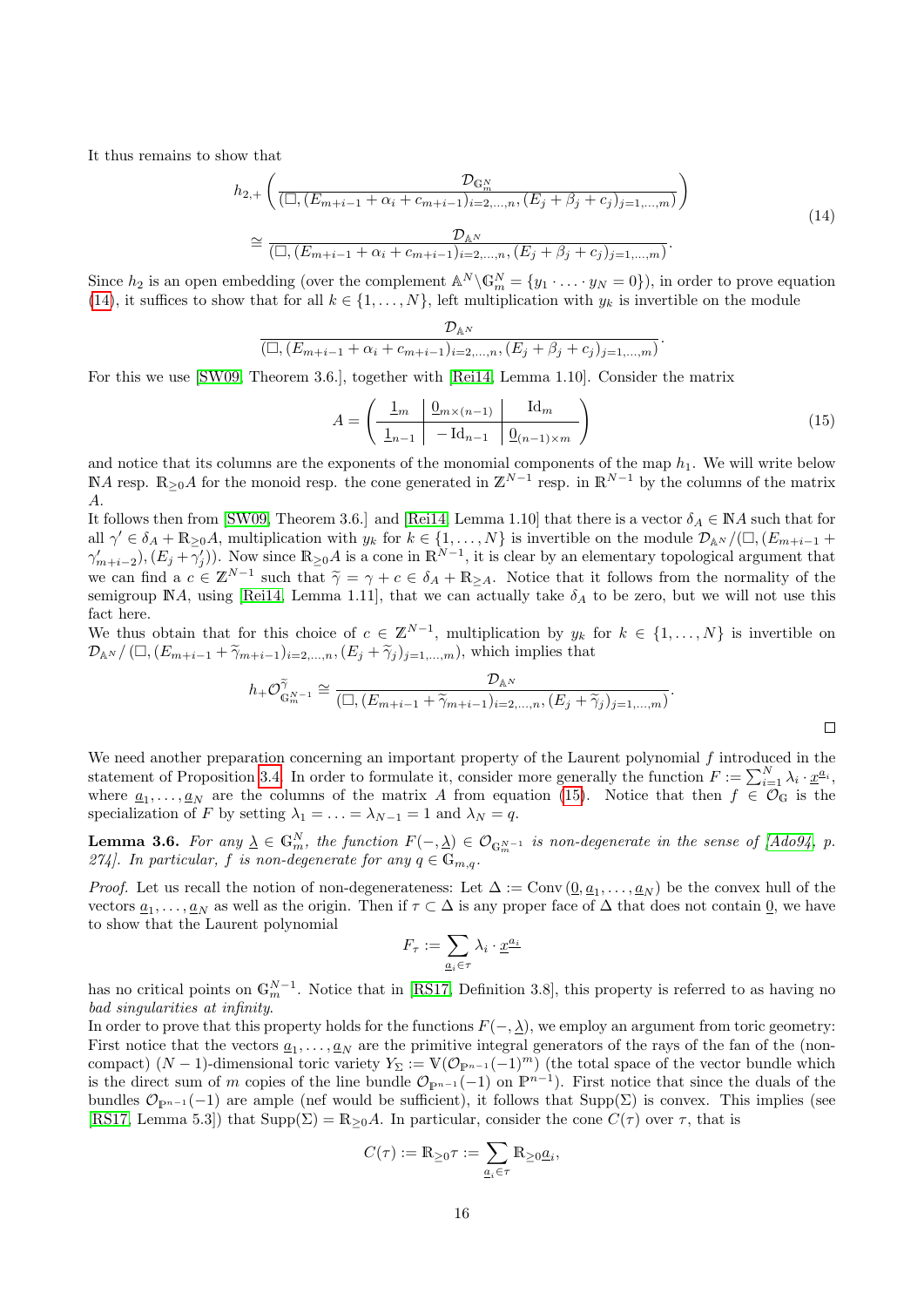then we have  $C(\tau) \subset \text{Supp}(\Sigma)$  (here we use that 0 is not contained in  $\tau$ ). It follows that  $C(\tau)$  is a union of cones of the fan Σ. We claim that it is actually equal to a single cone of Σ. Namely, since we have  $n > m$ , the variety Y is Fano, i.e. its anti-canonical class is ample (see e.g. [\[RS17,](#page-35-0) Section 4.2] for a summary of the statements needed here). In terms of the toric data of Y (i.e. the fan  $\Sigma$ ), this property means that the piecewiese linear function  $\psi_{-K_Y}^{\Sigma}$  on  $\text{Supp}(\Sigma) \subset \mathbb{R}^{N-1}$  defined by  $-K_Y$  (which is the sum of the toric invariant divisors on Y) is strictly convex. This implies that no cone  $\sigma \in \Sigma$  can be strictly contained in  $C(\tau)$ , hence  $C(\tau)$  must itself be a cone in Σ.

Now the argument proceeds as in [\[RS15,](#page-34-3) Lemma 2.8]: Suppose that  $\tau$  is a face of  $\Delta$  (not containing 0) of dimension  $s-1$ , so that  $C(\tau)$  is an s-dimensional cone. Write  $\underline{a}_{\tau_1}, \ldots, \underline{a}_{\tau_s}$  for those vectors  $\underline{a}_i$  that appear in  $\tau$ . Then since  $\Sigma$  is a smooth fan, we know that  $\underline{a}_{\tau_1}, \ldots, \underline{a}_{\tau_s}$  are linearly independent. Now if  $(x_1, \ldots, x_{N-1}) \in \mathbb{G}_m^{N-1}$ was a critical point of  $F_{\tau}(\underline{x}, \underline{\lambda})$ , then the equation

$$
A_{\tau} \cdot \begin{pmatrix} \lambda_{\tau_1} \cdot \underline{x}^{a_{\tau_1}} \\ \vdots \\ \lambda_{\tau_s} \cdot \underline{x}^{a_{\tau_s}} \end{pmatrix} = 0
$$

(where  $A_{\tau} = (\underline{a}_{\tau_1} | \dots | \underline{a}_{\tau_s})$ ) would have a non-trivial solution, but this is impossible since the matrix  $A_{\tau}$  has maximal rank but the entries  $\lambda_{\tau_j} \underline{x}^{a_{\tau_j}}$  lie in  $\mathbb{G}_m$ , i.e. they are non-zero.  $\Box$ 

With these preparations, we can give a proof of the proposition by applying some twisted version of a Fourier– Laplace transformation.

Proof of Proposition [3.4.](#page-14-0) We first show the isomorphism

$$
\kappa^+ \mathcal{H}^0 p_+ \mathcal{E}^{\gamma, f} \cong \mathcal{H}(\alpha; \beta).
$$

Notice that given  $\gamma = (\beta_1, \ldots, \beta_m, \alpha_2, \ldots, \alpha_n) \in [0, 1)^{N-1}$ , we can find an integer vector  $c \in \mathbb{Z}^{N-1}$  as in the previous lemma [3.5,](#page-14-1) and consider

$$
\widetilde{\gamma} = \gamma + c =: (\widetilde{\beta}_1, \ldots, \widetilde{\beta}_m, \widetilde{\alpha}_2, \ldots, \widetilde{\alpha}_n).
$$

Then since  $\mathcal{H}(\alpha;\beta)$  is irreducible, we have an isomorphism of  $\mathcal{D}_{\mathbb{G}_{m,q}}$ -modules

$$
\mathcal{H}(\alpha;\beta)\cong\mathcal{H}(\widetilde{\alpha};\widetilde{\beta})
$$

by Proposition [3.3.](#page-13-1) Hence, in order to prove the statement, we can replace  $\mathcal{H}(\alpha;\beta)$  by  $\mathcal{H}(\tilde{\alpha};\tilde{\beta})$  or, in other words, assume from the very beginning that the statement of the previous lemma [3.5](#page-14-1) holds for  $\gamma$  itself. Consider the following diagram



where the square is Cartesian. Consider also the exponential module  $\mathcal{E}_{A^{N}\times G_{m,q}}^{\psi} \in Mod_{hol}(\mathcal{D}_{A^{N}\times G_{m,q}})$ , where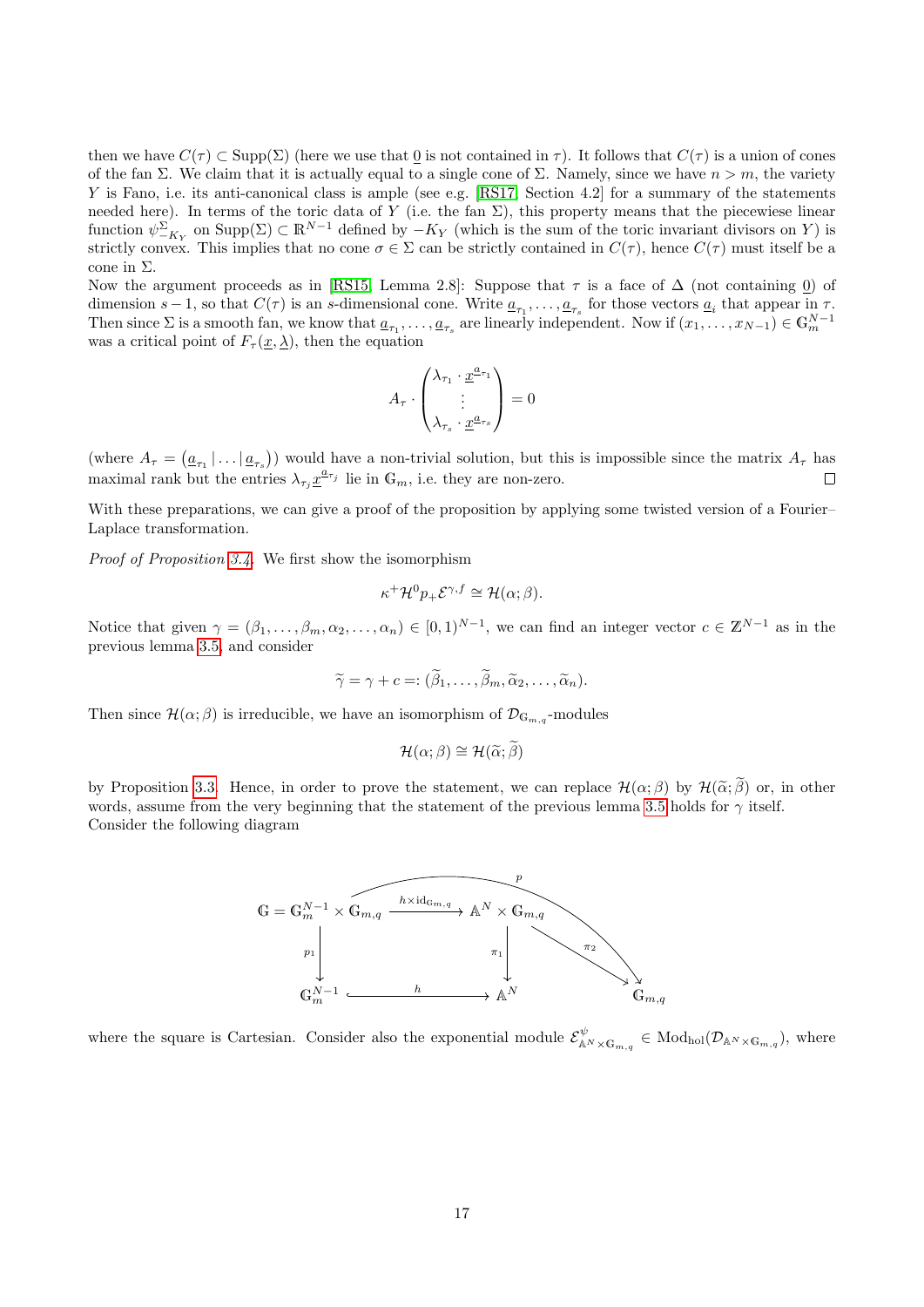$\psi = q \cdot y_1 + y_2 + \ldots + y_N \in \mathcal{O}_{\mathbb{A}^N \times \mathbb{G}_{m,q}}.$  Then we have

$$
\begin{array}{rcl}\n\text{FL}^{\psi}(h_{+}\mathcal{O}_{\mathbb{G}_{m}^{N-1}}^{\gamma}) & := & \mathcal{H}^{0}\pi_{2,+}\left([\pi_{1}^{+}h_{+}\mathcal{O}_{\mathbb{G}_{m}^{N-1}}^{\gamma}] \otimes_{\mathcal{O}_{\mathbb{A}^{N}\times\mathbb{G}_{m,q}}}\mathcal{E}_{\mathbb{A}^{N}\times\mathbb{G}_{m,q}}^{\psi}\right) \\
& \cong & \mathcal{H}^{0}\pi_{2,+}\left([(h\times \mathrm{id}_{\mathbb{G}_{m,q}})_{+}p_{1}^{+}\mathcal{O}_{\mathbb{G}_{m}^{N-1}}^{\gamma}] \otimes_{\mathcal{O}_{\mathbb{A}^{N}\times\mathbb{G}_{m,q}}}\mathcal{E}_{\mathbb{A}^{N}\times\mathbb{G}_{m,q}}^{\psi}\right) \\
& \cong & \mathcal{H}^{0}\pi_{2,+}\left([(h\times \mathrm{id}_{\mathbb{G}_{m,q}})_{+}\mathcal{O}_{\mathbb{G}}^{\gamma}] \otimes_{\mathcal{O}_{\mathbb{A}^{N}\times\mathbb{G}_{m,q}}}\mathcal{E}_{\mathbb{A}^{N}\times\mathbb{G}_{m,q}}^{\psi}\right) \\
& \cong & \mathcal{H}^{0}\pi_{2,+}(h\times \mathrm{id}_{\mathbb{G}_{m,q}})_{+}(\mathcal{O}_{\mathbb{G}}^{\gamma} \otimes_{\mathcal{O}_{\mathbb{G}}}\mathcal{E}_{\mathbb{G}}^{\ell}) \\
& \cong & \mathcal{H}^{0}\pi_{2,+}(h\times \mathrm{id}_{\mathbb{G}_{m,q}})_{+}(\mathcal{O}_{\mathbb{G}}^{\gamma} \otimes_{\mathcal{O}_{\mathbb{G}}}\mathcal{E}_{\mathbb{G}}^{\ell}) \\
& \cong & \mathcal{H}^{0}\pi_{2,+}(h\times \mathrm{id}_{\mathbb{G}_{m,q}})_{+}(\mathcal{O}_{\mathbb{G}}^{\gamma} \otimes_{\mathcal{O}_{\mathbb{G}}}\mathcal{E}_{\mathbb{G}}^{\ell}) \\
& \cong & \mathcal{H}^{0}\pi_{2,+}(h\times \mathrm{id}_{\mathbb{G}_{m,q}})_{+}(\mathcal{O}_{\mathbb{G}}^{\gamma} \otimes_{\mathcal{O}_{\mathbb{
$$

It thus remains to prove that

$$
\kappa^+ \operatorname{FL}^\psi(h_+ \mathcal{O}_{\mathbb{G}_m^{N-1}}^\gamma) \cong \mathcal{H}(\alpha;\beta),
$$

using the explicit expression for  $h_+\mathcal{O}_\epsilon^\gamma$  $\int_{\mathbb{G}_m^{N-1}}$  from Lemma [3.5](#page-14-1) (as well as the remark made at the beginning of the current proof). We have

$$
\pi_1^+ h_+ \mathcal{O}_{\mathbb{G}_m^{N-1}}^{\gamma} \cong \frac{\mathcal{D}_{\mathbb{A}^N}}{\left(\Box, (\overline{E}_{m+i-1} + \alpha_i)_{i=2,\dots,n}, (\overline{E}_j + \beta_j)_{j=1,\dots,m}\right)} \boxtimes \mathcal{O}_{\mathbb{G}_{m,q}}
$$

$$
\cong \frac{\mathcal{D}_{\mathbb{A}^N \times \mathbb{G}_{m,q}}}{\left(\Box, (\overline{E}_{m+i-1} + \alpha_i)_{i=2,\dots,n}, (\overline{E}_j + \beta_j)_{j=1,\dots,m}, \partial_q\right)}.
$$

The exponential module  $\mathcal{E}_{\mathbb{A}^N\times\mathbb{G}_{m,q}}^{\psi}\cong \mathcal{D}_{\mathbb{A}^N\times\mathbb{G}_{m,q}}/\left(\partial_q-y_1,\partial_{y_1}-q,(\partial_{y_k}-1)_{k=2,\dots,N}\right)$  is  $\mathcal{O}_{\mathbb{A}^N\times\mathbb{G}_{m,q}}$ -locally free of rank 1, generated by the formal symbol  $e^{\psi}$ . Hence, the tensor product  $[\pi_1^+ h_+ \mathcal{O}_\rho^{\gamma}]$  $[\mathbb{G}_{m}^{N-1}] \otimes_{\mathcal{O}_{\mathbb{A}^{N} \times \mathbb{G}_{m,q}}} \mathcal{E}_{\mathbb{A}^{N} \times \mathbb{G}_{m,q}}^{\psi}$ equals  $\pi_1^+ h_+ \mathcal{O}_0^{\gamma}$  $\int_{\mathbb{G}_m^{N-1}}^{\gamma}$  as  $\mathcal{O}_{\mathbb{A}^N \times \mathbb{G}_{m,q}}$ -module (and we denote it by  $\pi_1^+ h_+ \mathcal{O}_{\mathbb{G}}^{\gamma}$  $\mathbb{G}_{m}^{\gamma}$ <sub>G</sub><sub>*m*-1</sub> ·  $e^{\psi}$ ), and its  $\mathcal{D}_{\mathbb{A}^N \times \mathbb{G}_{m,q}}$ -structure is given by the product rule. We thus have for any  $n \in \pi_1^+ h_+ \mathcal{O}_\mathfrak{C}^\gamma$  $\mathbb{G}_{m}^{\gamma}$  and for any  $k \in \{2, \ldots, N\}$  that

$$
(\partial_{y_1} y_1 \cdot n) \otimes e^{\psi} = \partial_{y_1} (y_1 \cdot n \otimes e^{\psi}) - y_1 \cdot n \otimes q \cdot e^{\psi} = (\partial_{y_1} - q) y_1 \cdot (n \otimes e^{\psi})
$$
  

$$
(\partial_{y_k} y_k \cdot n) \otimes e^{\psi} = \partial_{y_k} (y_k \cdot n \otimes e^{\psi}) - y_k \cdot n \otimes e^{\psi} = (\partial_{y_k} - 1) y_k \cdot (n \otimes e^{\psi})
$$
  

$$
(\partial_q \cdot n) \otimes e^{\psi} = \partial_q (n \otimes e^{\psi}) - n \otimes y_1 \cdot e^{\psi} = (\partial_q - y_1) \cdot (n \otimes e^{\psi}),
$$

from which it follows that

<span id="page-17-0"></span>
$$
\begin{split}\n\left[\pi_{1}^{+}h_{+}\mathcal{O}_{\mathbb{G}_{m}^{N-1}}^{\gamma}\right]\otimes_{\mathcal{O}_{\mathbb{A}^{N}\times\mathbb{G}_{m,q}}}\mathcal{E}_{\mathbb{A}^{N}\times\mathbb{G}_{m,q}}^{\psi} &\cong \\
\frac{\mathcal{D}_{\mathbb{A}^{N}\times\mathbb{G}_{m,q}}}{\left(\Box,(E_{m+i-1}+\alpha_{i})_{i=2,\ldots,n},(E_{j}+\beta_{j})_{j=1,\ldots,m},\partial_{q}\right)}\otimes_{\mathcal{O}_{\mathbb{A}^{N}\times\mathbb{G}_{m,q}}}\mathcal{E}_{\mathbb{A}^{N}\times\mathbb{G}_{m,q}}^{\psi} &\cong \\
\frac{\mathcal{D}_{\mathbb{A}^{N}\times\mathbb{G}_{m,q}}}{\left(\Box,((\partial_{y_{1}}-q)y_{1}-(\partial_{y_{i}}-1)y_{i}+\alpha_{i})_{i=2,\ldots,n},((\partial_{y_{1}}-q)y_{1}+(\partial_{y_{n+j}}-1)y_{n+j}+\beta_{j})_{j=1,\ldots,m},\partial_{q}-y_{1}\right)} &\cong \\
\frac{\mathcal{D}_{\mathbb{A}^{N}\times\mathbb{G}_{m,q}}}{\left(\Box,(\partial_{y_{1}}y_{1}-q\partial_{q}-\partial_{y_{i}}y_{i}+y_{i}+\alpha_{i})_{i=2,\ldots,n},(\partial_{y_{1}}y_{1}-q\partial_{q}+\partial_{y_{n+j}}y_{n+j}-y_{n+j}+\beta_{j})_{j=1,\ldots,m},\partial_{q}-y_{1}\right)}.\n\end{split} \tag{16}
$$

Consider the subalgebra

$$
\widetilde{\mathcal{D}} := \mathcal{D}_{\mathbb{G}_{m,q}} \langle \partial_{y_1}, \partial_{y_1} y_1, \partial_{y_2}, \partial_{y_2} y_2, \dots, \partial_{y_N}, \partial_{y_N} y_N \rangle
$$

of  $\mathcal{D}_{\mathbb{A}^N\times\mathbb{G}_{m,q}}$ . Then there is an isomorphism of  $\mathcal{D}$ -modules

$$
[\pi_1^+ h_+ \mathcal{O}_{\mathbb{G}_m^{N-1}}^{\gamma}] \otimes_{\mathcal{O}_{\mathbb{A}^N \times \mathbb{G}_{m,q}}} \mathcal{E}_{\mathbb{A}^N \times \mathbb{G}_{m,q}}^{\psi} \cong \widetilde{\mathcal{D}}/(\widetilde{\Box})
$$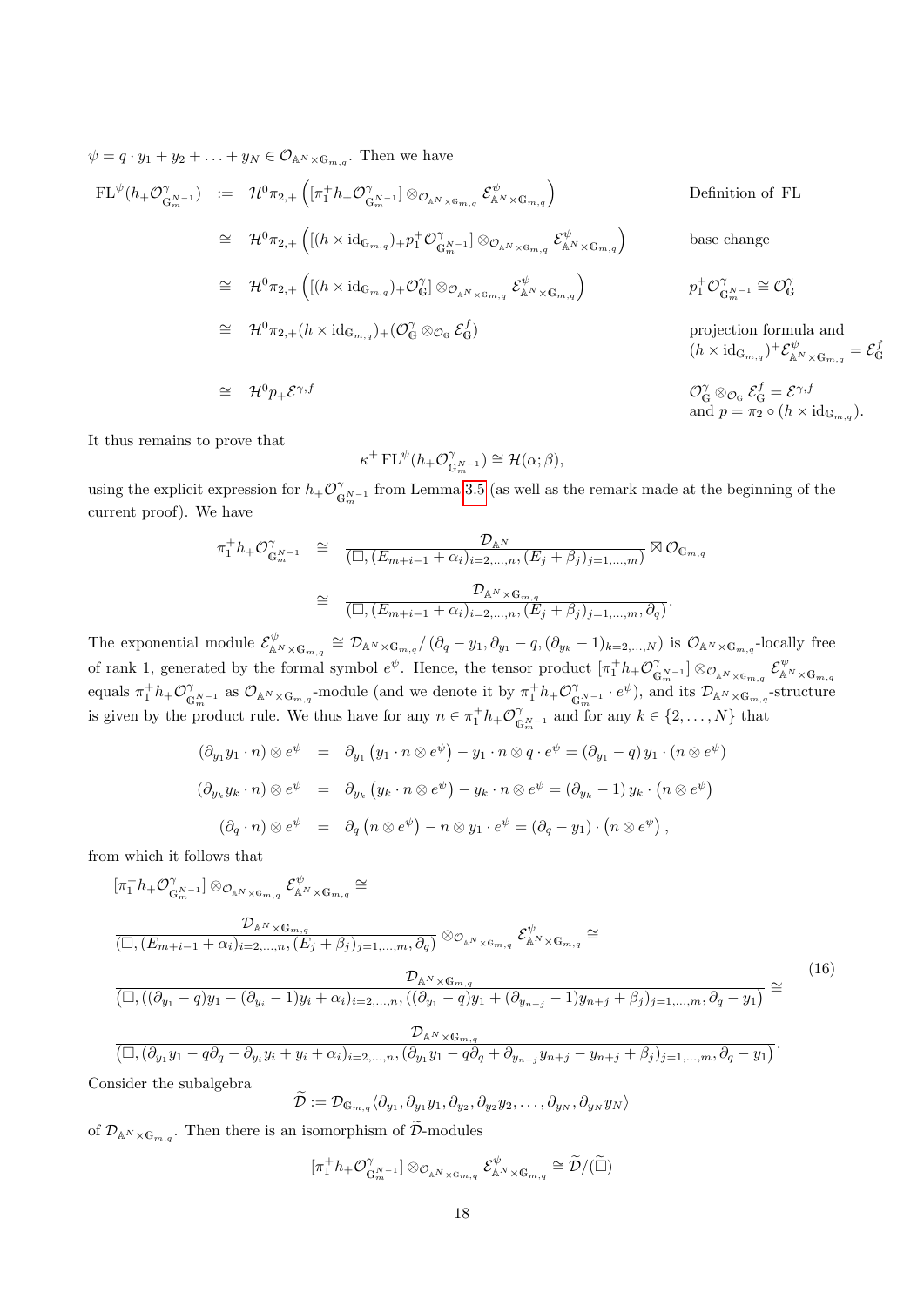where

<sup>∼</sup><sup>=</sup>

$$
\widetilde{\Box} = \partial_q \cdot \prod_{i=2}^n \left( -\partial_{y_1} y_1 + q \partial_q + \partial_{y_i} y_i - \alpha_i \right) - \prod_{j=1}^m (\partial_{y_1} y_1 - q \partial_q + \partial_{y_{n+j}} y_{n+j} + \beta_j)
$$

by expressing  $y_1$  by  $\partial_q$ ,  $y_i$  as  $-\partial_{y_1}y_1 + q\partial_q + \partial_{y_i}y_i - \alpha_i$  for  $i = 2, \ldots, n$  and  $y_{n+j}$  by  $\partial_{y_1}y_1 - q\partial_q + \partial_{y_{n+j}}y_{n+j} + \beta_j$ for  $j = 1, \ldots, m$  which is possible due to the denominator of the right hand side of the isomorphism [\(16\)](#page-17-0). Now since the map  $\pi_2$  is affine, the top cohomology  $\mathcal{H}^0 \pi_{2,+} \left( [\pi_1^+ h_+ \mathcal{O}_\mathfrak{C}^{\gamma_2} \right)$  $[\mathbb{G}_{\alpha}^{N-1}] \otimes_{\mathcal{O}_{\mathbb{A}^{N}}\times\mathbb{G}_{m,q}} \mathcal{E}_{\mathbb{A}^{N}\times\mathbb{G}_{m,q}}^{\psi}]$  is nothing but the N-th cohomology of the complex  $\pi_{2,*} DR_{\mathbb{A}^N\times\mathbb{G}_{m,q}/\mathbb{G}_{m,q}}^{\bullet} (\pi_1^+h_+\mathcal{O}_{\mathbb{C}^N}^{\circ})$  $\big\vert_{\mathbb{G}_m^{N-1}} \big\vert \otimes_{\mathcal{O}_{\mathbb{A}^N \times \mathbb{G}_{m,q}}} \mathcal{E}_{\mathbb{A}^N \times \mathbb{G}_{m,q}}^\psi \Big)$ . The latter is the cokernel of the morphism given by left multiplication by  $\partial_{y_k}$  for  $k = 1, \ldots N$ . All monomials  $\partial_{y_k}$ and  $\partial_{y_k} y_k$  are zero in this cokernel, in particular, the (class of the) operator  $-\partial_{y_1} y_1 + q \partial_q + \partial_{y_i} y_i - \alpha_i$  resp.  $\partial_{y_1} y_1 - q \partial_q + \partial_{y_{n+j}} y_{n+j} + \beta_j$  equals (the class of)  $q \partial_q - \alpha_i$  resp.  $-q \partial_q + \beta_j$ . Hence, we obtain

$$
\mathcal{H}^{0}\pi_{2,+}\left([\pi_{1}^{+}h_{+}\mathcal{O}_{\mathbb{G}_{m}^{N-1}}^{\gamma}] \otimes_{\mathcal{O}_{\mathbb{A}^{N}\times\mathbb{G}_{m,q}}} \mathcal{E}_{\mathbb{A}^{N}\times\mathbb{G}_{m,q}}^{\psi}\right) \cong \frac{\mathcal{D}_{\mathbb{G}_{m,q}}}{\left(\partial_{q}\prod_{i=2}^{n}(q\partial_{q}-\alpha_{i})-(-1)^{m}\prod_{j=1}^{m}(q\partial_{q}-\beta_{j})\right)}
$$
\n
$$
\mathcal{D}_{\mathbb{G}_{m,q}} \qquad \qquad \mathbb{D}_{\mathbb{G}_{m,q}} \qquad \qquad \mathbb{D}_{\mathbb{G}_{m,q}}
$$

$$
\left( (q\partial_q) \prod_{i=2}^n (q\partial_q - \alpha_i) - (-1)^m q \prod_{j=1}^m (q\partial_q - \beta_j) \right)
$$

Since  $\kappa$  is an involution, the statement we are after follows.

It remains to prove the vanishing of  $\mathcal{H}^i p_+ \mathcal{E}^{\gamma,f}$  for  $i \neq 0$ . First note that the complex  $p_+ \mathcal{E}^{\gamma,f} \in D_h^b(\mathcal{D}_{\mathbb{G}_{m,q}})$  can alternatively be calculated as follows:

<span id="page-18-0"></span>
$$
p_{+}\mathcal{E}^{\gamma,f} \cong \iota^{+}\operatorname{FL}_{\mathbb{G}_{m,q}}(\phi_{+}\mathcal{O}_{\mathbb{G}}^{\gamma}).\tag{17}
$$

where  $\iota: \mathbb{G}_{m,q} \hookrightarrow \hat{\mathbb{A}}^1 \times \mathbb{G}_{m,q}, q \mapsto (1,q)$  is the embedding, where  $FL_{\mathbb{G}_{m,q}}: Mod(\mathcal{D}_{\mathbb{A}^1 \times \mathbb{G}_{m,q}}) \to Mod(\mathcal{D}_{\hat{\mathbb{A}}^1 \times \mathbb{G}_{m,q}})$  is the partial Fourier transformation with respect to the first factor, and where we write  $\phi = (f, p) : \mathbb{G} \to \mathbb{A}^1 \times \mathbb{G}_{m,q}$ . This is well-known, but let us reprove it here for the convenience of the reader: We have the following diagram, the leftmost part of which is cartesian,



where  $\pi_{\mathbb{G}}, \pi_{\mathbb{G}_{m,q}}, \pi_{\mathbb{A}^1}, \pi_{\mathbb{A}^1} \times \mathbb{G}_{m,q}$ ,  $\pi_{\mathbb{A}^1} \times \mathbb{G}_{m,q}$  and  $\widetilde{\pi}_{\mathbb{A}^1} \times \mathbb{G}_{m,q}$  denote the obvious projections. We now have (denoting the coordinates on  $\mathbb{A}^1$  resp.  $\widehat{\mathbb{A}}^1$  by t resp. by  $\tau$ ):

$$
\iota^{+} \operatorname{FL}_{\mathbb{G}_{m,q}}(\phi_{+}\mathcal{O}_{\mathbb{G}}^{\gamma}) = \iota^{+}\pi_{\widehat{\mathbb{A}}^{1}\times\mathbb{G}_{m,q},+} \left( (\pi_{\mathbb{A}^{1}\times\mathbb{G}_{m,q}}^{+}\phi_{+}\mathcal{O}_{\mathbb{G}}^{\gamma}) \otimes \mathcal{E}^{\tau t} \right) \qquad \text{definition of FL}
$$
\n
$$
\cong \iota^{+}\pi_{\widehat{\mathbb{A}}^{1}\times\mathbb{G}_{m,q},+} \left( (\widetilde{\phi}_{+}\pi_{\mathbb{G}}^{+}\mathcal{O}_{\mathbb{G}}^{\gamma}) \otimes \mathcal{E}^{\tau t} \right) \qquad \text{base change}
$$
\n
$$
\cong \iota^{+}\pi_{\widehat{\mathbb{A}}^{1}\times\mathbb{G}_{m,q},+} \widetilde{\phi}_{+} \left( \pi_{\mathbb{G}}^{+}\mathcal{O}_{\mathbb{G}}^{\gamma} \otimes \mathcal{E}^{\tau f} \right) \qquad \text{projection formula}
$$
\n
$$
\cong \iota^{+}\widetilde{\pi}_{\widehat{\mathbb{A}}^{1}\times\mathbb{G}_{m,q},+} \left( \pi_{\mathbb{G}}^{+}\mathcal{O}_{\mathbb{G}}^{\gamma} \otimes \mathcal{E}^{\tau f} \right) \qquad \qquad \widetilde{\pi}_{\widehat{\mathbb{A}}^{1}\times\mathbb{G}_{m,q}} = \pi_{\widehat{\mathbb{A}}^{1}\times\mathbb{G}_{m,q}} \circ \widetilde{\phi}
$$
\n
$$
\cong p_{+} \left( \mathcal{O}_{\mathbb{G}}^{\gamma} \otimes \mathcal{E}^f \right) \cong p_{+} \mathcal{E}^{\gamma,f} \qquad \qquad \text{base change},
$$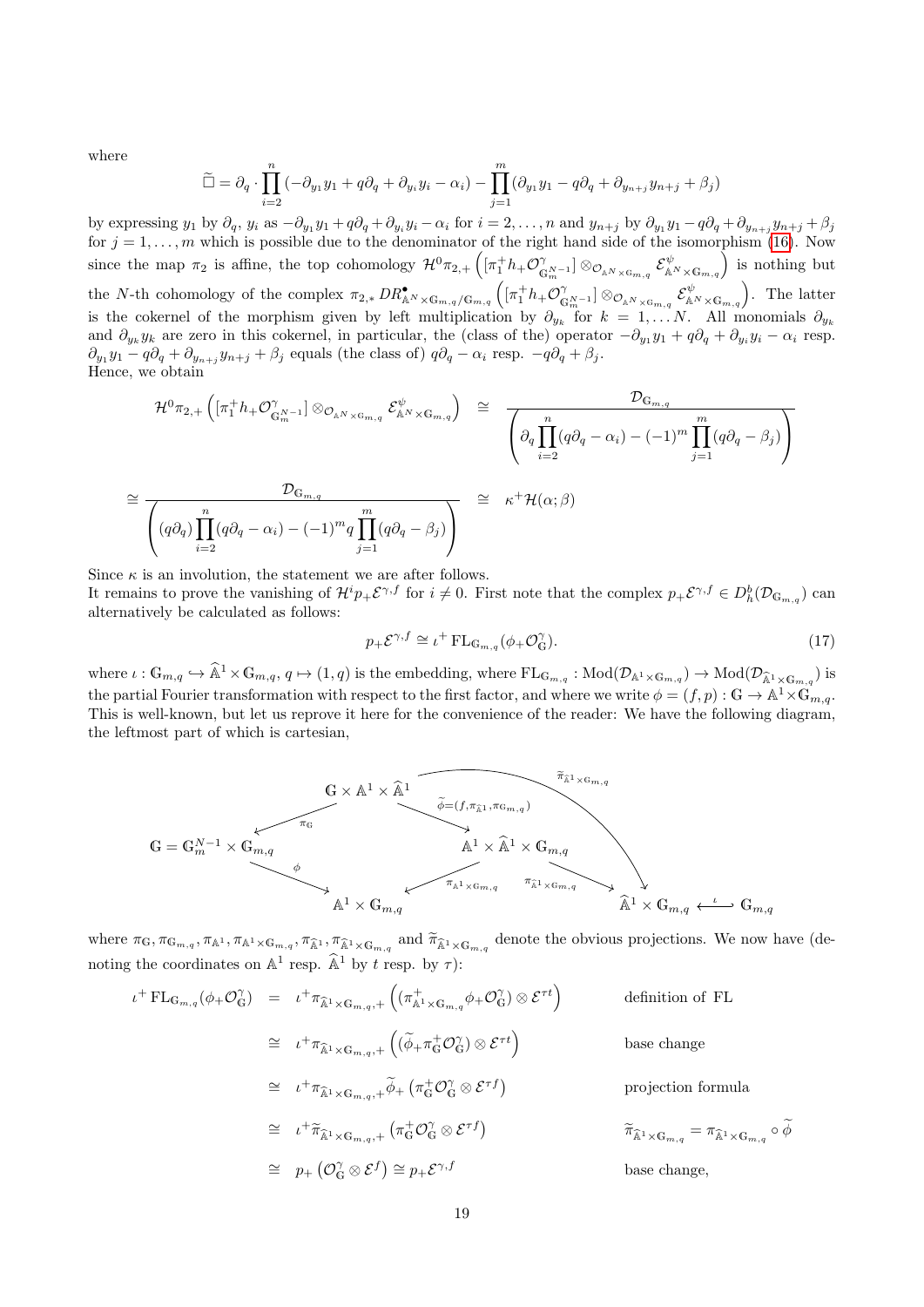and this shows the statement of formula [\(17\)](#page-18-0). Now consider the following diagram



where  $\Phi : \widehat{\mathbb{G}} \to \mathbb{A}^1 \times \mathbb{G}_{m,q}$  is a partial compactification of  $\phi$ , i.e.  $\widehat{\mathbb{G}}$  is the toric compactification of the graph of  $\phi$ , and  $\pi : \tilde{\mathbb{G}} \to \hat{\mathbb{G}}$  is a resolution of singularities such that  $\tilde{\mathbb{G}}\backslash\mathbb{G}$  is a simple normal crossing divisor. In particular,  $\Phi$ ,  $\pi$  and  $\widetilde{\Phi}$  are projective morphisms, and the non-degeneracy property of Lemma [3.6](#page-15-2) translates into the fact that  $\Phi$  is stratified smooth on  $\widehat{\mathbb{G}}\backslash\mathbb{G}$ , that is, there is a (toric) stratification of  $\widehat{\mathbb{G}}\backslash\mathbb{G}$  such that the restriction of  $\Phi$  to each of its strata has no critical points. Moreover, since  $\phi$  has isolated critical points, the hypotheses of [\[SS94,](#page-35-7) Corollary 7.6] are satisfied for (the analytification of)  $\widetilde{\Phi}$  and for  $(\widetilde{j}_{+}\mathcal{O}_{\mathbb{G}}^{\gamma})^{\text{an}}$ . It follows then from loc.cit. that  $\mathcal{H}^i \widetilde{\Phi}^{\text{an}}_{+}(\widetilde{j}_+ \mathcal{O}_\mathbb{G}^\gamma)^{\text{an}}$  is smooth for  $i < 0$ , but since  $\widetilde{\Phi}$  is proper we conclude that the same holds for  $\mathcal{H}^i \phi_+ \mathcal{O}_\mathbb{G}^\gamma$ . In particular, for  $i < 0$ ,  $\mathcal{H}^i\phi_+ \mathcal{O}_G^{\gamma}$  can be seen as a free  $\mathcal{O}_{\mathbb{A}^1}$ -module (of infinite rank), but then its partial Fourier transform

$$
\mathrm{FL}(\mathcal{H}^i(\phi_+\mathcal{O}_\mathbb{G}^\gamma))=\mathcal{H}^i\,\mathrm{FL}(\phi_+\mathcal{O}_\mathbb{G}^\gamma)
$$

(notice that FL is an exact functor) is supported at  $\{\tau = 0\} \times \mathbb{G}_{m,q} \subset \hat{\mathbb{A}}^1 \times \mathbb{G}_{m,q}$ . Consequently, we have

$$
\mathcal{H}^{j} \iota^{+} \mathcal{H}^{i} \operatorname{FL}(\phi_{+} \mathcal{O}_{\mathbb{G}}^{\gamma}) = 0
$$

for all i and for all  $i < 0$ .

The statement we are after is thus proved once we know that the embedding  $\iota$  is non-characteristic for the module  $\mathcal{H}^0 \text{ FL}(\phi_+ \mathcal{O}_{\mathbb{G}}^{\gamma}) = \text{FL}(\mathcal{H}^0 \phi_+ \mathcal{O}_{\mathbb{G}}^{\gamma}).$  This follows from [\[DS03,](#page-33-10) Theorem 1.11 (2)] (applying it to  $M = \mathcal{H}^0 \phi_+ \mathcal{O}_{\mathbb{G}}^{\gamma}$ ), notice that the condition (NC) in loc.cit. holds by a general argument from [\[RS17,](#page-35-0) Lemma 3.13], but can also be seen directly, namely, if  $\Delta(\phi)$  is the discriminant of the map  $\phi$  (containing the singular locus of M), then the restriction of the projection  $\mathbb{A}^1 \times \mathbb{G}_{m,q} \to \mathbb{G}_{m,q}$  to  $\Delta(\phi)$  satisfies the condition (NC).

$$
\Box
$$

We will now use the presentation of the hypergeometric system given in Proposition [3.4](#page-14-0) in order to study K-structures on the enhanced solutions of  $\mathcal{H}(\alpha;\beta)$  for subfields  $K \subset \mathbb{C}$ .

Let L be a subfield of C such that  $L \supset \mathbb{Q}(e^{2\pi i \gamma_1}, \ldots, e^{2\pi i \gamma_{N-1}})$ . Consider a field  $K \subset L$  such that  $L/K$  is a finite Galois extension. We write  $G := \text{Gal}(L/K)$ , so that we are in the situation considered in Section [2.](#page-1-0) Let  $(\mathbb{G}_{m,q})_{\infty}$  and  $\mathbb{G}_{\infty}$  be the bordered spaces associated to  $\mathbb{G}_{m,q}$  and  $\mathbb{G}$ , respectively, by a smooth completion as in Section [2.3.](#page-11-0) Our main objective is to find criteria such that the object  $\mathcal{S}ol_{(\mathbb{G}_{m,q})_{\infty}}^{\mathbb{E}}(\mathcal{H}(\alpha;\beta))$  has a K-structure, i.e. is defined over  $K$  in the sense of Proposition [2.15.](#page-10-3)

Using the properties of the algebraic enhanced solution functor and Proposition [3.4,](#page-14-0) we can write

$$
\begin{split} \mathcal{S}ol^{\mathcal{E}}_{(\mathbb{G}_{m,q})_{\infty}}\big(\mathcal{H}(\alpha;\beta)\big) &\cong \mathcal{S}ol^{\mathcal{E}}_{(\mathbb{G}_{m,q})_{\infty}}\big(\kappa^{+}p_{+}\mathcal{E}^{\gamma,f}\big) \\ &\cong \mathcal{E}\kappa_{\infty}^{-1}\mathcal{E}p_{\infty!!}\big(\pi^{-1}\mathcal{S}ol_{\mathbb{G}}(\mathcal{O}^{\gamma})\otimes\mathcal{S}ol^{\mathcal{E}}_{\mathbb{G}_{\infty}}(\mathcal{E}^{f})[N-1]\big) \\ &\cong \mathcal{E}\kappa_{\infty}^{-1}\mathcal{E}p_{\infty!!}\big(\pi^{-1}\mathcal{S}ol_{\mathbb{G}}(\mathcal{O}^{\gamma})\otimes\mathbb{E}^{\mathcal{R}\epsilon}_{\mathbb{C}}{}^{f}[N-1]\big) \in \mathcal{E}^{b}(\mathcal{IC}_{(\mathbb{G}_{m,q})_{\infty}}). \end{split}
$$

Note that  $Sol_{\mathbb{G}}(\mathcal{O}^{\gamma}) \in Mod(\mathbb{C}_{\mathbb{G}})$  is a local system with semi-simple monodromy with eigenvalues contained in L, so one can find a local system  $\mathcal{F}^{\gamma} \in Mod(L_{\mathbb{G}})$  such that  $\mathcal{S}ol_{\mathbb{G}}(\mathcal{O}^{\gamma}) \cong \mathbb{C}_{\mathbb{G}} \otimes_{L_{\mathbb{G}}} \mathcal{F}^{\gamma}$ . On the other hand, we clearly have  $\mathbb{E}_{\mathbb{C}}^{\mathbb{R}^e} \cong \pi^{-1} \mathbb{C}_{\mathbb{G}} \otimes_{\pi^{-1}L_{\mathbb{G}}} \mathbb{E}_{L}^{\mathbb{R}^e} f$  (indeed,  $\mathbb{E}_{\mathbb{C}}^{\mathbb{R}^e} f$  admits a structure over any subfield of  $\mathbb{C}$ ). Consequently, in view of Lemma [2.9,](#page-7-0) we obtain

<span id="page-19-0"></span>
$$
\mathcal{S}ol_{(\mathbb{G}_{m,q})_{\infty}}^{E}(\mathcal{H}(\alpha;\beta)) \cong \pi^{-1}\mathbb{C}_{\mathbb{G}_{m,q}} \otimes_{\pi^{-1}L_{\mathbb{G}_{m,q}}} \mathbb{E}\kappa_{\infty}^{-1}\mathbb{E}p_{\infty!!}(\pi^{-1}\mathcal{F}^{\gamma} \otimes \mathbb{E}_{L}^{\mathrm{Re}\,f}[N-1]),
$$
\n(18)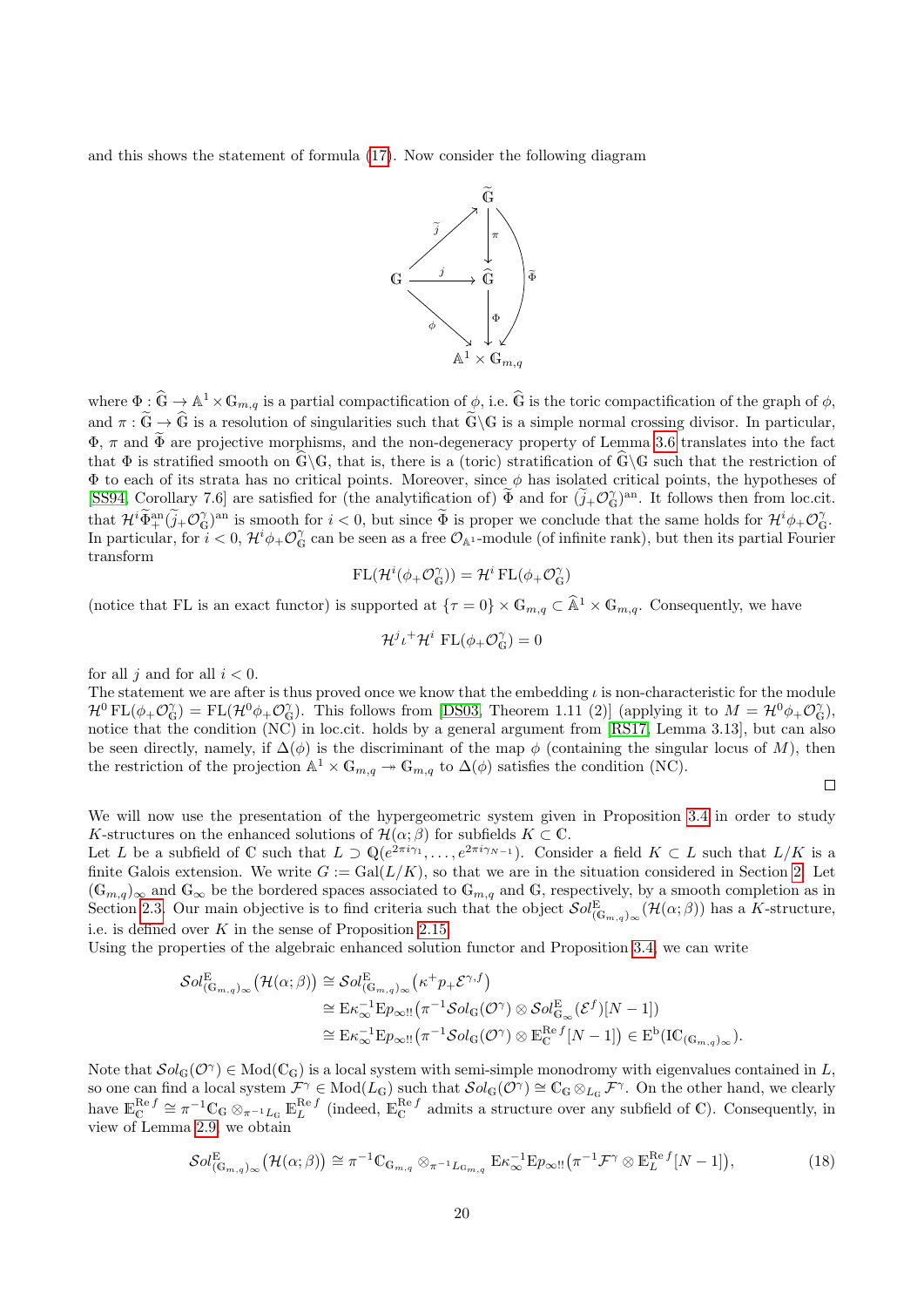so this object naturally carries a structure over L. We cannot, however, expect to find a structure over K in general. However, under suitable assumptions on  $\gamma$ , we will show that the above object carries a K-structure (even if  $\mathcal{F}^{\gamma}$  itself does not).

To this end, we introduce the following group theoretic condition on the exponent vector we are interested in.

<span id="page-20-3"></span>**Definition 3.7.** Let  $k \in \mathbb{N}$  be arbitrary, and consider any vector  $\gamma = (\gamma_1, \ldots, \gamma_k) \in \mathbb{R}^k$ . Let  $L \subset \mathbb{C}$  such that  $L \supset \mathbb{Q}(e^{2\pi i \gamma_1}, \ldots, e^{2\pi i \gamma_k}).$  For any  $l \in \mathbb{N}_0$ , let

$$
\mathcal{O}_{\mathbb{G}_m^{k+l}}^\gamma:=\mathcal{O}_{\mathbb{G}_m^k}^\gamma\boxtimes\mathcal{O}_{\mathbb{G}_m^l},
$$

be defined as in formula [\(12\)](#page-14-2). We let  $\mathcal{F}^\gamma$  be the L-local system on  $\mathbb{G}_m^{k+l}$  such that  $\mathcal{S}ol_{\mathbb{G}_m^{k+l}}(\mathcal{O}_\mathbb{C}^\gamma)$  $\mathbb{G}_m^{k+l}$ ) =  $\mathbb{C}_{\mathbb{G}_m^{k+l}} \otimes_{L_{\mathbb{G}_m^{k+l}}}$  $\mathcal{F}^{\gamma}$ . Let  $K \subset L$  be a subfield such that  $L/K$  is finite Galois and let  $G := \text{Gal}(L/K)$  be its Galois group. Then we say that  $\gamma$  is G-qood if there is an action

$$
\varrho: G \longrightarrow \text{Aut}(\mathbb{G}_m^k) \subset \text{Aut}(\mathbb{G}_k^{k+l})
$$

$$
g \longmapsto \varrho_g
$$

such that for all  $g \in G$  we have an isomorphism

<span id="page-20-4"></span>
$$
\psi_g: \varrho_g \mathcal{F}^\gamma \stackrel{\cong}{\longrightarrow} \overline{\mathcal{F}^{\gamma}}^g \tag{19}
$$

such that for all  $g, h \in G$ , the following diagram commutes:

<span id="page-20-0"></span>
$$
\varrho_{g} \colon \mathcal{Q}_{h} \colon \mathcal{F}^{\gamma} \xrightarrow{\varrho_{g} \colon \psi_{h}} \varrho_{g} \colon \overline{\mathcal{F}^{\gamma}}^{h} \cong \overline{\varrho_{g} \colon \mathcal{F}^{\gamma}}^{h} \xrightarrow{\overline{\psi_{g}}^{h}} \overline{\mathcal{F}^{\gamma}}^{g}^{h} \cong \overline{\mathcal{F}^{\gamma}}^{gh}
$$
\n
$$
\varrho_{gh} \colon \mathcal{F}^{\gamma}.
$$
\n
$$
(20)
$$

Notice that by requiring that the action of G on G factors over  $\mathbb{G}_m^k$  we impose that G acts trivially on the last l factors of  $\mathbb{G}_m^{k+l}$ .

This notion of G-goodness will be the crucial point for the hypergeometric systems to have a G-structure in the sense of Definition [2.12](#page-9-1) and consequently to be defined over the field  $K$ . To this end, we apply the previous definition for the case  $k = N - 1$  and  $l = 1$ , that is, we let  $\mathcal{F}^{\gamma}$  be the L-local system on G such that  $\mathcal{S}ol_{\mathbb{G}}(\mathcal{O}_{\mathbb{G}}^{\gamma})$  $\mathbb{C}_{\mathbb{G}} \otimes \mathcal{F}^{\gamma}$ . Moreover, for any function  $f \in \mathcal{O}_{\mathbb{G}}$ , we write  $\mathbb{E}^{\text{Re } f} := \mathbb{E}_{L}^{\text{Re } f}$  and  $\mathbb{E}^{\gamma, f} := \pi^{-1} \mathcal{F}^{\gamma} \otimes \mathbb{E}^{\text{Re } f} \in \text{E}^{\text{b}}(\mathbf{L}_{\mathbb{G}_{\infty}})$ for short.

<span id="page-20-2"></span>**Proposition 3.8.** For  $N \in \mathbb{N}$  and  $\gamma \in \mathbb{R}^{N-1}$  let  $L \subset \mathbb{C}$  be as above. Choose a subfield  $K \subset L$ , such that

- 1. L/K is a finite Galois extension with  $G = \text{Gal}(L/K)$ ,
- 2.  $\gamma$  is G-qood.

Then for any G-invariant function f, i.e. for any  $f \in \mathcal{O}_G^{\mathrm{im}(\varrho)}$  (where  $\varrho$  is the action from the previous definition), the object  $E p_{\infty} = E p_{\infty}$   $(\pi^{-1} \mathcal{F}^{\gamma} \otimes E^{\text{Re }f}) \in E^{\text{b}}(\mathbf{L}_{(\mathbb{G}_{m,q})_{\infty}})$  has a G-structure.

*Proof.* By definition, the condition that  $\gamma$  is G-good means that we have isomorphisms

$$
\psi_g\colon \varrho_{g!}\mathcal{F}^\gamma\stackrel{\cong}{\longrightarrow}\overline{\mathcal{F}^\gamma}^g
$$

for any  $g \in G$  (satisfying the compatibility condition given by diagram [\(20\)](#page-20-0)). Furthermore, there are isomorphisms for any  $g \in G$ 

<span id="page-20-1"></span>
$$
\mathbb{E}^{\text{Re }f} \xrightarrow{\cong} \overline{\mathbb{E}^{\text{Re }f}}^g \quad \text{and} \quad \mathbb{E}(\varrho_g)_{\infty}^{-1} \mathbb{E}^{\text{Re }f} \cong \mathbb{E}^{\text{Re }(f \circ \varrho_g)} \cong \mathbb{E}^{\text{Re }f},\tag{21}
$$

where the first isomorphism is given by the action of g on L (and hence we will denote it simply by g) and the second isomorphism follows from [\[DK16,](#page-33-3) Remark 3.3.21] and the fact that f is invariant under the action of  $\varrho_q$ .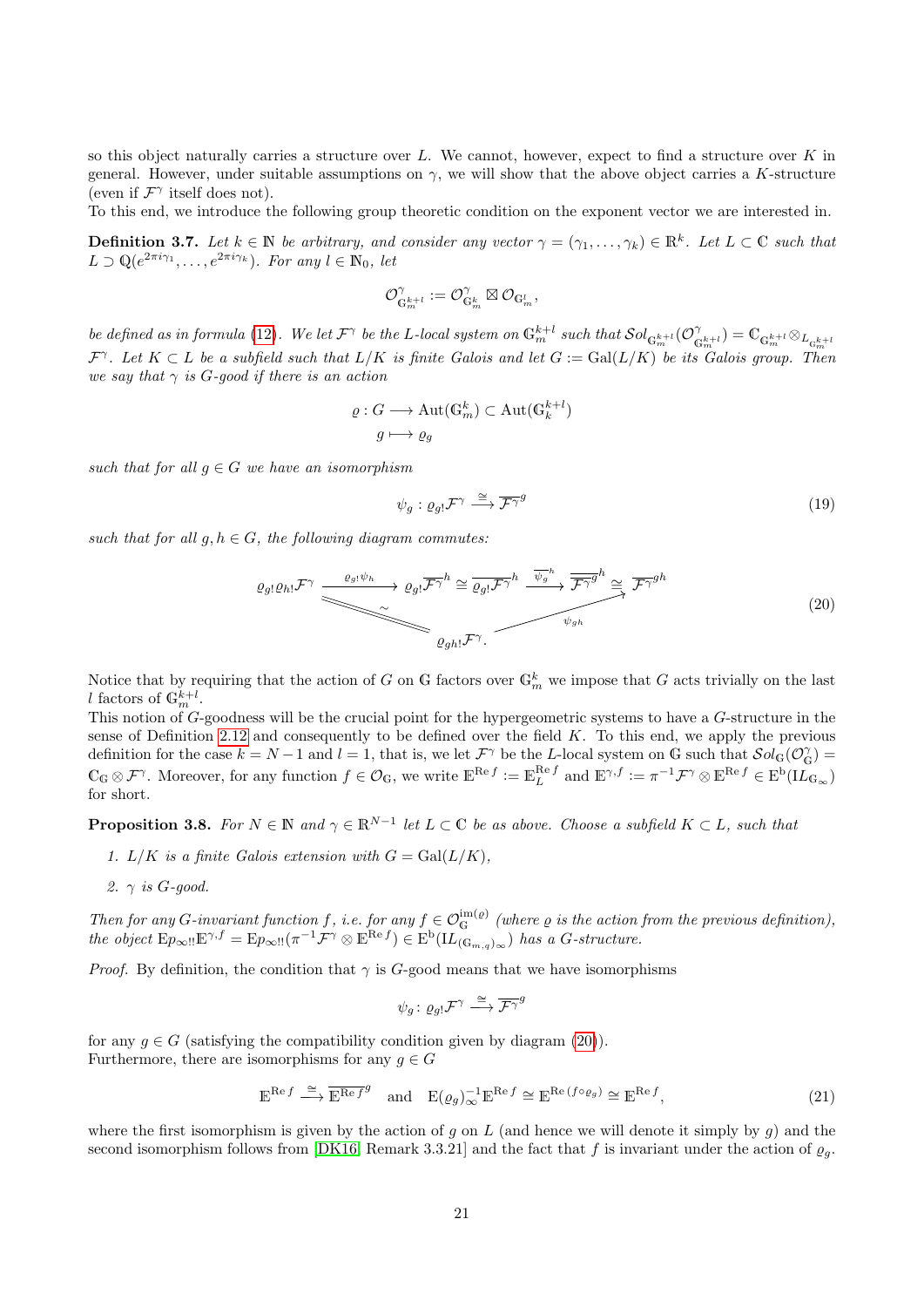Then, we can conclude using the projection formula:

$$
\overline{\mathbf{E}p_{\infty} \cdot \mathbf{E}^{n-f}}^{\mathcal{T} \otimes \mathbf{E}^{n} \otimes f} \cong \mathbf{E}p_{\infty} \cdot \mathbf{E}^{n-f} \otimes \overline{\mathbf{E}^{n} \otimes f}^{g}
$$
\n
$$
\stackrel{\sim}{\leftarrow} \mathbf{E}p_{\infty} \cdot \mathbf{E}^{n-f} \otimes \mathbf{E}^{n-f}
$$
\n
$$
\cong \mathbf{E}(p \circ \varrho_{g}) \otimes \mathbf{E}^{n-f} \otimes \mathbf{E}(\varrho_{g}) \otimes \mathbf{E}^{n-f}
$$
\n
$$
\cong \mathbf{E}p_{\infty} \cdot \mathbf{E}^{n-f} \otimes \mathbf{E}^{n-f}, \qquad (22)
$$

where we used  $p \circ q_q = p$  in the last isomorphism and the second isomorphism is induced by  $\psi_q$  and the action of  $g$  on the first and second factor of the tensor product, respectively.

Let us call these isomorphisms  $\varphi_g : E p_{\infty} : E^{\gamma,f} \to \overline{E p_{\infty} : E^{\gamma,f}}^g$  (from right to left in [\(22\)](#page-21-0)). It remains to check that these isomorphisms satisfy the compatibilities from Definition [2.12,](#page-9-1) i.e. that for  $g, h \in G$  the isomorphism

<span id="page-21-0"></span>
$$
\varphi_{gh}: E p_{\infty} \to E p_{\infty} \to E p_{\infty} \to F^{gh}
$$

coincides with the isomorphism

$$
\mathbb{E} p_{\infty!!} \mathbb{E}^{\gamma,f} \xrightarrow{\varphi_h} \overline{\mathbb{E} p_{\infty!!} \mathbb{E}^{\gamma,f}}^h \xrightarrow{\overline{\varphi_g}^h} \overline{\overline{\mathbb{E} p_{\infty!!} \mathbb{E}^{\gamma,f}}}^{h} \cong \overline{\mathbb{E} p_{\infty!!} \mathbb{E}^{\gamma,f}}^{gh}.
$$

This is mostly a matter of checking that "resolving" the gh-conjugation is equivalent to resolving the g- and h-conjugations one after another in  $(22)$ . Since many of the isomorphisms used in  $(22)$  are natural (such as the projection formula and the isomorphisms from Lemma [2.3\)](#page-4-0), the main step is to check the term in parentheses and see that the isomorphism

$$
\pi^{-1}\overline{\mathcal{F}^{\gamma}}^{gh}\otimes\overline{\mathbb{E}^{\mathrm{Re}f}}^{gh}\xleftarrow{\pi^{-1}\psi_{gh}\otimes(gh)}\pi^{-1}\varrho_{gh!}\mathcal{F}^{\gamma}\otimes\mathbb{E}^{\mathrm{Re}f}
$$

coincides with

$$
\pi^{-1}\overline{\mathcal{F}^{\gamma}}^{gh} \otimes \overline{\mathbb{E}^{\operatorname{Re} f}}^{gh} \xleftarrow{\pi^{-1}\overline{\psi_g}^h \otimes \overline{g}^h} \pi^{-1}\overline{\varrho_{gl}} \mathcal{F}^{\gamma^h} \otimes \overline{\mathbb{E}^{\operatorname{Re} f}}^{h} \cong \pi^{-1}\varrho_{gl}\overline{\mathcal{F}^{\gamma^h}} \otimes \overline{\mathbb{E}^{\operatorname{Re} f}}^{h} \xleftarrow{\pi^{-1}\varrho_{gl}\psi_h \otimes h} \pi^{-1}\varrho_{gl}\varrho_{hl}\mathcal{F}^{\gamma} \otimes \mathbb{E}^{\operatorname{Re} f}
$$

(recall that q, h and qh here denote the morphisms induced by the action of the respective Galois group elements, as in the first isomorphism in [\(21\)](#page-20-1)). But this holds by [\(20\)](#page-20-0) since  $\gamma$  was chosen to be G-good.  $\Box$ 

We now specify to the case we are mostly interested in, that is, we let  $\gamma = (\beta_1, \ldots, \beta_m, \alpha_2, \ldots, \alpha_n) \in [0, 1)^{N-1}$ , with  $\alpha_1 = 0$  and  $\alpha_i \neq \beta_j$  for all  $i \in \{1, \ldots, n\}$  and all  $j \in \{1, \ldots, m\}$ . Then we have the following.

<span id="page-21-1"></span>Corollary 3.9. Under the assumptions of the previous Proposition [3.8](#page-20-2) on  $\gamma$ , K and f, the enhanced ind-sheaf  $\mathcal{S}ol_{(\mathbb{G}_{m,q})_{\infty}}^{\mathbb{E}}(\kappa^+ p_+ \mathcal{E}^{\gamma,f})$  admits a K-structure. More precisely, there exists  $H_K \in \text{E}^{\text{b}}_{\mathbb{R} \text{-c}}(\text{IK}_{(\mathbb{G}_{m,q})_{\infty}})$  such that

$$
\mathcal{S}ol^{\mathrm{E}}_{(\mathbb{G}_{m,q})_{\infty}}(\kappa^+p_+\mathcal{E}^{\gamma,f}) \cong \pi^{-1}\mathbb{C}_{\mathbb{G}_{m,q}} \otimes_{\pi^{-1}K_{\mathbb{G}_{m,q}}} H_K.
$$

*Proof.* Since the  $\mathcal{D}_{\mathbb{G}_{m,q}}$ -module  $\kappa^+ p_+ \mathcal{E}^{\gamma,f}$  is concentrated in degree 0 and has no singularities on  $\mathbb{G}_{m,q}$  (recall that it is isomorphic to an irregular hypergeometric module by Proposition [3.3,](#page-13-1) whose singular points are at 0 and  $\infty$ ), we know from Lemma [2.18](#page-12-0) that also  $\mathcal{S}ol_{(\mathbb{G}_{m,q})_{\infty}}^{\mathbb{E}}(\kappa^+ p_+\mathcal{E}^{\gamma,f}) \in \mathrm{E}^0(\mathrm{IC}_{(\mathbb{G}_{m,q})_{\infty}})$ . By our preliminary observations in [\(18\)](#page-19-0), we have

$$
\mathcal{S}ol_{(\mathbb{G}_{m,q})_{\infty}}^{E}(\kappa^{+}p_{+}\mathcal{E}^{\gamma,f}) \cong \pi^{-1}\mathbb{C}_{\mathbb{G}_{m,q}} \otimes_{\pi^{-1}L_{\mathbb{G}_{m,q}}} \mathbb{E}\kappa_{\infty}^{-1}\mathbb{E}p_{\infty} \text{tr}(\mathbb{E}^{\gamma,f}[N-1])
$$

and since the functor  $\pi^{-1}\mathbb{C}_{\mathbb{G}_{m,q}} \otimes_{\pi^{-1}L_{\mathbb{G}_{m,q}}}$  ( $\bullet$ ) is exact with respect to the standard t-structure (see Proposi-tion [2.10\)](#page-8-0), it follows that  $(\mathbb{E} \kappa_{\infty}^{-1} \mathbb{E} p_{\infty} || (\mathbb{E}^{\gamma, f}[N-1])) \in \mathbb{E}^0(\mathbb{L}_{(\mathbb{G}_{m,q})_{\infty}}).$ 

The object  $E_{p_{\infty}!}E^{\gamma,f} \in E_{\mathbb{R}_{\infty}}^{\mathbf{b}}(IL_{(\mathbb{G}_{m,q})_{\infty}})$  carries a G-structure by Proposition [3.8,](#page-20-2) and so does

$$
\mathbf{E} \kappa_\infty^{-1} \mathbf{E} p_\infty \text{tr} \big( \mathbf{E}^{\gamma,f}[N-1] \big) \in \mathbf{E}^0(\mathbf{I} L_{(\mathbb{G}_{m,q})_\infty}) \cap \mathbf{E}^{\rm b}_{\mathbb{R}\text{-}\mathrm{c}}(\mathbf{I} L_{(\mathbb{G}_{m,q})_\infty})
$$

by Lemma [2.3.](#page-4-0) We are now in the situation to apply Proposition [2.15](#page-10-3) and obtain the desired object  $H_K \in$  $E^0(IK_{(\mathbb{G}_{m,q})_{\infty}}) \cap E^{\rm b}_{\mathbb{R}\text{-}\rm c}(IK_{(\mathbb{G}_{m,q})_{\infty}})$  satisfying

$$
\mathcal{S}ol_{(\mathbb{G}_{m,q})_{\infty}}^{E}(\kappa^{+}p_{+}\mathcal{E}^{\gamma,f}) \cong \pi^{-1}\mathbb{C}_{\mathbb{G}_{m,q}} \otimes_{\pi^{-1}L_{\mathbb{G}_{m,q}}} \mathbb{E}\kappa_{\infty}^{-1}\mathbb{E}\widetilde{p}_{!!}(\mathbb{E}^{\gamma,f}[N-1])
$$
  
\n
$$
\cong \pi^{-1}\mathbb{C}_{\mathbb{G}_{m,q}} \otimes_{\pi^{-1}L_{\mathbb{G}_{m,q}}} (\pi^{-1}L_{\mathbb{G}_{m,q}} \otimes_{\pi^{-1}K_{\mathbb{G}_{m,q}}} H_K)
$$
  
\n
$$
\cong \pi^{-1}\mathbb{C}_{\mathbb{G}_{m,q}} \otimes_{\pi^{-1}K_{\mathbb{G}_{m,q}}} H_K.
$$

 $\Box$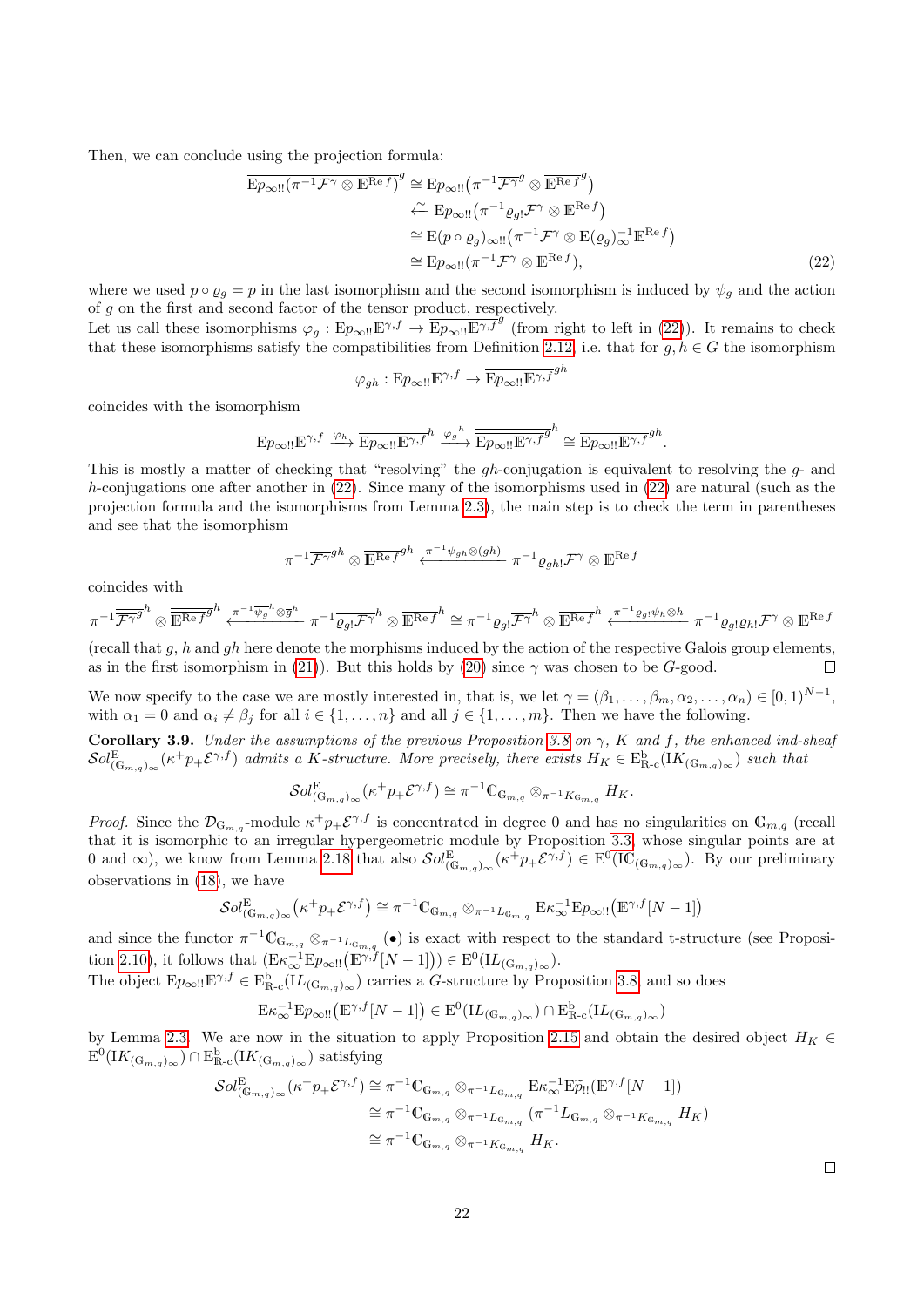Putting these results together, we arrive at the following first main result.

<span id="page-22-1"></span>**Theorem 3.10.** Let  $n > m$ , put  $N := n + m$  and let  $\gamma = (\beta_1, \ldots, \beta_m, \alpha_2, \ldots, \alpha_n) \in [0, 1)^{N-1}$  be given, where  $\alpha_i \neq \beta_j$  for all  $i \in \{1, \ldots, n\}$  and for all  $j \in \{1, \ldots, m\}$  (with  $\alpha_1 = 0$ ). Write again  $\mathcal{H}(\alpha; \beta)$  $\mathcal{H}(0,\alpha_2,\ldots,\alpha_n;\beta_1,\ldots,\beta_m)$  for the corresponding irreducible hypergeometric system. Consider  $L \subset \mathbb{C}$  such that  $L \supset \mathbb{Q}(e^{2\pi i \gamma_1}, \ldots, e^{2\pi i \gamma_{N-1}})$  and let  $K \subset L$  be a subfield satisfying the following properties

- 1.  $L/K$  is a finite Galois extension with  $G := \text{Gal}(L/K)$ ,
- 2.  $\gamma$  is G-good,
- 3. the function

$$
f := x_1 + \ldots + x_m + \frac{1}{x_{m+1}} + \ldots + \frac{1}{x_{N-1}} + q \cdot x_1 \cdot \ldots \cdot x_{N-1} \in \mathcal{O}_{\mathbb{G}}
$$

is G-invariant, in the sense that  $f \in \mathcal{O}_G^{\text{im}(\varrho)}$ , where  $\varrho$  is the action from Definition [3.7.](#page-20-3)

Then the enhanced ind-sheaf  $Sol_{(\mathbb{G}_{m,q})_{\infty}}^{\mathbb{E}}(\mathcal{H}(\alpha;\beta))$  has a K-structure in the sense of Definition [2.5.](#page-5-0) More precisely, there is some  $H_K \in \mathcal{E}_{\mathbb{R}_{\text{-c}}}^{\text{b}}(IK_{(\mathbb{G}_{m,q})_{\infty}})$  such that  $\mathcal{S}ol_{(\mathbb{G}_{m,q})_{\infty}}^{\mathbb{E}}(\mathcal{H}(\alpha;\beta)) \cong \pi^{-1}\mathbb{C}_{\mathbb{G}_{m,q}} \otimes_{\pi^{-1}K_{\mathbb{G}_{m,q}}} H_K$ .

 $\Box$ 

Proof. This follows by combining Corollary [3.9](#page-21-1) with the isomorphism [\(13\)](#page-14-3) in Proposition [3.4.](#page-14-0)

In the remainder of this section, we will remove the two conditions  $n > m$  and  $\alpha_1 = 0$  that we had to impose so far. This will be done in two steps.

Consider first the case where we are given numbers  $n, m \in \mathbb{N}_0$  (with  $(n, m) \neq (0, 0)$ ), where now we only ask that  $n \geq m$ . Let  $\alpha_1, \ldots, \alpha_n \in [0, 1)$  and  $\beta_1, \ldots, \beta_m \in (0, 1)$  be given, with  $\alpha_i \neq \beta_j$ . The case where at least one of the numbers  $\beta_i$  equals zero is thus excluded, and will be treated later. We still want to consider irreducible hypergeometric modules, and thus assume that  $\alpha_i \neq \beta_j$  for all  $i \in \{1, \ldots, n\}$  and all  $j \in \{1, \ldots, m\}$ . We let  $\gamma := (\beta_1, \ldots, \beta_m, \alpha_1, \ldots, \alpha_n) \in [0, 1)^N$ , and, as before, we consider a field  $L \subset \mathbb{C}$  such that  $e^{2\pi i \gamma_1}, \ldots, e^{2\pi i \gamma_N} \in L$ . Then the following holds.

<span id="page-22-0"></span>**Corollary 3.11.** Under these hypotheses, let  $K \subset L$  be a field such that

- 1. L/K is finite Galois with Galois group G,
- 2.  $\gamma$  is G-good, where now the numbers k, l in Definition [3.7](#page-20-3) are  $k = N$  and  $l = 1$ ,
- 3. the function

$$
f := x_1 + \ldots + x_m + \frac{1}{x_{m+1}} + \ldots + \frac{1}{x_N} + q \cdot x_1 \cdot \ldots \cdot x_N \in \mathcal{O}_{\mathbb{G}} = \mathcal{O}_{\mathbb{G}_m} \boxtimes \mathcal{O}_{\mathbb{G}_{m,q}}
$$

is G-invariant.

Then the enhanced ind-sheaf  $Sol_{(\mathbb{G}_{m,q})_{\infty}}^{\mathbb{E}}(\mathcal{H}(\alpha;\beta))$  has a K-structure. More precisely, there exists  $H_K \in$  $E_{\mathbb{R}\text{-c}}^{\text{b}}(IK_{(\mathbb{G}_{m,q})_{\infty}})$  such that  $\mathcal{S}ol_{(\mathbb{G}_{m,q})_{\infty}}^{\mathbb{E}}(\mathcal{H}(\alpha;\beta)) \cong \pi^{-1}\mathbb{C}_{\mathbb{G}_{m,q}} \otimes_{\pi^{-1}K_{\mathbb{G}_{m,q}}} H_K$ .

Proof of Corollary [3.11.](#page-22-0) In [\[Kat90,](#page-34-15) Proposition 5.3.3], N. Katz showed that one has

$$
\mathcal{H}(0,\alpha;\beta) \cong j^{+} \operatorname{FL}(j_{+} \text{inv}_{+} \mathcal{H}(\alpha;\beta)),
$$

where inv:  $\mathbb{G}_m \to \mathbb{G}_m, q \mapsto q^{-1}$  is given by multiplicative inversion,  $j: \mathbb{G}_m \to \mathbb{A}^1$  is the embedding and  $FL(\bullet)$  is the Fourier transform with kernel  $e^{qw}$  for  $\mathcal{D}$ -modules on  $\mathbb{A}^1$ . In particular,  $FL(j_+inv_+\mathcal{H}(\alpha;\beta))$  is an extension of  $\mathcal{H}(0, \alpha; \beta)$  and hence there exist natural morphisms

$$
j_{\dagger} \mathcal{H}(0,\alpha;\beta) \longrightarrow FL(j_{+}inv_{+} \mathcal{H}(\alpha;\beta)) \longrightarrow j_{+} \mathcal{H}(0,\alpha;\beta)
$$

whose composition is the canonical morphism  $j_{\dagger} \mathcal{H}(0,\alpha;\beta) \stackrel{c}{\longrightarrow} j_{+} \mathcal{H}(0,\alpha;\beta)$ . This follows by applying the canonical morphisms of functors  $j_j j^{\dagger} = j_j j^+ \rightarrow id$  and  $id \rightarrow j_+ j^+$  (which are part of the adjunction triangles)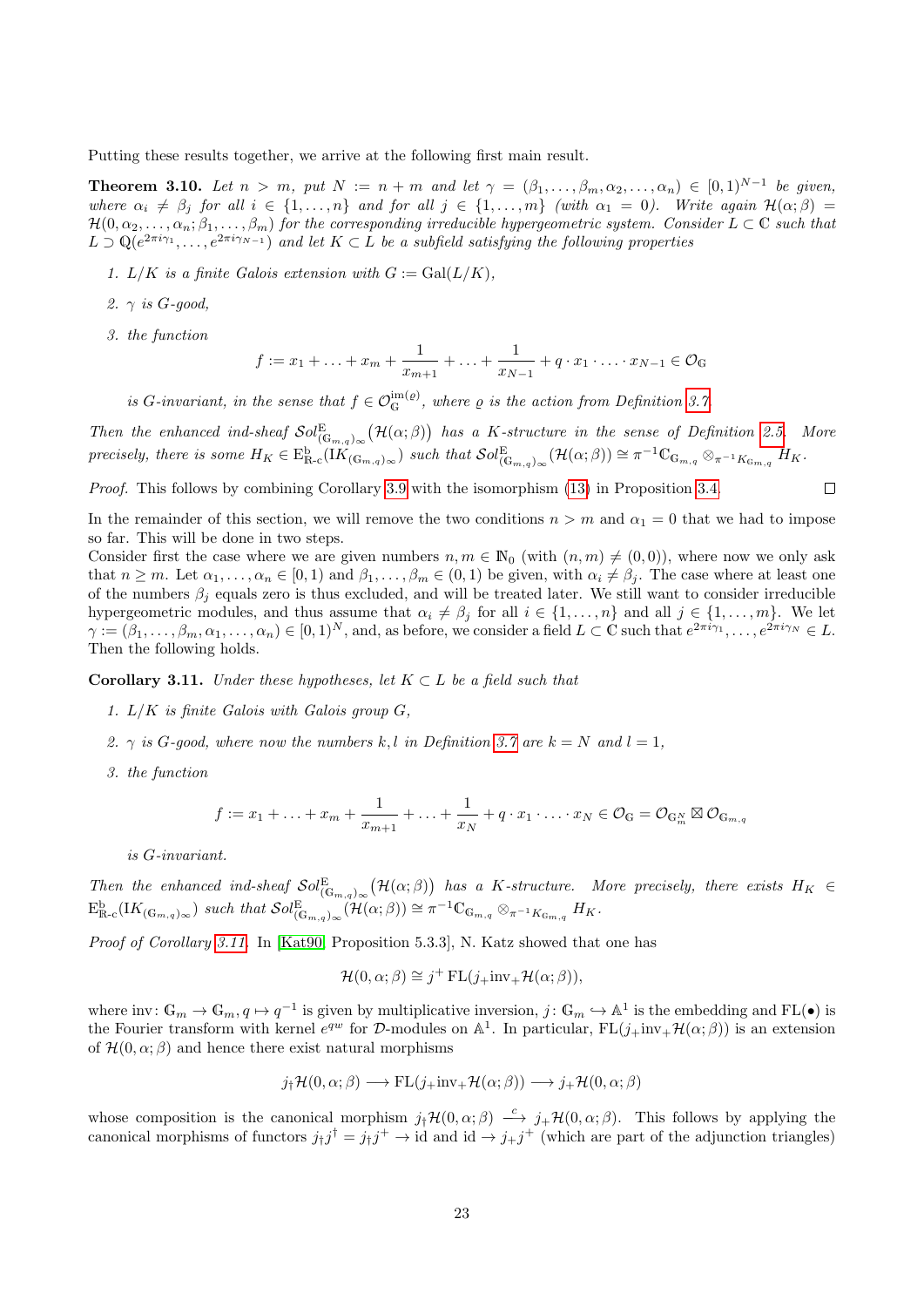to the module  $FL(j+inv+H(\alpha;\beta))$ . Here  $j_+$  (resp.  $j_i$ ) denotes the direct image (resp. proper direct image) for D-modules. This induces morphisms

$$
\text{inv}^+ j^+ \text{ FL}^{-1}(j_\dagger \mathcal{H}(0, \alpha; \beta)) \xrightarrow{b_1} \mathcal{H}(\alpha; \beta) \xrightarrow{b_2} \text{inv}^+ j^+ \text{ FL}^{-1}(j_+ \mathcal{H}(0, \alpha; \beta)).
$$

We claim that  $b_1$  and  $b_2$  are nonzero, and for this it obviously suffices to show that their composition is not the zero map. Moreover, since  $inv^+$  is an involution, it is sufficient to show that the morphism

$$
j^{+} \operatorname{FL}^{-1}(c) : j^{+} \operatorname{FL}^{-1}(j_{\dagger} \mathcal{H}(0, \alpha; \beta)) \longrightarrow j^{+} \operatorname{FL}^{-1}(j_{+} \mathcal{H}(0, \alpha; \beta))
$$

induced by the canonical morphism  $c: j_{\dagger} \mathcal{H}(0, \alpha; \beta) \rightarrow j_{+} \mathcal{H}(0, \alpha; \beta)$  is not zero. Consider first the morphism

$$
\mathrm{FL}^{-1}(c)\colon\operatorname{FL}^{-1}(j_{\dagger}\mathcal{H}(0,\alpha;\beta))\longrightarrow\operatorname{FL}^{-1}(j_{+}\mathcal{H}(0,\alpha;\beta)),
$$

then we have, denoting by  $j_{\dagger+}$  the middle extension,

$$
im(FL^{-1}(c)) = FL^{-1}(im(c)) = FL^{-1}(j_{\uparrow+}H(0,\alpha;\beta)),
$$

where we use that the functor  $FL^{-1}$  is exact (for the standard t-structure on  $Mod(\mathcal{D}_{A}1)$ ). Now clearly  $j_{\dagger+}H(0,\alpha;\beta)$  is not a free  $\mathcal{O}_{\mathbb{A}^1}$ -module (since  $H(0,\alpha;\beta)$  has non-trivial monodromy), therefore the module  $FL^{-1}(j_{\dagger+} \mathcal{H}(0,\alpha;\beta))$  is not supported on  $\{0\} \subset \mathbb{A}^1$  and consequently

$$
\operatorname{im}(j^{+} \operatorname{FL}^{-1}(c)) = j^{+} \operatorname{im}(\operatorname{FL}^{-1}(c)) = j^{+} \operatorname{FL}^{-1}(j_{\uparrow+} \mathcal{H}(0, \alpha; \beta)) \neq 0,
$$

where we have used that also j<sup>+</sup> is exact. This shows that  $j^+ \text{FL}^{-1}(c) \neq 0$ , hence  $\text{inv}^+ j^+ \text{FL}^{-1}(c) \neq 0$ , and therefore neither of the morphisms  $b_1$  nor  $b_2$  can be zero, which proves the claim made above.

Now notice that  $\mathcal{H}(\alpha;\beta)$  is irreducible, from which it follows that  $b_1$  must be an epimorphism and  $b_2$  is a monomorphism. In other words,  $\mathcal{H}(\alpha;\beta)$  is the image of the canonical morphism  $c = b_2 \circ b_1$ .

Now we know from [\[DK19\]](#page-33-4) that the contravariant functor  $\mathcal{S}ol_{(\mathbb{G}_m)_\infty}^{\mathbb{E}}(\bullet)[1]$  is exact with respect to the standard t-structure on  $D_{hol}^b(\mathcal{D}_{\mathbb{G}_m})$  and the middle perversity t-structure on  $E_{R-c}^b(\mathrm{IC}_{(\mathbb{G}_m)_\infty})$ , which means that  $\mathcal{S}ol_{(\mathbb{G}_m)_\infty}^{\mathbb{E}}(\mathcal{H}(\alpha;\beta))$  is the coimage of the canonical morphism

<span id="page-23-0"></span>
$$
\mathcal{S}ol_{(\mathbb{G}_m)_\infty}^{\mathbb{E}}\left(\text{inv}^+j^+\text{FL}^{-1}(j_+\mathcal{H}(0,\alpha;\beta))\right) \longrightarrow \mathcal{S}ol_{(\mathbb{G}_m)_\infty}^{\mathbb{E}}\left(\text{inv}^+j^+\text{FL}^{-1}(j_\dagger\mathcal{H}(0,\alpha;\beta))\right),\tag{23}
$$

which is a strict morphism in the quasi-abelian category  $^{1/2}E^1_{R-c}(IC_{(\mathbb{G}_m)_\infty}) = ^{1/2}E^0_{R-c}(IC_{(\mathbb{G}_m)_\infty})[-1]$  by Lemma [2.19.](#page-13-2) Therefore, by Corollary [2.11](#page-8-1) it suffices to show that the domain and target of [\(23\)](#page-23-0) admit K-structures and the morphism [\(23\)](#page-23-0) is compatible with these.

Since the enhanced solution functor commutes with direct and inverse images (see [2.17\)](#page-12-1), the morphism [\(23\)](#page-23-0) is equal to the morphism

<span id="page-23-1"></span>
$$
\operatorname{Einv}^{-1} \operatorname{Ej}^{-1} \operatorname{Ej}^{-1} \operatorname{Sol}_{\mathbb{A}_{\infty}^{\mathbb{L}}}^{\operatorname{E}} \left( j_{+} \mathcal{H}(0, \alpha; \beta) \right) \longrightarrow \operatorname{Einv}^{-1} \operatorname{Ej}^{-1} \operatorname{Ej}^{-1} \operatorname{GL}_{\mathbb{A}_{\infty}^{\mathbb{L}}}^{\operatorname{E}} \left( j_{\dagger} \mathcal{H}(0, \alpha; \beta) \right),\tag{24}
$$

induced by the canonical morphism

<span id="page-23-2"></span>
$$
\mathcal{S}ol_{\mathbb{A}^1_{\infty}}^{\mathcal{E}}(j_{+}\mathcal{H}(0,\alpha;\beta)) \longrightarrow \mathcal{S}ol_{\mathbb{A}^1_{\infty}}^{\mathcal{E}}(j_{\dagger}\mathcal{H}(0,\alpha;\beta)).
$$
\n(25)

Here, we denoted by  $EFL^{-1}(\bullet)$  the topological counterpart for enhanced ind-sheaves of  $FL^{-1}$ . This functor is given by  $E p_{1\infty}$ !! $(E^{-qw} \overset{+}{\otimes} E p_{2\infty}^{-1}(\bullet))[1]$  (with  $p_1, p_2 \colon \mathbb{A}^1 \times \mathbb{A}^1 \to \mathbb{A}^1$  the projections to the first and second factor, respectively; see e.g. [\[KS16a\]](#page-34-16) for a study of integral transforms in the context of enhanced ind-sheaves). Hence, by Lemma [2.9](#page-7-0) all the functors for enhanced ind-sheaves appearing in [\(24\)](#page-23-1) are compatible with extension of scalars, and it is therefore sufficient to prove that the morphism  $(25)$  is defined over K. Let us show that the right-hand side of  $(25)$  has a K-structure:

$$
\mathcal{S}ol_{\mathbb{A}^1_{\infty}}^{\mathcal{E}}(j_{\dagger}\mathcal{H}(0,\alpha;\beta)) \cong \mathcal{S}ol_{\mathbb{A}^1_{\infty}}^{\mathcal{E}}(\mathbb{D}_{\mathbb{A}^1}j_{+}\mathbb{D}_{\mathbb{G}_m}\mathcal{H}(0,\alpha;\beta))
$$
  
\n
$$
\cong \mathbb{D}_{\mathbb{A}^1_{\infty}}^{\mathcal{E}} \mathcal{S}ol_{\mathbb{A}^1_{\infty}}^{\mathcal{E}}(j_{+}\mathbb{D}_{\mathbb{G}_m}\mathcal{H}(0,\alpha;\beta))[-2]
$$
  
\n
$$
\cong \mathbb{D}_{\mathbb{A}^1_{\infty}}^{\mathcal{E}}\left(\pi^{-1}\mathbb{C}_{\mathbb{G}_m} \otimes \mathcal{S}ol_{\mathbb{A}^1_{\infty}}^{\mathcal{E}}(j_{+}\mathbb{D}_{\mathbb{G}_m}\mathcal{H}(0,\alpha;\beta))\right)[-2]
$$
  
\n
$$
\cong \mathbb{D}_{\mathbb{A}^1_{\infty}}^{\mathcal{E}}\left(\mathbb{E}j_{\infty}::\mathbb{E}j_{\infty}^{-1}\mathcal{S}ol_{\mathbb{A}^1_{\infty}}^{\mathcal{E}}(j_{+}\mathbb{D}_{\mathbb{G}_m}\mathcal{H}(0,\alpha;\beta))\right)[-2]
$$
  
\n
$$
\cong \mathbb{D}_{\mathbb{A}^1_{\infty}}^{\mathcal{E}}\mathbb{E}j_{\infty}::\mathcal{S}ol_{\mathbb{G}_{m}\backslash\infty}^{\mathcal{E}}(\mathbb{D}_{\mathbb{G}_m}\mathcal{H}(0,\alpha;\beta))[-2]
$$
  
\n
$$
\cong \mathbb{D}_{\mathbb{A}^1_{\infty}}^{\mathcal{E}}\mathbb{E}j_{\infty}::\mathbb{D}_{\mathbb{G}_{m}\backslash\infty}^{\mathcal{E}}\mathcal{S}ol_{\mathbb{G}_{m}\backslash\infty}^{\mathcal{E}}(\mathcal{H}(0,\alpha;\beta)).
$$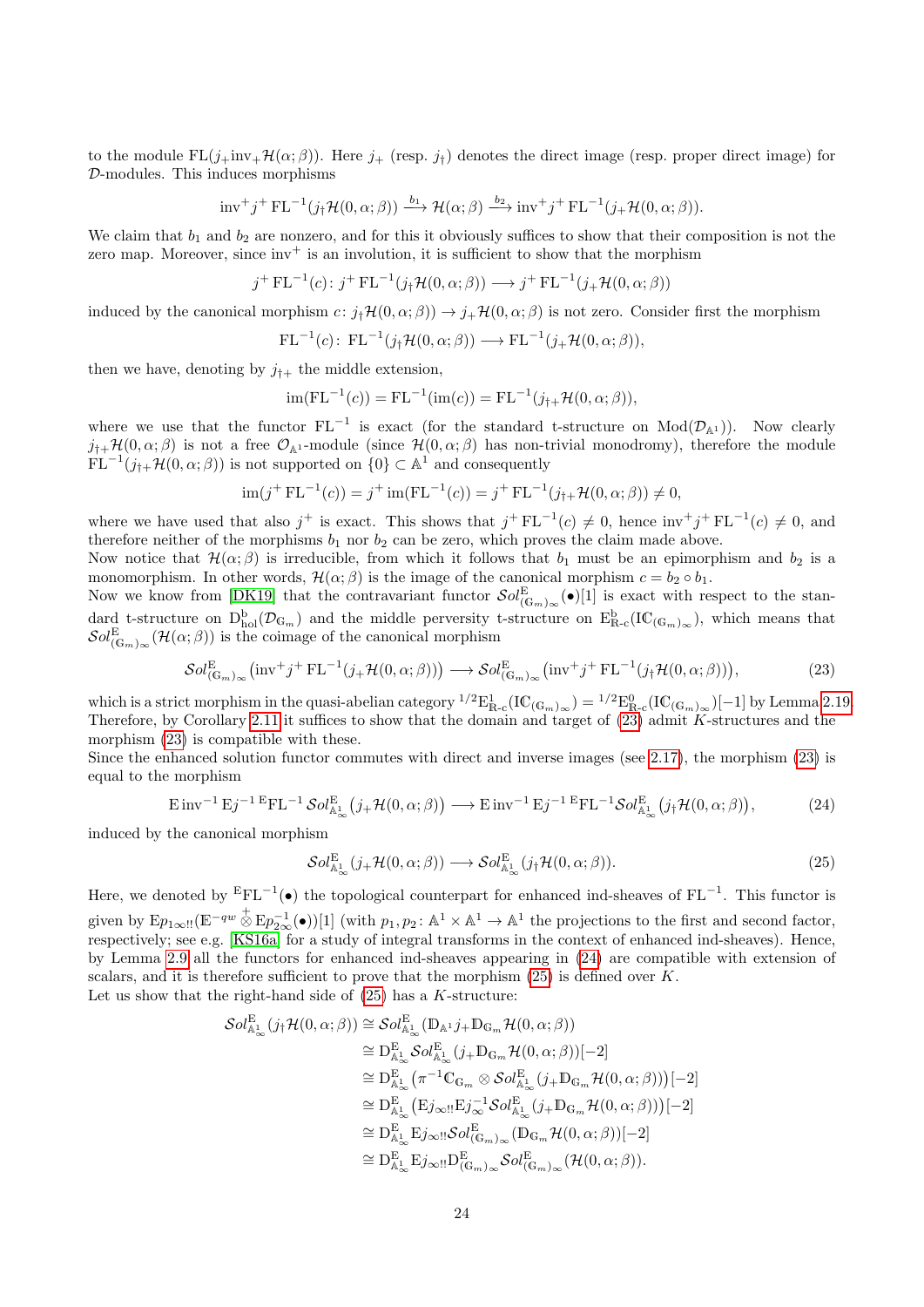The second and last isomorphisms follow from Lemma [2.17\(](#page-12-1)iii) and the third one from Lemma [2.17\(](#page-12-1)iv), using that  $j_+(\bullet) = \mathcal{O}_{\mathbb{A}^1}(*0) \otimes_{\mathcal{O}_{\mathbb{A}^1}} j_+(\bullet)$ . Since  $\mathcal{S}ol_{(\mathbb{G}_m)_\infty}^{\mathbb{E}}(\mathcal{H}(0,\alpha;\beta))$  has a K-structure by Theorem [3.10,](#page-22-1) it follows from Lemma [2.9](#page-7-0) that  $\mathcal{S}ol^{\mathcal{E}}_{\mathbb{A}^1_{\infty}}(j_{\dagger}\mathcal{H}(0,\alpha;\beta))$  has a K-structure.

Finally, let us study the left-hand side of [\(25\)](#page-23-2): Since

$$
j_{+}\mathcal{H}(0,\alpha;\beta) = j_{+}j^{+}j_{\dagger}\mathcal{H}(0,\alpha;\beta) = (j_{\dagger}\mathcal{H}(0,\alpha;\beta))(*0),
$$

we obtain from [\[DK16,](#page-33-3) Corollary 9.4.11] that

$$
\mathcal{S}ol^{\mathrm{E}}_{\mathbb{A}^1_\infty}(j_+\mathcal{H}(0,\alpha;\beta))\cong \pi^{-1}\mathbb{C}_{\mathbb{G}_m}\otimes \mathcal{S}ol^{\mathrm{E}}_{\mathbb{A}^1_\infty}(j_!\mathcal{H}(0,\alpha;\beta)),
$$

so this object also has a K-structure. We can now see that the canonical morphism  $(25)$  is induced by the canonical inclusion of sheaves  $j_!C_{G_m} \to C_{\mathbb{A}^1}$ , and hence it is compatible with the K-structure. This completes the proof.  $\Box$ 

After the previous discussion, the only case left is when some of the numbers  $\beta_i$  equals zero. This is treated in the following Theorem, which also summarizes our results. Notice that the assumption  $n \geq m$  that we still need to make is not very restrictive: If  $n < m$ , then one replaces the given system  $\mathcal{H}(\alpha;\beta)$  by the system

$$
\mathcal{H}(-\beta_1,\ldots,-\beta_m;-\alpha_1,\ldots,-\alpha_n)=\widetilde{\kappa}^+\mathrm{inv}_+\mathcal{H}(\alpha;\beta),
$$

where  $\tilde{\kappa}: \mathbb{G}_{m,q} \to \mathbb{G}_{m,q}, q \mapsto (-1)^{n-m} \cdot q$ , and formulates the hypothesis for this one.

<span id="page-24-0"></span>**Theorem 3.12.** Let  $n \ge m$ , and let  $\alpha_1, \ldots, \alpha_n, \beta_1, \ldots, \beta_m \in [0,1)$  be given. Let  $r \in \mathbb{N}_0$  such that  $\beta_1 = \ldots =$  $\beta_r=0$  and  $\beta_j\neq 0$  for  $j\in \{r+1,\ldots,m\}$ . Suppose moreover that  $\alpha_i\neq \beta_j$  for all i, j. Let  $L\subset\mathbb{C}$  as before (i.e. containing all of the numbers  $e^{2\pi i \alpha_i}$  and  $e^{2\pi i \beta_j}$ ). Let  $K \subset L$  be finite Galois, with  $G = \text{Gal}(L/K)$  such that

- 1.  $\gamma := (\beta_{r+1}, \ldots, \beta_m, \alpha_1, \ldots, \alpha_n) \in (0, 1)^{N-r}$  is G-good, with  $k = N r = n + m r$ ,  $l = 1$ .
- 2. The function

<span id="page-24-1"></span>
$$
f := x_{r+1} + \ldots + x_m + \frac{1}{x_{m+1}} + \ldots + \frac{1}{x_N} + q \cdot x_{r+1} \cdot \ldots \cdot x_N \in \mathcal{O}_G = \mathcal{O}_{G_m^{N-r}} \boxtimes \mathcal{O}_{G_{m,q}}
$$
(26)

lies in  $\mathcal{O}_G^{\text{im}(\rho)}$  where again  $\rho$  is the action of the group G from Definition [3.7.](#page-20-3) Notice that we use  $x_{r+1}, \ldots, x_N, q$  as coordinates on G here.

Then there exists  $H_K \in \mathcal{E}_{\mathbb{R}\text{-c}}^{\mathbb{b}}(K_{(\mathbb{G}_{m,q})_{\infty}})$  such that  $\mathcal{S}ol_{(\mathbb{G}_{m,q})_{\infty}}^{\mathbb{E}}(\mathcal{H}(\alpha;\beta)) \cong \pi^{-1}\mathbb{C}_{\mathbb{G}_{m,q}} \otimes_{\pi^{-1}K_{\mathbb{G}_{m,q}}} H_K$ . In particular, the enhanced ind-sheaf  $\mathcal{S}ol_{(\mathbb{G}_{m,q})_{\infty}}^{\mathbb{E}}(\mathcal{H}(\alpha;\beta))$  has a K-structure.

*Proof.* If  $r = 0$ , then the result follows directly from the previous Corollary [3.11.](#page-22-0) Otherwise, we will proceed by induction on  $r$ . Let us write

$$
\mathcal{H}' := \mathcal{H}(\alpha_1, \ldots, \alpha_n; \underbrace{0, \ldots, 0}_{r-1 \text{ times}}, \beta_{r+1}, \ldots, \beta_m)
$$

We can assume that  $\mathcal{S}ol_{(\mathbb{G}_{m,q})_{\infty}}^{\mathbb{E}}(\mathcal{H}')$  is defined over K: for  $r=1$ , this follows again from Corollary [3.11,](#page-22-0) using our assumptions on  $\gamma$  and on f. If  $r > 1$  this is precisely the induction hypothesis. Now we use the second formula in [\[Kat90,](#page-34-15) Proposition 5.3.3], which states that

$$
\mathcal{H}(\alpha;\beta) = \kappa^+ i n v_+ j^+ \operatorname{FL}(j_+ \mathcal{H}').
$$

Similarly to the proof of Corollary [3.11,](#page-22-0) the functors involved in this formula correspond, via  $\mathcal{S}ol^{\rm E}(\bullet)$  to the functors  $E \kappa_{\infty}^{-1}$ ,  $E \text{ inv}_{\infty}$ !!,  $E j_{\infty}^{-1}$ ,  $E p_{2\infty}$ !!( $E^{qw} \overset{+}{\otimes} E p_{1\infty}^{-1}(\bullet)$ )[1] and  $E j_{\infty}$ !!. They all preserve K-structures by Lemma [2.9.](#page-7-0) Since, as just explained,  $\mathcal{S}ol_{(\mathbb{G}_{m,q})_{\infty}}^{\mathbb{E}}(\mathcal{H}')$  is defined over K, we therefore obtain that also  $\mathcal{S}ol_{(\mathbb{G}_{m,q})_{\infty}}^{\mathbb{E}}(\mathcal{H}(\alpha;\beta))$ has a K-structure, which is what we had to prove.

We obtain the version of this theorem stated in the introduction (Theorem [1.1\)](#page-1-2) as a simply consequence.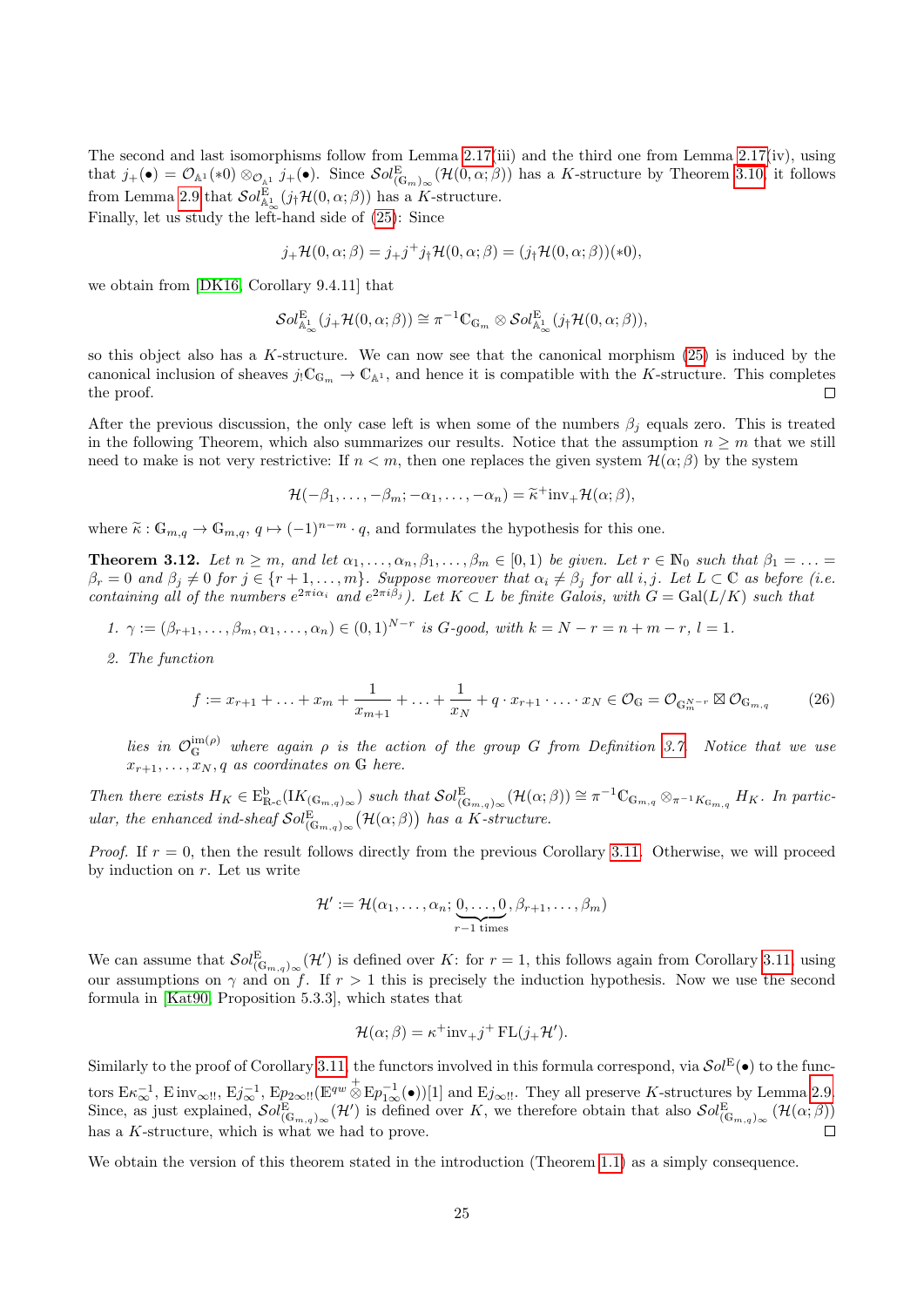*Proof of Theorem [1.1.](#page-1-2)* Under the hypotheses of Theorem [1.1,](#page-1-2) let  $r \in \{1, \ldots, m\}$  be such that  $\beta_1 = \ldots = \beta_r = 0$ and  $\beta_j \neq 0$  for  $j \in \{r+1,\ldots,m\}$ . It is assumed by the hypotheses of the theorem that  $G := \text{Gal}(L/K)$ induces actions on  $\{e^{2\pi i\alpha_1}, \ldots, e^{2\pi i\alpha_n}\}\$  and on  $\{e^{2\pi i\beta_1}, \ldots, e^{2\pi i\beta_m}\}\$ , but since  $e^{2\pi i\beta_j} = 1$  for  $1 \le j \le r$ , and this value is fixed by any element of G, it reduces to an action of G on the set  $e^{2\pi i\alpha_1}, \ldots, e^{2\pi i\alpha_n}$  and on the set  $e^{2\pi i\beta_{r+1}},\ldots,e^{2\pi i\beta_m}$ . This action can be looked at as a group homomorphism  $G\to S_{m-r}\times S_n$  (where  $S_k$  is the symmetric group on k elements), and therefore yields a natural action  $\rho$  of G on  $\mathbb{G}_m^{N-r} \times \mathbb{G}_{m,q}$  by permutation of the first  $m - r$  and the next n coordinates (and by leaving invariant the last coordinate). Unwinding Definition [3.7,](#page-20-3) this means exactly that the vector  $\gamma = (\beta_{r+1}, \ldots, \beta_m, \alpha_1, \ldots, \alpha_n)$  is G-good. More precisely, the eigenvalues  $e^{2\pi i\beta_s}$  and  $e^{2\pi i\beta_t}$  of the monodromy operator of  $\mathcal{S}ol_{\mathbb{G}^{N-r}\times\mathbb{G}_{m,q}}(\mathcal{O}_{\mathbb{G}^{N-r}\times\mathbb{G}_{m,q}}^{\gamma})$  corresponding to a loop around the divisors  $x_s = 0$  and  $x_t = 0$  (for  $t, s \in \{r+1, \ldots, m\}$ ) are exchanged by both the action of  $\rho$  and by Lconjugation (and similarly for the monodromy eigenvalues  $e^{2\pi i \alpha_s}$  and  $e^{2\pi i \alpha_t}$  for  $s, t \in \{1, ..., n\}$  corresponding to a loop around  $x_{m+s}$  and  $x_{m+t}$ , and therefore the isomorphisms in formula [\(19\)](#page-20-4) as well as the compatibilities in formula [\(20\)](#page-20-0) hold true.

Moreover, the function f from equation [\(26\)](#page-24-1) lies in  $\mathcal{O}_{\mathbb{G}}^{\mathrm{im}(\rho)}$ , since  $\rho$  acts via permutation of the first  $m-r$  and the of the last n coordinates individually. Then the result follows from the previous Theorem [3.12.](#page-24-0)

For an irregular holonomic D-module, the perverse sheaf of solutions is not a primary object of study. Nevertheless, it is worth mentioning that in the situation just studied, this object carries a K-structure as well.

<span id="page-25-1"></span>**Corollary 3.13.** Under the assumptions of Theorem [3.12](#page-24-0) the perverse sheaf of solutions  $\mathcal{S}ol_{\mathbb{G}_{m,q}}(\mathcal{H}(\alpha;\beta))[1]$ has a K-structure.

Proof. Since  $\mathcal{S}ol_{\mathbb{G}_{m,q}}(\mathcal{H}(\alpha;\beta)) \cong \mathsf{sh}_{(\mathbb{G}_{m,q})_{\infty}} \mathcal{S}ol_{(\mathbb{G}_{m,q})_{\infty}}^E(\mathcal{H}(\alpha;\beta))$ , this follows directly from Corollary [2.8.](#page-6-3)  $\Box$ 

In particular, we get the following result in the regular case.

<span id="page-25-2"></span>**Corollary 3.14.** Assume that  $n = m$  and the hypotheses of Theorem [3.12](#page-24-0) are satisfied. Then the C-local system  $\mathcal{S}ol_{\mathbb{G}_{m,q}\setminus\{1\}}(\mathcal{H}(\alpha;\beta)|_{\mathbb{G}_{m,q}\setminus\{1\}})$  is the complexification of a K-local system.

*Proof.* It follows directly from Corollary [3.13](#page-25-1) and Lemma [2.9](#page-7-0) that  $\mathcal{S}ol_{\mathbb{G}_{m,q}}(\mathcal{H}(\alpha;\beta))|_{\mathbb{G}_{m,q}\setminus\{1\}}$  has a K-structure. Moreover, this object is a local system, since  $\mathcal{H}(\alpha;\beta)|_{\mathbb{G}_{m,q}\setminus\{1\}}$  is an integrable connection (its singularities of a hypergeometric system with  $m = n$  are at 0, 1 and  $\infty$ ). Hence, it is the complexification of a local system over K, which follows as in the proof of Lemma [2.13.](#page-9-0)  $\Box$ 

# 4 Applications

In this section, we will discuss a few interesting cases in which Theorem [3.12](#page-24-0) can be applied. The first one concerns real structures and is inspired by [\[Fed18,](#page-34-5) Theorem 2], which we will reprove afterwards as a simple corollary.

<span id="page-25-0"></span>**Theorem 4.1.** Let  $n \geq m$ , consider numbers  $\alpha_1, \ldots, \alpha_n, \beta_1, \ldots, \beta_m \in [0,1)$ , with  $\alpha_i \neq \beta_j$ , and let  $s \in \{0, \ldots, n\}$ and  $r \in \{0, \ldots, m\}$  such that

- 1.  $0 = \alpha_1 = \ldots = \alpha_s < \alpha_{s+1} < \ldots < \alpha_n < 1$ ,
- 2.  $0 = \beta_1 = \ldots = \beta_r < \beta_{r+1} \leq \ldots \leq \beta_m < 1$ ,
- 3.  $\alpha_{s+i} + \alpha_{n+1-i} = 1$  for all  $i \in \{1, ..., n-s\}$  and
- 4.  $\beta_{r+i} + \beta_{m+1-j} = 1$  for all  $j \in \{1, ..., m-r\}.$

(obviously, since  $\alpha_i \neq \beta_j$ , at most one of the numbers r and s can be positive). Then  $\mathcal{S}ol_{(\mathbb{G}_{m,q})_{\infty}}^{\mathbb{E}}(\mathcal{H}(\alpha;\beta))$  has an R-structure in the sense of Definition [2.5.](#page-5-0)

*Proof.* We put  $\gamma := (\beta_{r+1}, \ldots, \beta_m, \alpha_1, \ldots, \alpha_n) \in [0,1)^{n+m-r}$ . Take L to be equal to C and  $K = \mathbb{R}$ , so that  $G = \text{Gal}(\mathbb{C}/\mathbb{R}) = \mathbb{Z}/2\mathbb{Z}$ . We claim that with these choices,  $\gamma$  is G-good. Namely, consider the action  $\varrho: G \longrightarrow \text{Aut}(\mathbb{G})$  (where  $\mathbb{G} := \mathbb{G}_m^{n+m-r} \times \mathbb{G}_{m,q} = \text{Spec} \left[ x_{r+1}^{\pm}, \ldots, x_{m+n}^{\pm}, q^{\pm} \right]$ ) such that  $\varrho_{[1]}(x_{r+j}) = x_{m+1-j}$ and  $\varrho_{[1]}(x_{m+s+i}) = x_{n+m-i}$  (it is readily checked that  $\varrho_{[1]}$  is an involution, thus defining an action of G). Then assumptions 3. and 4. imply the condition in equation [\(19\)](#page-20-4) for  $g = [1] \in \mathbb{Z}/2\mathbb{Z}$ , notice that in this case, the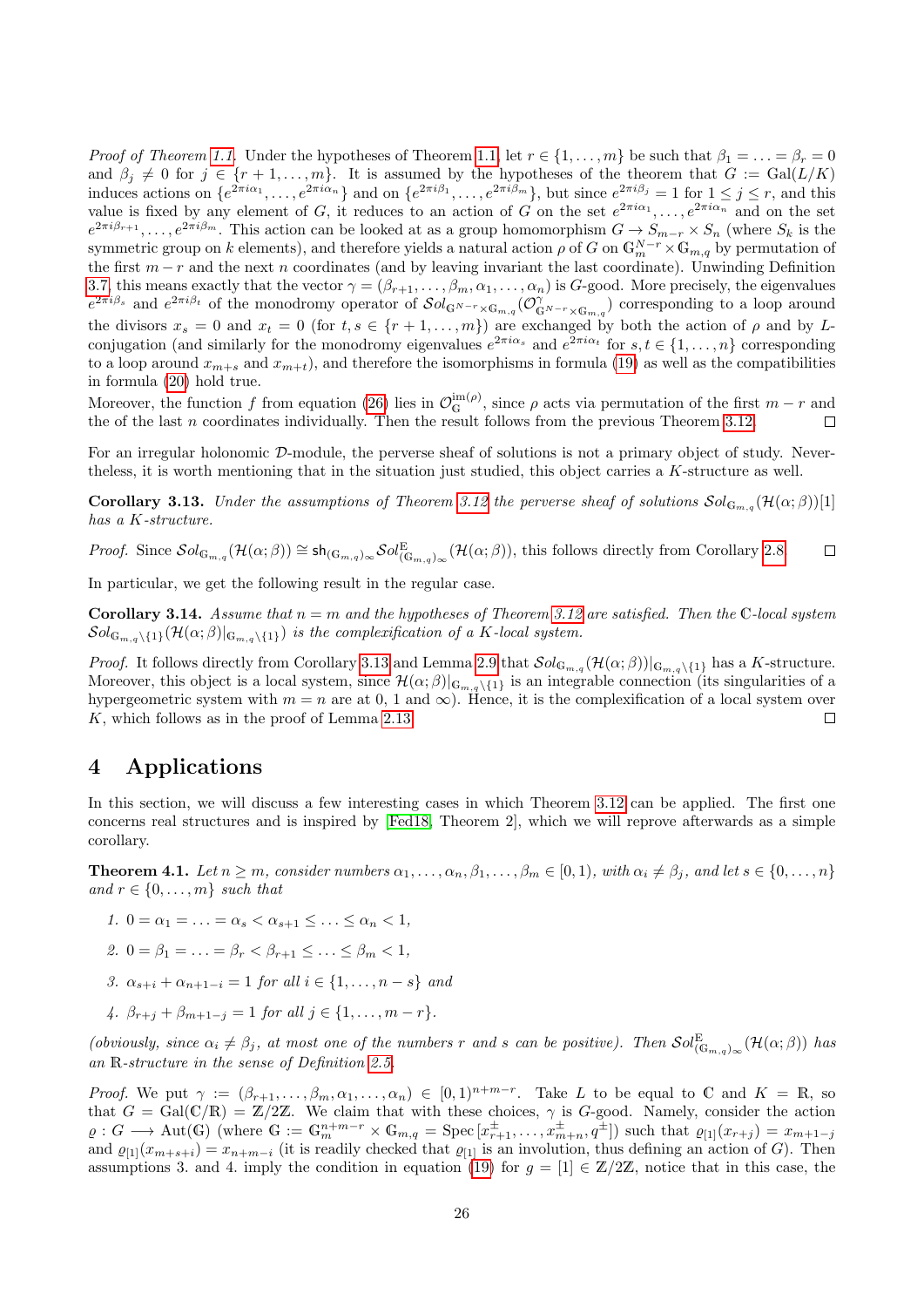g-conjugate of  $\mathcal{F}^{\gamma}$  is simply the ordinary conjugate  $\overline{\mathcal{F}^{\gamma}}$ . Hence  $\gamma$  is G-good. Moreover, it is clear that the Laurent polynomial

$$
f = x_{r+1} + \ldots + x_m + \frac{1}{x_{m+1}} + \ldots + \frac{1}{x_{m+n}} + q \cdot x_{r+1} \cdot \ldots \cdot x_{m+n}
$$

is invariant under G (more precisely,  $f \in \mathcal{O}_{\mathbb{G}}^{im(\varrho)}$ ) since G acts simply by exchanging pairs of the first  $m-r$ and the last n coordinates. Hence we can apply Theorem [3.12,](#page-24-0) which tells us that  $\mathcal{S}ol_{\mathbb{G}_{m,q}}^{\mathbb{E}}(\mathcal{H}(\alpha;\beta))$  has an R-structure, i.e. is obtained via extension of scalars from an enhanced ind-sheaf defined over R.  $\Box$ 

As a consequence of Corollary [3.14,](#page-25-2) we can now easily get back (the Betti structure part of) Fedorov's result [\[Fed18,](#page-34-5) Theorem 2] here.

Corollary 4.2. Let numbers  $\alpha_1, \ldots, \alpha_n$  and  $\beta_1, \ldots, \beta_n$  in [0,1] be given and assume that they satisfy the assumptions of the previous theorem. Then the local system on  $\mathbb{P}^1 \setminus \{0,1,\infty\}$  associated to the corresponding hypergeometric equation via the Riemann–Hilbert correspondence is the complexification of a local system of real vector spaces.

Next we consider the case when all  $\alpha_i, \beta_j$  are rational. Then the field L from above can be chosen to be cyclotomic, more precisely, let  $c \in \mathbb{Z}\setminus\{0\}$  such that  $c\alpha_i, c\beta_j \in \mathbb{Z}$ , and put  $L := \mathbb{Q}(\zeta)$ , where  $\zeta$  is a primitive c-th root of unity, so that  $\mathcal{S}ol_{(\mathbb{G}_{m,q})_{\infty}}^{\mathbb{E}}(\mathcal{H}(\alpha;\beta))$  is a priori defined over L. Let  $H = \text{Gal}(L/\mathbb{Q}) \cong (\mathbb{Z}/c\mathbb{Z})^*$ . For any  $g \in H$ , and for any  $\delta \in [0,1)$  with  $e^{2\pi i \delta} \in L$  we write  $\rho_g(\delta) = \delta \in [0,1)$  if

$$
g.e^{2\pi i\delta} = e^{2\pi i\widetilde{\delta}}.
$$

In this situation, put  $M := {\beta_i}_{i=1,...,m}$ ,  $N := {\alpha_i}_{i=1,...,n}$ .

<span id="page-26-1"></span>**Lemma 4.3.** Let  $G < H$  be a subgroup such that  $\rho_g(M) \subset M$  and  $\rho_g(N) \subset N$  for all  $g \in G$ . Then  $\mathcal{S}ol_{(\mathbb{G}_{m,q})_{\infty}}^{\mathrm{E}}(\mathcal{H}(\alpha;\beta))$  has a K-structure in the sense of Definition [2.5,](#page-5-0) where  $K:=L^G$  is the fixed field of G.

*Proof.* First we remark that the inclusions  $\rho_q(M) \subset M$  and  $\rho_q(N) \subset N$  are automatically equalities, and that we obtain an action

$$
\rho: G \longrightarrow S(M) \times S(N) \cong S_m \times S_n.
$$

where we denote by  $S(M)$  resp.  $S(N)$  the group of permutations of the sets M and N, respectively. Notice that if  $r \in \{1, \ldots, m\}$  is as before, i.e.  $\beta_j = 0$  for  $j = 1, \ldots, r$  and  $\beta_j \neq 0$  for  $j > r$ , then since necessarily  $\rho(0) = 0$ , this action factors over  $S(\{\beta_{r+1},\ldots,\beta_m\})\times S(N) \cong S_{m-r}\times S_n$ . By construction we have

$$
\overline{\mathcal{F}^{\gamma}}^g = \mathcal{F}^{\rho_g^{-1}(\gamma)}
$$

for each  $g \in G$ , where  $\rho_g(\gamma) := (\rho_g(\beta_{r+1}), \ldots, \rho_g(\beta_m), \rho_g(\alpha_1), \ldots, \rho_g(\alpha_n))$ . Again, since G acts on  $\mathbb{G}_m^{m-r+n}$  via symmetry groups in the first  $m - r$  and the last n coordinates, we have that the function

$$
f = x_{m+r} + \ldots + x_m + \frac{1}{x_{m+1}} + \ldots + \frac{1}{x_{m+n}} + q \cdot x_{r+1} \cdot \ldots \cdot x_{m+n}
$$

lies in  $\mathcal{O}_{G}^{im(\varrho)}$ . Then the result follows by applying Theorem [3.12.](#page-24-0)

Notice that if the hypotheses of Theorem [4.1](#page-25-0) are satisfied and if we suppose moreover that  $\alpha_i, \beta_j \in \mathbb{Q}$ , then Theorem [4.1](#page-25-0) follows as a special case from Lemma [4.3,](#page-26-1) since the fixed field K will automatically be contained in R, and hence  $\mathcal{S}ol_{(\mathbb{G}_{m,q})_{\infty}}^{E}(\mathcal{H}(\alpha;\beta))$  acquires an R-structure as well.

Finally, if in Lemma [4.3](#page-26-1) we have  $\rho_g(M) \subset M$  and  $\rho_g(N) \subset N$  for all  $g \in H$ , then we automatically get that  $\mathcal{H}(\alpha;\beta)$  is defined over Q. This condition can actually be rephrased in a nicer way.

<span id="page-26-0"></span>**Theorem 4.4.** Let  $s \in \{0, ..., n\}$  and  $r \in \{0, ..., m\}$  be as in Theorem [4.1.](#page-25-0) Suppose that there exist nonnegative integers e, f and positive integers  $r_1, \ldots, r_e$  and  $s_1, \ldots, s_f$  such that  $n - s = \varphi(r_1) + \ldots + \varphi(r_e)$  and  $m-r = \varphi(s_1) + \ldots + \varphi(s_f)$  where  $\varphi$  is Euler's  $\varphi$ -function. If now we have

$$
\prod_{i=s+1}^{n} (q\partial_q - \alpha_i) = \prod_{i'=1}^{e} \prod_{d \in (\mathbb{Z}/r_i/\mathbb{Z})^*} \left( q\partial_q - \frac{d}{r_{i'}} \right)
$$

 $\Box$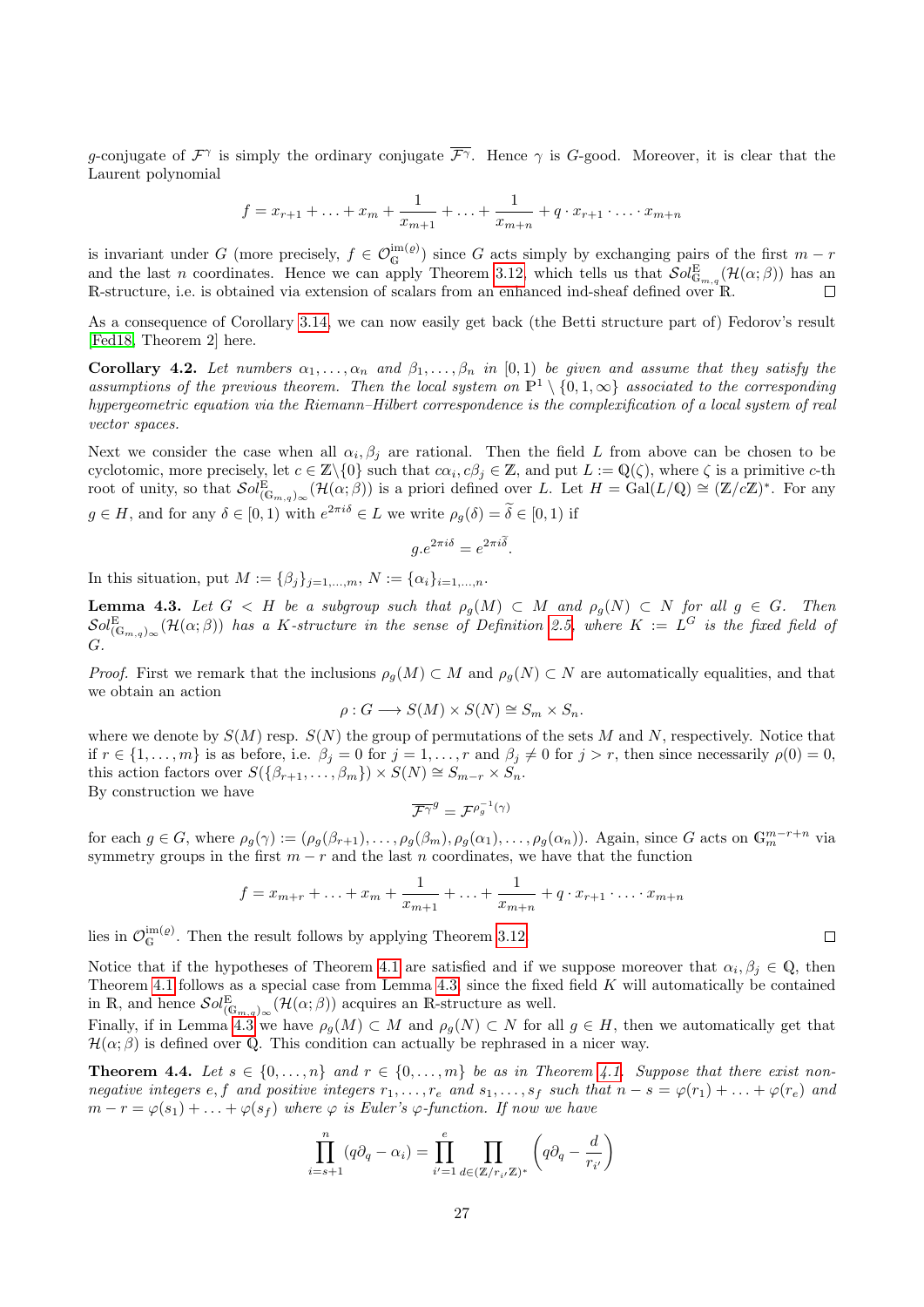and

$$
\prod_{j=r+1}^m (q\partial_q - \beta_j) = \prod_{j'=1}^f \prod_{d \in (\mathbb{Z}/s_{j'}\mathbb{Z})^*} \left(q\partial_q - \frac{d}{s_{j'}}\right),
$$

then  $Sol_{(\mathbb{G}_{m,q})_{\infty}}^{\mathbb{E}}(\mathcal{H}(\alpha;\beta))$  has a Q-structure.

*Proof.* It is elementary to verify that the assumption implies that the group  $G$  in Lemma [4.3](#page-26-1) can be taken to be the full Galois group  $Gal(L/\mathbb{Q}) \cong (\mathbb{Z}/c\mathbb{Z})^*$  (notice that c is divisible by  $lcm(r_1,\ldots,r_e,s_1,\ldots,s_f)$ ), and then  $K=L^G=\mathbb{Q}.$  $\Box$ 

A special case of this result is worth mentioning, since it is related to various examples of mirror symmetry for toric orbifolds.

**Corollary 4.5.** Let m, n and r, s be as above, and suppose that there are  $p, q \in \mathbb{Z}_{\geq 0}$  and  $w_1, \ldots, w_p, v_1, \ldots, v_q \in$  $\mathbb{Z}_{>0}$  such that  $n-s=w_1+\ldots+w_p-p$  and  $m-r=v_1+\ldots+v_q-q$  and such that

$$
\prod_{i=s+1}^{n} (q\partial_q - \alpha_i) = \prod_{i'=1}^{p} \prod_{d=1}^{w_{i'}-1} \left( q\partial_q - \frac{d}{w_{i'}} \right)
$$

and

$$
\prod_{j=r+1}^{m} (q\partial_q - \beta_j) = \prod_{j'=1}^{q} \prod_{d=1}^{v_{j'}-1} \left( q\partial_q - \frac{d}{v_{j'}} \right).
$$

Then  $\mathcal{S}ol_{(\mathbb{G}_{m,q})_{\infty}}^{\mathbb{E}}(\mathcal{H}(\alpha;\beta))$  has a Q-structure.

*Proof.* We have the following identity for any  $w \in \mathbb{Z}_{>0}$ 

$$
\prod_{d=1}^{w-1} \left( q \partial_q - \frac{d}{w} \right) = \prod_{k < w, k \mid w} \prod_{d < w, \gcd(d, w) = k} \left( q \partial_q - \frac{d}{w} \right)
$$
\n
$$
= \prod_{k < w, k \mid w} \prod_{d < w, \gcd(d, w) = k} \left( q \partial_q - \frac{d/k}{w/k} \right)
$$
\n
$$
= \prod_{k < w, k \mid w} \prod_{b < w / k, \gcd(b, w / k) = 1} \left( q \partial_q - \frac{b}{w/k} \right) \stackrel{(*)}{=} \prod_{k < w, k \mid w} \prod_{b < k, \gcd(b, k) = 1} \left( q \partial_q - \frac{b}{k} \right)
$$
\n
$$
= \prod_{k < w, k \mid w} \prod_{b \in (\mathbb{Z}/k\mathbb{Z})^*} \left( q \partial_q - \frac{b}{k} \right),
$$

where the equality (\*) comes from the fact that the map from  $\{0 < k < w | k|w\}$  to itself sending k to  $w/k$  is a bijection.

By applying this identity to the two monomial operators

$$
\prod_{i'=1}^p \prod_{d=1}^{w_{i'}-1} \left( q \partial_q - \frac{d}{w_{i'}} \right) \quad \text{and} \quad \prod_{j'=1}^q \prod_{d=1}^{v_{j'}-1} \left( q \partial_q - \frac{d}{v_{j'}} \right).
$$

and by using the previous theorem, we obtain the desired result.

**Remark 4.6.** Suppose that we are given  $(\alpha; \beta) \in [0, 1)^N$  as before such that the following variant of the assumptions of the previous theorem holds: There exist  $p, q \in \mathbb{Z}_{\geq 0}$  and  $w_2, \ldots, w_p, v_1, \ldots, v_q \in \mathbb{Z}_{\geq 0}$  such that  $n = w_1 + \ldots + w_p$  and  $m = v_1 + \ldots + v_q$  and such that

$$
\prod_{i=1}^{n} (q\partial_q - \alpha_i) = \prod_{i'=1}^{p} \prod_{d=0}^{w_{i'}-1} \left( q\partial_q - \frac{d}{w_{i'}} \right)
$$

 $\Box$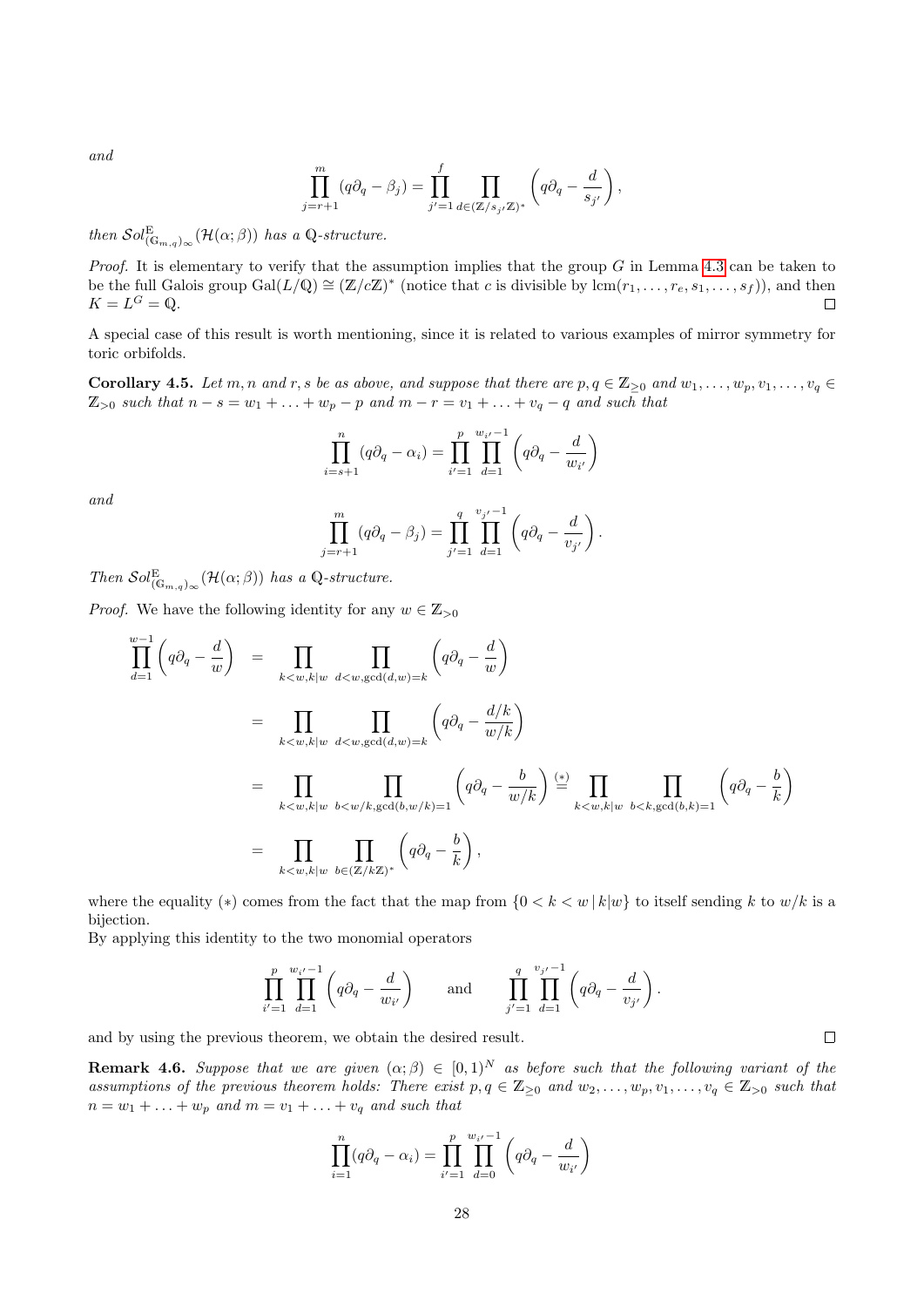(where  $w_1 = 0$ , so that necessarily  $\alpha_1 = 0$ ) and

$$
\prod_{j=1}^m (q\partial_q - \beta_j) = \prod_{j'=1}^q \prod_{d=0}^{v_{j'}-1} \left( q\partial_q - \frac{d}{v_{j'}} \right).
$$

Notice that here both some of the numbers  $\alpha_i$  and some of the numbers  $\beta_i$  are equal to zero, so that the corresponding module  $\mathcal{H}(\alpha;\beta)$  is no longer necessarily irreducible. We now consider the following Laurent polynomial:

$$
\widetilde{f} := x_1 + \ldots + x_q + \frac{1}{x_{q+1}} + \ldots + \frac{1}{x_{q+p-1}} + q \cdot x_1^{v_1} \cdot \ldots \cdot x_q^{v_q} \cdot x_{q+1}^{w_2} \cdot \ldots \cdot x_{p+q-1}^{w_p} \in \mathcal{O}_{\widetilde{\mathbb{G}}},
$$

where this time  $\widetilde{\mathbb{G}} = \mathbb{G}_m^{q+p-1} \times \mathbb{G}_{m,q}$ . Let again  $p : \widetilde{\mathbb{G}} \to \mathbb{G}_{m,q}$  be the projection to the last factor, then it can be shown along the lines of Proposition [3.4](#page-14-0) that we have

$$
\kappa^+ \mathcal{H}^0 p_+ \mathcal{E}_{\widetilde{\mathbb{G}}}^{\widetilde{f}} \cong \mathcal{H}(\alpha;\beta).
$$

This isomorphism is essentially well-known, e.g. the Laurent polynomial  $\tilde{f}$  appears, in the case where  $q=0$ , as the Landau–Ginzburg model for the quantum cohomology of weighted projective spaces, see [\[DS04\]](#page-33-11) for a thorough discussion of this example.

As a consequence, one can show directly that this (reducible) module  $\mathcal{H}(\alpha;\beta)$  has a Q-structure since it is constructed via standard functors from an object (namely  $\mathcal{E}_{\widetilde{\epsilon}}^f$  $\frac{df}{G}$ ) which already has a Q-structure. This is in contrast to the cases discussed before, where we start with the module  $\mathcal{E}^{\gamma,f}$ , on which there is no a priori Betta structure.

One can also relate (for the case of parameters  $\alpha, \beta$  satisfying the hypotheses of this remark) the two approaches by comparing the Laurent polynomials f and  $\tilde{f}$ . This yields an interesting geometric explanation for these two different approaches to the existence of Betti structures. We plan to discuss these issues in a subsequent work.

### <span id="page-28-0"></span>5 Consequences for Stokes matrices

We apply our results to questions regarding the Stokes matrices for hypergeometric system at the irregular singular point. In Section 9.8 of [\[DK16\]](#page-33-3), the authors explain how the Stokes matrices or Stokes multipliers are encoded in the enhanced ind-sheaf of the solutions.

We assume to be in the situation of Theorem [3.12](#page-24-0) so that the enhanced solutions carry a  $K$ -structure

$$
\mathcal{S}ol_{(\mathbb{G}_{m,q})_{\infty}}^{\mathbb{E}}(\mathcal{H}(\alpha;\beta))\cong \pi^{-1}\mathbb{C}_{\mathbb{G}_{m,q}}\otimes_{\pi^{-1}K_{\mathbb{G}_{m,q}}}H_{K}
$$

for some  $H_K \in \mathrm{E}^{\mathrm{b}}_{\mathbb{R}\text{-}\mathrm{c}}(K_{(\mathbb{G}_{m,q})_{\infty}}).$ 

Recall that we considered parameters  $\alpha_1, \ldots, \alpha_n, \beta_1, \ldots, \beta_m \in \mathbb{C}$  with  $n > m$ . Then  $\mathcal{H}(\alpha; \beta)$  is irregular singular at infinity and if we write  $d := n-m$  it is ramified of degree d. Let us denote by  $\rho : \mathbb{G}_{m,u} \to \mathbb{G}_{m,q}$  the ramification map  $\rho: u \mapsto u^d = q$ . As usual, we will consider the pull-back of  $\mathcal{H}(\alpha;\beta)$  with respect to  $\rho$  and study the Stokes matrices of the resulting enhanced ind-sheaf with the induced K-structure (see Lemma  $2.9(ii)$ ):

$$
\mathcal{E}\rho^{-1}\mathcal{S}ol_{(\mathbb{G}_{m,q})_{\infty}}^{E}(\mathcal{H}(\alpha;\beta))\cong\pi^{-1}\mathbb{C}_{\mathbb{G}_{m,u}}\otimes_{\pi^{-1}K_{\mathbb{G}_{m,q}}}E\rho^{-1}H_{K}.
$$
\n(27)

Let us write  $\widetilde{H}_K := \mathbf{E} \rho^{-1} H_K \in \mathbf{E}_{\mathbb{R}-c}^{\mathbf{b}} (K_{(\mathbb{G}_{m,u})_{\infty}})$  (cf. [\[DK16,](#page-33-3) Proposition 4.9.11] for the compatibility of  $\mathbb{R}$ constructibility with pull-backs).

The pull-back  $\mathcal{H}(\alpha;\beta)$  is of slope one and there is a finite set  $C_1 \subset \mathbb{C}^\times$  such that the formal exponential factors of  $\mathcal{H}(\alpha;\beta)$  are the elements of

$$
\{e^0\} \cup \{e^{cu} \mid c \in C_1\}
$$

(see [\[Sab13\]](#page-35-8) for these notions). Let us write  $C := \{0\} \cup C_1$ .

<span id="page-28-1"></span>**Remark 5.1.** With additional assumptions on the parameters  $(\alpha; \beta)$ , the exponential factors can be determined rather easily. If the non-resonant parameters satisfy that  $d\alpha_i \notin \mathbb{Z}$  for all j and that the module is not Kummer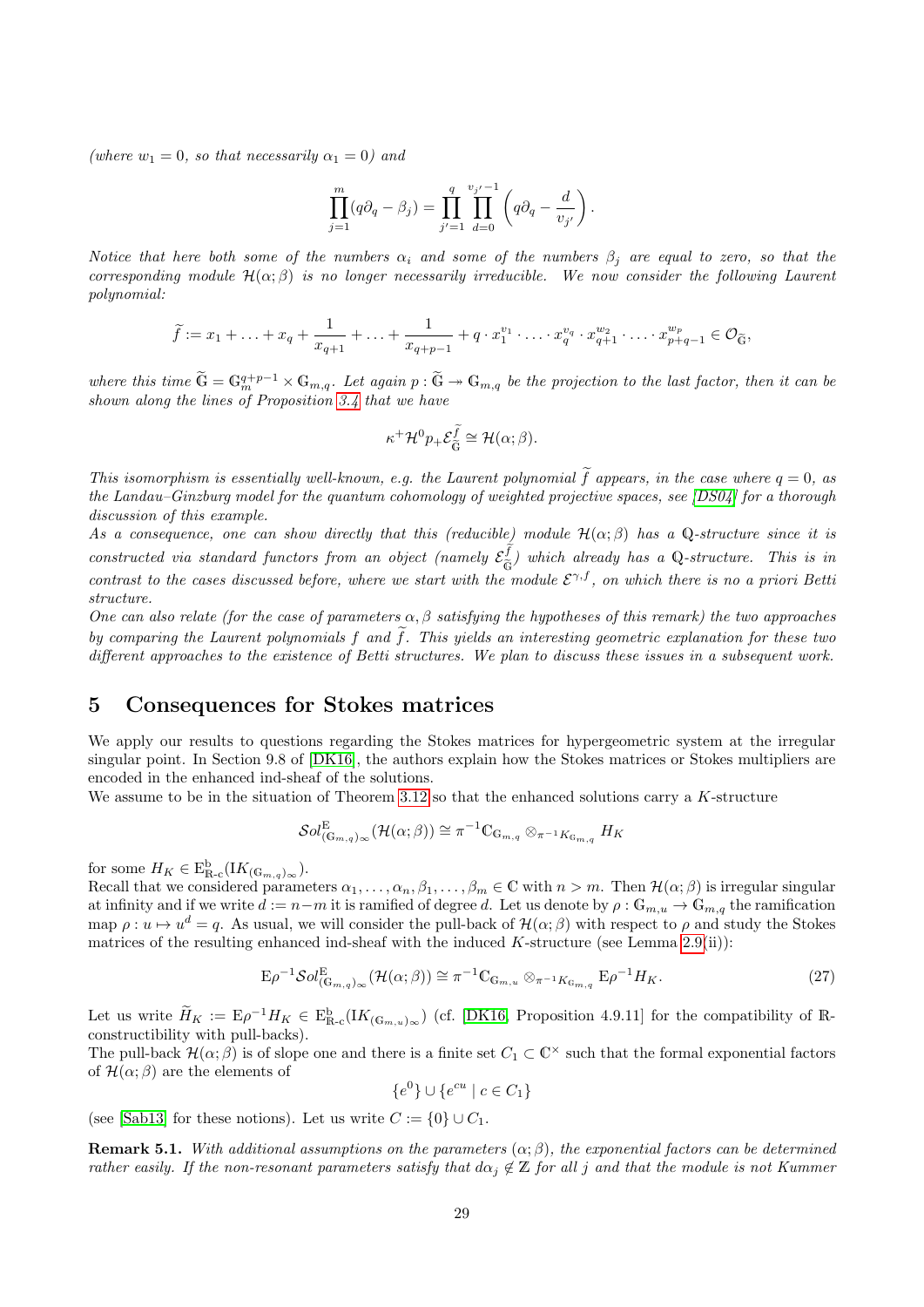induced (see [\[Kat90,](#page-34-15) Kummer Recognition Lemma 3.5.6]), a theorem of N. Katz [Kat90, Theorem 6.2.1] relates  $\mathcal{H}(\alpha;\beta)$  with the Fourier-Laplace transform of a regular singular hypergeometric module. Applying the stationary phase formula of C. Sabbah [\[Sab08\]](#page-35-9), one then deduces that  $C_1$  is given as  $C_1 = \{d \cdot \zeta \mid \zeta \in \mu_d\}$ , where  $\mu_d$  is the group of d-th roots of unity.

We would like to apply results from [\[Moc18\]](#page-34-14). There is a natural pre-order for subanalytic functions  $f, g$  on a bordered space  $(M^{\circ}, M)$  defined as

<span id="page-29-2"></span>
$$
f \prec g : \Leftrightarrow f - g
$$
 is bounded from above on  $U \cap M^{\circ}$  for any relatively compact subset U of M. (28)

It induces an equivalence relation by setting  $f \sim g : \Leftrightarrow f \prec g$  and  $g \prec f$ . We will write  $[f]$  for the equivalence class of a function.

Let  $\Delta$  be a small open neighbourhood of  $\infty$  and let  $\varpi$ :  $\widetilde{\Delta} \to \Delta$  be the oriented real blow-up of  $\Delta$  at  $\infty$ . Let us write  $\Delta^{\circ} := \Delta \setminus \{\infty\}$  with its inclusion  $\iota \colon \Delta^{\circ} \hookrightarrow \tilde{\Delta}$ , and consider the bordered space  $\Delta := (\Delta^{\circ}, \tilde{\Delta})$ . Since we are interested in the local situation at infinity, we will restrict all sheaves to  $\Delta$  (or  $\tilde{\Delta}$ ). For example, we consider the enhanced ind-sheaf  $\mathcal{S}ol_{(\Delta^{\circ}, \Delta)}^{E}((\rho^+\mathcal{H}(\alpha;\beta))|_{\Delta^{\circ}})$  instead of the full version on  $(\mathbb{G}_{m,u})_{\infty}$ . Let us remark that we consider  $\varpi$  as a morphism of bordered spaces  $\varpi$ :  $\Delta = (\Delta^{\circ}, \tilde{\Delta}) \rightarrow (\Delta^{\circ}, \Delta)$  also.

As explained in [\[DK16,](#page-33-3) Section 9], we know that we can cover  $\Delta^{\circ}$  by sectors  $\Sigma_k$  such that we have trivializations of the enhanced solutions of  $\rho^+ \mathcal{H}(\alpha;\beta)$  of the form

$$
\pi^{-1}\mathbb{C}_{\Sigma_k} \otimes Sol_{(\Delta^{\circ},\Delta)}^{\mathbb{E}}(\rho^+ \mathcal{H}(\alpha;\beta)) \cong \pi^{-1}\mathbb{C}_{\Sigma_k} \otimes \bigoplus_{c \in C} \left(\mathbb{E}_{(\Delta^{\circ},\Delta),\mathbb{C}}^{\text{Re}(cu)}\right)^{r_c}
$$

with the index set C from above. We write  $\mathbb{E}_{(\Delta^{\circ}, \Delta), \mathbb{C}}^{\text{Re}(cu)}$  here for the enhanced ind-sheaf  $\mathbb{E}_{\mathbb{C}}^{\text{Re}(cu)}$  defined in [\(2\)](#page-2-2) in order to emphasize the bordered space on which it lives. Since

$$
E\varpi^{-1}E_{(\Delta^{\circ},\Delta),C}^{Re(cu)} \cong E_{\Delta,C}^{Re(cu)},
$$

we deduce the trivializations

<span id="page-29-0"></span>
$$
\pi^{-1} \mathbb{C}_{\Sigma_k} \otimes \mathbb{E} \varpi^{-1} \mathcal{S}ol^{\mathbb{E}}_{(\Delta^{\circ}, \Delta)}(\rho^+ \mathcal{H}(\alpha; \beta)) \cong \pi^{-1} \mathbb{C}_{\Sigma_k} \otimes \bigoplus_{c \in C} \left( \mathbb{E}^{\mathrm{Re}(cu)}_{\Delta, C} \right)^{r_c}.
$$
 (29)

We will now work on the bordered space  $\Delta$  and hence omit the subscript by simply writing  $\mathbb{E}_{\mathbb{C}}^{\text{Re}(cu)}$  again. It is important to remark that the induced filtration

<span id="page-29-1"></span>
$$
F_{\mathfrak{a}}(\pi^{-1}\mathbb{C}_{\Sigma_k} \otimes \mathbb{E}\varpi^{-1}\mathcal{S}ol_{(\Delta^{\circ},\Delta)}^{\mathbb{E}}(\rho^+\mathcal{H}(\alpha;\beta))) \cong \pi^{-1}\mathbb{C}_{\Sigma_k} \otimes \bigoplus_{c \in C: [cu] \prec \mathfrak{a}} \left(\mathbb{E}_{\mathbb{C}}^{\mathrm{Re}(cu)}\right)^{r_c}
$$
(30)

indexed by classes a of subanalytic functions is well-defined, i.e. does not depend on the choice of the isomorphism in [\(29\)](#page-29-0) (cf. [\[Moc18,](#page-34-14) Lemma 5.15]).

Since we have pole order at most one at infinity in the exponential factors, the following arguments yield that we can obtain these splittings on two sectors, each of width slightly greater than  $\pi$ : By classical analysis (cf. [\[BJL79\]](#page-33-12)) this is well-known for asymptotic solutions in two such sectors. Recall the notion of  $\mathcal{D}^{\mathcal{A}}$ -modules on the real oriented blow-up  $\tilde{\Delta}$  from [\[DK16,](#page-33-3) §7.2]. The classical result induces a corresponding splitting as  $\mathcal{D}^{\mathcal{A}}$ -modules and we deduce the existence of a splitting as in [\(29\)](#page-29-0) for two sectors of width slightly greater than  $\pi$  from [\[IT20,](#page-34-17) Proposition 3.5] (see also [\[Hoh21,](#page-34-18) Proposition 3.1] for details in the one-dimensional case). Let us choose sectors  $S_{\pm}$  (in  $\tilde{\Delta}$ ) such that the  $\varpi^{-1}(\infty) \cap S_{\pm}$  cover  $\varpi^{-1}(\infty)$ , and let

$$
\sigma_+\cup\sigma_-=S_+\cap S_-
$$

be the union of the two smaller sectors  $\sigma_{\pm}$ , the overlaps of the sectors  $S_{\pm}$ . The choice of the sectors  $S_{\pm}$  has some impact on the Stokes matrices one wants to compute – in principle it amounts to the action of a braid group.

Let us denote by  $\mathcal{L} := (\mathsf{sh}_{(\mathbb{G}_{m,u})_{\infty}} \mathcal{S}ol_{(\mathbb{G}_{m,u})_{\infty}}^E(\rho^+ \mathcal{H}(\alpha;\beta)))|_{\Delta^{\circ}}$  the local system of solutions on the punctured disc and by  $\mathcal{L} := \iota_* \mathcal{L}$  its extension to the boundary. The Stokes filtration on the local system  $\mathcal{L}|_{\varpi^{-1}(\infty)}$  is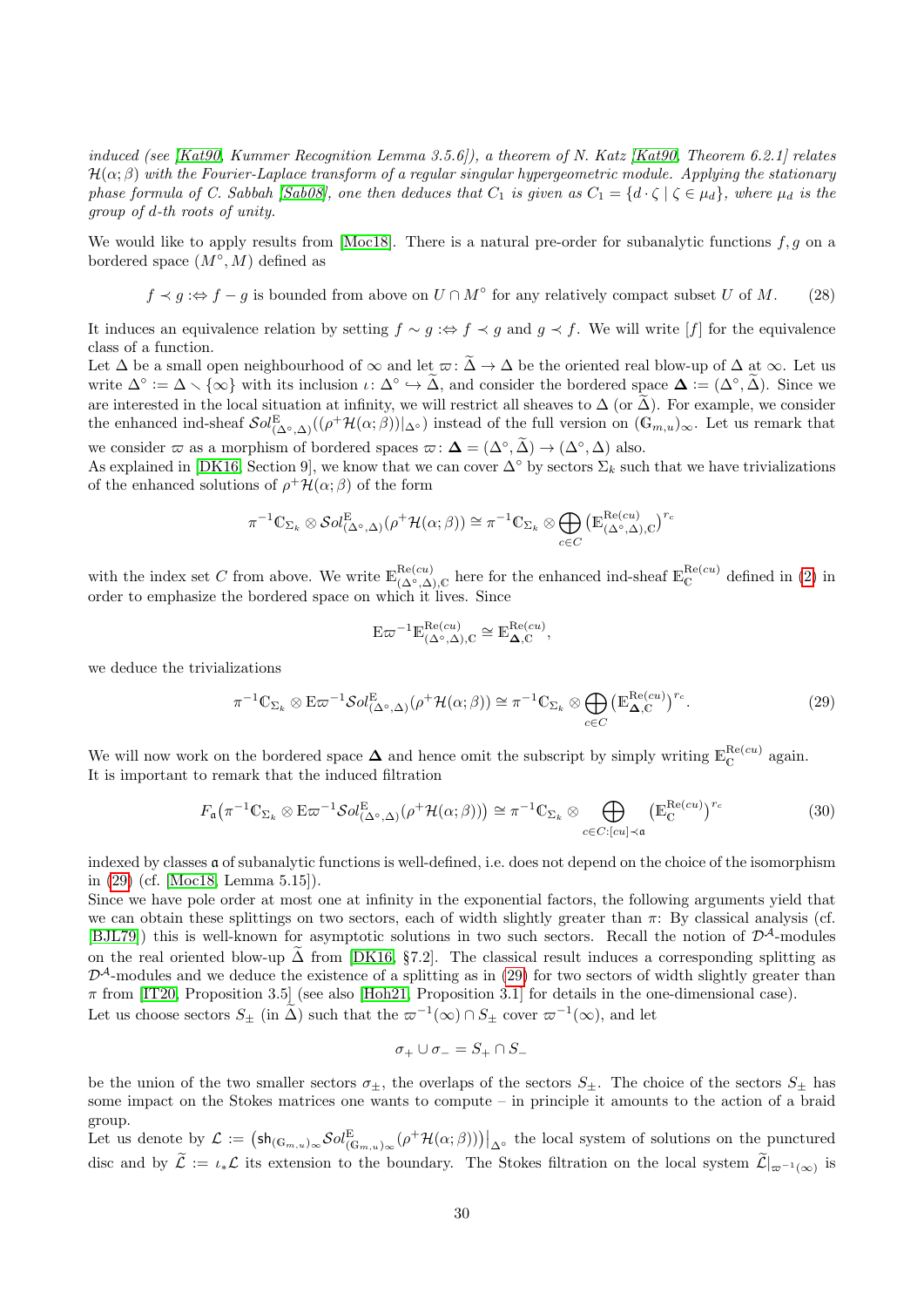the filtration inherited from the filtration in [\(30\)](#page-29-1) via the sheafification functor. On the sectors  $S_{\pm}$ , we have splittings of these filtrations as in [\(29\)](#page-29-0), say

$$
\psi_{\pm} : \widetilde{\mathcal{L}}|_{(\varpi^{-1}(\infty) \cap S_{\pm})} \stackrel{\cong}{\rightarrow} \bigoplus_{c \in C} (\mathcal{E}_{c,\pm})^{r_c}
$$

where  $\mathcal{E}_{c,\pm}$  is the constant rank one local system on the interval  $\varpi^{-1}(\infty) \cap S_{\pm}$  coming from  $\iota_*$ sh $\Delta \mathbb{E}_{\mathbb{C}}^{\text{Re}(cu)}$ . The Stokes matrices are defined to be the matrices representing the transition isomorphims on the overlaps

$$
\mathcal{S}_+=\big(\psi_-\circ\psi_+^{-1})|_{\varpi^{-1}(\infty)\cap\sigma_+}\text{ and }\mathcal{S}_-=\big(\psi_-\circ\psi_+^{-1})|_{\varpi^{-1}(\infty)\cap\sigma_-}.
$$

(Let us remark that there are different conventions and the Stokes matrices are sometimes also defined as the inverse isomorphisms, which is not important for our purposes. Here, we did not describe the orientation of the sectors and their overlaps explicitly.) In order to prove that one can arrive at Stokes matrices with entries in the subfield  $K \subset \mathbb{C}$ , we have to show that the local system  $\widetilde{\mathcal{L}}_{\varpi^{-1}(\infty)}$ , its Stokes filtration and splittings can be defined over K. We are indebted to T. Mochizuki for pointing out the idea how to prove this.

First, note that both sides of [\(29\)](#page-29-0) have a K-structure, so that we can write this isomorphism in the form

<span id="page-30-1"></span>
$$
\pi^{-1}\mathbb{C}_{\Delta^{\circ}}\otimes_{\pi^{-1}K_{\Delta^{\circ}}} \pi^{-1}K_{\Sigma_k}\otimes \mathbb{E}\varpi^{-1}\widetilde{H}_K \cong \pi^{-1}\mathbb{C}_{\Delta^{\circ}}\otimes_{\pi^{-1}K_{\Delta^{\circ}}} \pi^{-1}K_{\Sigma_k}\otimes \bigoplus_{c\in C} \left(\mathbb{E}_K^{\mathrm{Re}(cu)}\right)^{r_c}.\tag{31}
$$

Let us denote by  $\widetilde{\mathcal{L}}_K := \iota_*(\mathsf{sh}_{(\mathbb{G}_{m,u})_\infty} \widetilde{H}_K)|_{\Delta^\circ}$  the associated K-structure of  $\widetilde{\mathcal{L}}$ .

We know that  $E\varpi^{-1}\widetilde{H}_K$  is an R-constructible enhanced ind-sheaf (again by [\[DK16,](#page-33-3) Proposition 4.9.11]) and we deduce from [\[DK16,](#page-33-3) Lemma 4.9.9] that there exists a subanalytic stratification  $\Delta = \bigsqcup_{\lambda \in \Lambda} S_{\lambda}$  refining  $\tilde{\Delta} = \varpi^{-1}(\infty) \sqcup \Delta^{\circ}$  such that the following holds: For each stratum  $S_{\lambda} \subset \Delta^{\circ}$ , there exist a finite set of  $\mathbb{R} \cup \{\infty\}$ -valued subanalytic functions  $f_{\lambda,j} < g_{\lambda,j}$ , say for  $j = 1, \ldots, m$ , and isomorphisms

<span id="page-30-0"></span>
$$
\pi^{-1}K_{S_{\lambda}} \otimes \mathbf{E}\varpi^{-1}\widetilde{H}_K \cong \pi^{-1}K_{S_{\lambda}} \otimes \bigoplus_{j=1}^m K_{\Delta}^{\mathbf{E}} \overset{+}{\otimes} K_{f_{\lambda,j} \leq t < g_{\lambda,j}} \tag{32}
$$

where (analogously to  $(2)$ ) we write

$$
K_f \leq t < g := K_{\{(u,t) \in \widetilde{\Delta} \times \mathsf{P} | u \in \Delta^\circ, t \in \mathbb{R}, f(u) \leq t < g(u)\}}.
$$

For each j, the pair  $(f_{\lambda,j}, g_{\lambda,j})$  then is non-equivalent in the sense of [\[Moc18,](#page-34-14) §5.2.2]. Let us now consider the situation around points on the boundary of the real blow-up: For all but finitely many points  $p \in \varpi^{-1}(\infty)$ , we find one-dimensional strata  $S_{\eta} \subset \varpi^{-1}(\infty)$  containing p and  $S_{\lambda} \subset \Delta^{\circ}$  such that their union contains an open neighbourhood  $U_p$  of p in  $\Delta$  and such that [\(32\)](#page-30-0) holds over  $S_\lambda$  and consequently also<br>over  $U_p^{\circ} = U_p \cap \Delta^{\circ}$ . Let  $Z \subset \varpi^{-1}(\infty)$  be the finite set of point where this does not hold, i.e. zero strata in  $\varpi^{-1}(\infty)$  or limit points of (real) one-dimensional strata in  $\Delta^{\circ}$ . Consider a point  $p \in \varpi^{-1}(\infty) \setminus Z$  and apply the notations as above. Since

$$
\pi^{-1}\mathbb{C}_{\Delta^{\circ}}\otimes_{\pi^{-1}K_{\Delta^{\circ}}}\pi^{-1}K_{U_{p}^{\circ}}\otimes K_{\Delta}^{E} \overset{+}{\otimes}K_{f_{\lambda,j}\leq t < g_{\lambda,j}}\cong \pi^{-1}\mathbb{C}_{U_{p}^{\circ}}\otimes \mathbb{C}_{\Delta}^{E} \overset{+}{\otimes} \mathbb{C}_{f_{\lambda,j}\leq t < g_{\lambda,j}}
$$

for all  $j$ , we deduce from  $(32)$  the isomorphism

<span id="page-30-2"></span>
$$
\pi^{-1}\mathbb{C}_{\Delta^{\circ}}\otimes_{\pi^{-1}K_{\Delta^{\circ}}}\pi^{-1}K_{U_p^{\circ}}\otimes \mathbb{E}\varpi^{-1}\widetilde{H}_K \cong \pi^{-1}\mathbb{C}_{U_p^{\circ}}\otimes \bigoplus_{j=1}^m \mathbb{C}_{\Delta}^{\mathbb{E}}\overset{+}{\otimes} \mathbb{C}_{f_{\lambda,j}\leq t\n(33)
$$

If  $U_p^{\circ}$  is chosen small enough, it is contained in one of the sectors  $\Sigma_k$  from [\(31\)](#page-30-1) and since

$$
\mathbb{E}_{\mathbb{C}}^{\mathrm{Re}(cu)}=\mathbb{C}_{\boldsymbol{\Delta}}^{\mathrm{E}}\overset{+}{\otimes}\mathbb{C}_{-\mathrm{Re}(cu)\leq t},
$$

we combine [\(29\)](#page-29-0) and [\(33\)](#page-30-2) to obtain the isomorphism

<span id="page-30-3"></span>
$$
\pi^{-1} \mathbb{C}_{U_p^{\circ}} \otimes \bigoplus_{j=1}^m \mathbb{C}_{\Delta}^{\mathcal{E}} \stackrel{+}{\otimes} \mathbb{C}_{f_{\lambda,j} \leq t < g_{\lambda,j}} \cong \pi^{-1} \mathbb{C}_{U_p^{\circ}} \otimes \bigoplus_{c \in C} \mathbb{C}_{\Delta}^{\mathcal{E}} \stackrel{+}{\otimes} (\mathbb{C}_{-\text{Re}(cu) \leq t})^{r_c}.
$$
\n
$$
(34)
$$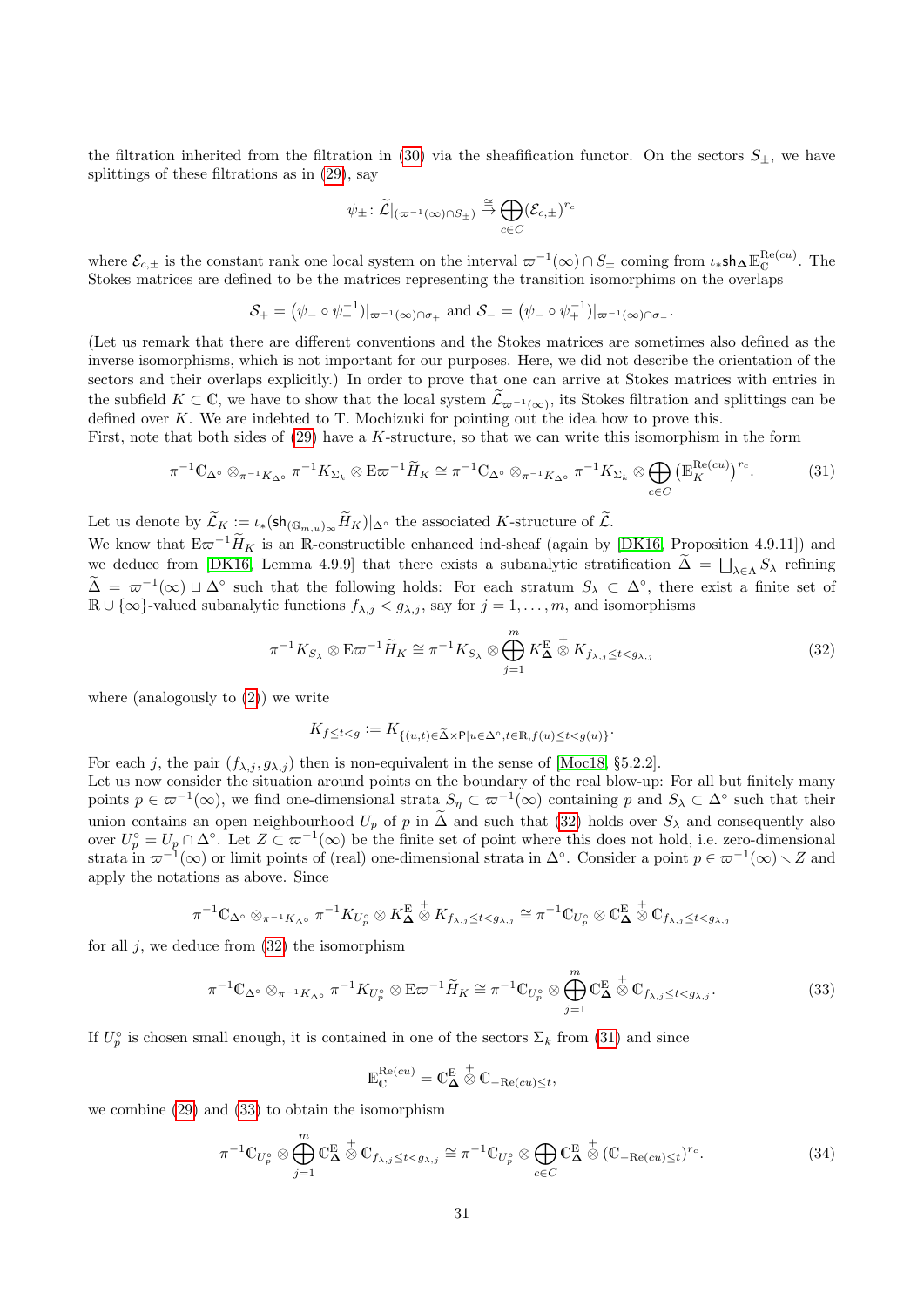On the basis of  $[{\rm Moc18}]^1$  $[{\rm Moc18}]^1$  $[{\rm Moc18}]^1$ , let us denote by  ${\rm Sub}^{(2),*}_{\not \sim}(U^{\circ}_p, U_p)$  the set of either pairs  $(f, g)$  of non-equivalent subanalytic functions (with  $f(p) < g(p)$  pointwise) or of pairs of one subanalytic function together with  $\infty$  on the bordered space  $(U_p^{\circ}, U_p)$ .

The pre-order  $\prec$  from [\(28\)](#page-29-2) induces a pre-order on the set  $\text{Sub}_{\not\sim}^{\langle 2 \rangle, *}(U_p^{\circ}, U_p)$  by setting  $(f_1, g_1) \prec (f_2, g_2)$  if and only if  $f_1 \prec f_2$  and  $g_1 \prec g_2$  – where of course  $f \prec \infty$  for all subanalytic f. The quotient with respect to the induced equivalence relation is denoted by  $\overline{\text{Sub}}_{\not\sim}^{\langle 2 \rangle, *}(U_p^{\circ}, U_p)$ . Now, both sides of [\(34\)](#page-30-3) are associated to finite multi-subsets  $(I, \mathfrak{m})$  of  $\text{Sub}_{\not\sim}^{\langle 2 \rangle, *}(U_p^{\circ}, U_p)$ , i.e. finitely many elements  $\mathfrak{a}$  of the latter set together with a multiplicity  $m_{\mathfrak{a}} \in \mathbb{N}$  for each, namely

- $(I_{\text{left}}, \mathfrak{m}_{\text{left}})$  consisting of the restrictions of the pairs  $(f_{\lambda,j}, g_{\lambda,j})$  to  $(U_p^{\circ}, U_p)$  and the multiplicities induced by equivalent pairs for the left hand side of [\(34\)](#page-30-3), and
- ( $I_{\text{right}}, \mathfrak{m}_{\text{right}}$ ) being the multiset of the pairs ( $-\text{Re}(ct), \infty$ ) with multiplicity  $r_c$ .

Each side of [\(34\)](#page-30-3) is constructed in the obvious way from these multi-subsets. If we mimic the notation from [\[Moc21\]](#page-34-19) and write<sup>[2](#page-31-1)</sup>

$$
\mathcal{K}_{(U^\circ_p,U_p)}(I,\mathfrak{m}):=\bigoplus_{(f,g)\in I}\mathbb{C}^\mathcal{E}_{(U^\circ_p,U_p)}\overset{+}{\otimes} (\mathbb{C}_{f\leq t< g})^{m_{(f,g)}},
$$

the isomorphism [\(34\)](#page-30-3) after pull-back via the embedding  $(U_p^{\circ}, U_p) \hookrightarrow \mathbf{\Delta}$  reads as

$$
\mathrm{K}_{(U_p^{\circ}, U_p)}(I_{\mathrm{left}}, \mathfrak{m}_{\mathrm{left}}) \cong \mathrm{K}_{(U_p^{\circ}, U_p)}(I_{\mathrm{right}}, \mathfrak{m}_{\mathrm{right}}).
$$

Now, due to [\[Moc18,](#page-34-14) §5.2.6]<sup>[3](#page-31-2)</sup> we conclude that the induced multi-subsets of  $\overline{\text{Sub}}_{\not\sim}^{(2),*}(U_p^{\circ}, U_p)$  coincide and so do the canonical filtrations.

Hence, we obtain an isomorphism

$$
\pi^{-1} K_{U_p^{\circ}} \otimes \mathbf{E} \varpi^{-1} \widetilde{H}_K \cong \pi^{-1} K_{U_p^{\circ}} \otimes \bigoplus_{c \in C} K_{\Delta}^{\mathbf{E}} \overset{+}{\otimes} \left( \mathbb{E}_K^{\text{Re}(cu)} \right)^{r_c} \tag{35}
$$

and an induced filtration  $F_{\mathfrak{a}}^p(\widetilde{\mathcal{L}}_{K,p})$  on the stalk  $\widetilde{\mathcal{L}}_{K,p}$  which induces the Stokes filtration on  $\widetilde{\mathcal{L}}_p$  after extension of scalars from  $K$  to  $\mathbb{C}.$ 

For a point  $p \in Z$  consider two nearby points  $p_1, p_2 \in \varpi^{-1}(\infty)$  on each side of p, i.e. in the components of a sufficiently small punctured interval at p. Then we have canonical isomorphisms of the stalks  $\widetilde{\mathcal{L}}_{p_j} \cong \widetilde{\mathcal{L}}_p$  as well as for the stalks of the K-structure. With respect to the first isomorphisms, the Stokes filtrations on  $\tilde{\mathcal{L}}$  are related by

<span id="page-31-3"></span>
$$
F_{\mathfrak{a}}^p(\widetilde{\mathcal{L}}_p) = F_{\mathfrak{a}}^{p_1}(\widetilde{\mathcal{L}}_{p_1}) \cap F_{\mathfrak{a}}^{p_2}(\widetilde{\mathcal{L}}_{p_2}),\tag{36}
$$

(note that both stalks on the right hand side are equal if p is no Stokes direction of a pair  $(cu, \mathfrak{a})$  of exponential factors, anyway.) Hence, if we define  $F^p_{\mathfrak{a}}(\widetilde{\mathcal{L}}_{K,p})$  analogously to [\(36\)](#page-31-3), we obtain a filtration also on  $\widetilde{\mathcal{L}}_{K,p}$  inducing the one on  $\mathcal{L}_p$ .

In summary, there exist filtrations  $F_{\mathfrak{a}}^p(\widetilde{\mathcal{L}}_K)$  on any stalk  $p \in \varpi^{-1}(\infty)$  inducing the Stokes filtration after scalar extension from K to C.

<span id="page-31-4"></span>Lemma 5.2. The graded objects

$$
\mathrm{Gr}^{F^\mathbf{p}}_{\mathfrak{a}}(\widetilde{\mathcal{L}}_{K,p})=F^p_{\mathfrak{a}}(\widetilde{\mathcal{L}}_{K,p})/\sum_{\mathfrak{b}\prec\mathfrak{a}}F^p_{\mathfrak{b}}(\widetilde{\mathcal{L}}_{K,p})
$$

glue to a local system of K-vector spaces on  $\varpi^{-1}(\infty)$ .

<span id="page-31-0"></span><sup>1</sup>We refer to the arXiv version of Mochizuki's paper. However, the paper has been reorganized in the meantime and will be published in two parts. The notation Sub $\frac{\langle 2 \rangle,*}{\varphi}$  is the one from the reorganized article (part II). We are grateful to Takuro Mochizuki for providing the new versions. The notation of [\[Moc18\]](#page-34-14) is slightly different but similar enough not to create confusion.

<span id="page-31-1"></span> $2$ Note that T. Mochizuki more generally considers graded multi-sets where an additional grading information refers to a shift of the enhanced ind-sheaves as building blocks for  $K_M(I, \mathfrak{m})$ . We don't need these gradings here, since all sheaves are concentrated in one degree.

<span id="page-31-2"></span><sup>&</sup>lt;sup>3</sup>In loc. cit. the statement is referred to as a direct analogy to Lemma 5.15. In the reorganized article it is worked out in all details in [\[Moc21,](#page-34-19) Lemma 3.29].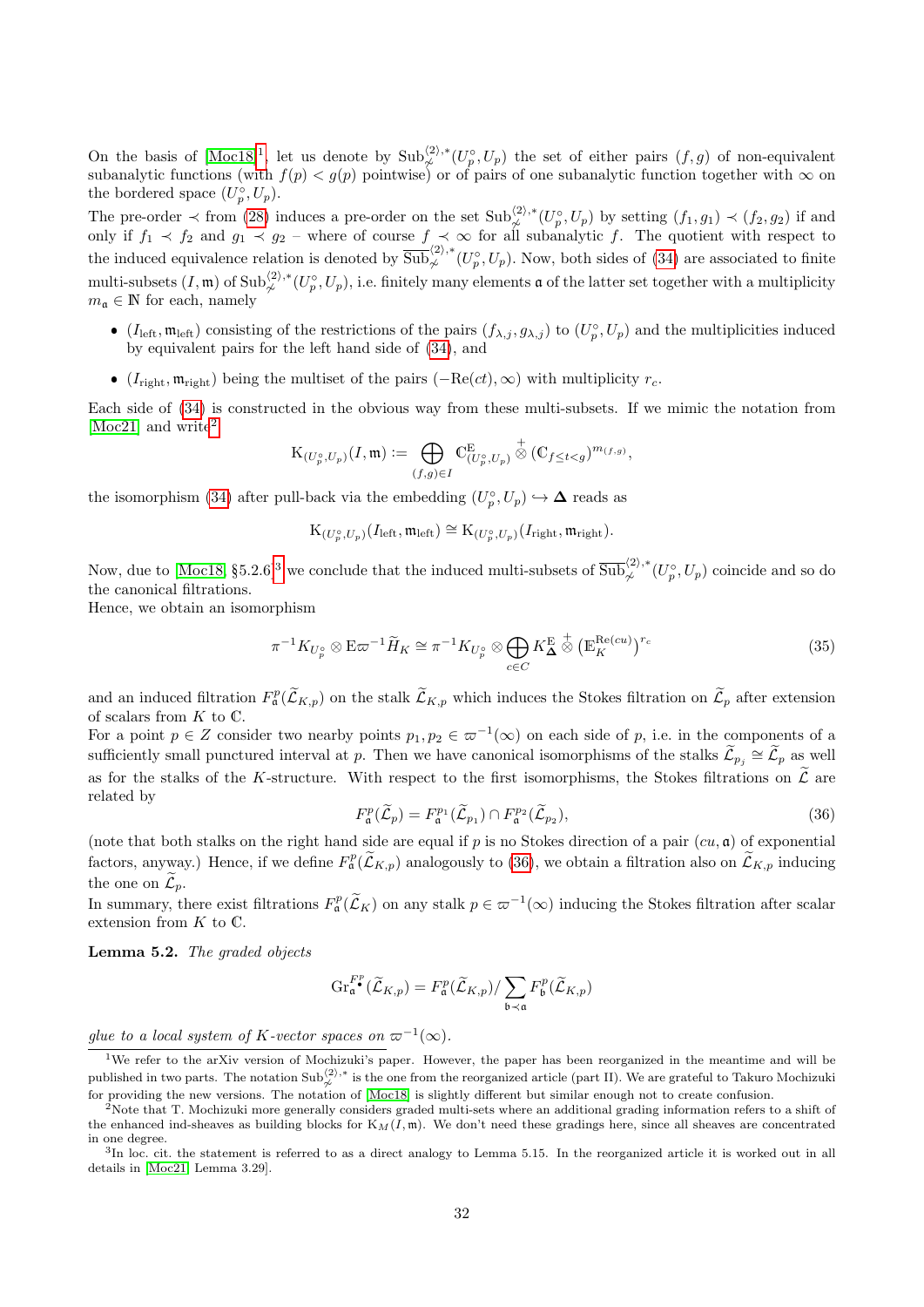*Proof.* First let us remark that each interval  $I \subsetneq \varpi^{-1}(\infty)$  induces canonical isomorphisms

<span id="page-32-0"></span>
$$
\widetilde{\mathcal{L}}_p \cong H^0(I, \widetilde{\mathcal{L}}) \cong \widetilde{\mathcal{L}}_q \tag{37}
$$

for all  $p, q \in I$ . The same holds for the local system  $\widetilde{\mathcal{L}}_K$ .

We know that the claim of the lemma is true over C, the graded objects associated to the filtrations as C-sheaves are local systems of C-vector spaces – cf. e.g. [\[DK18,](#page-33-13) Section 6.1] or [\[Sab13,](#page-35-8) Proposition 2.7], going back to ideas of Deligne and Malgrange (see [\[Mal91,](#page-34-20) Section IV.2]). Consequently, if one chooses complementary vector spaces  $G_{\mathfrak{a}}^p \subset F_{\mathfrak{a}}^p(\widetilde{\mathcal{L}}_p)$  for each  $p \in \varpi^{-1}(\infty)$  such that the canonical morphism

$$
G_{\mathfrak{a}}^p \hookrightarrow F_{\mathfrak{a}}^p(\widetilde{\mathcal{L}}_p) \to \mathrm{Gr}_{\mathfrak{a}}^p(\widetilde{\mathcal{L}}_p)
$$

is an isomorphism, then each p has an open neighbourhood  $I_p$  such that  $\widetilde{\mathcal{L}}_q = \bigoplus_{c \in C} G^p$  $\int_{[cu]}^p$  is a splitting of the filtration for each  $q \in I_p$  where we use the identifications from [\(37\)](#page-32-0).

In the same way, we can choose complementary K-vector spaces  $G_{K,\mathfrak{a}}^p \subset F_{K,\mathfrak{a}}^p$  for each p. Then  $G_{\mathfrak{a}}^p := G_{K,\mathfrak{a}}^p \otimes_K \mathbb{C}$ is a choice as above and we know that for each p the C-vector spaces  $G^p_\mathfrak{a}$  induce a local splitting of the filtration on  $\widetilde{\mathcal{L}}_q$  for q in a neighbourhood of p. Therefore, the same is true for the K-vector spaces  $G_{K,\mathfrak{a}}^p$ . The claim of the lemma easily follows.  $\Box$ 

We want to convince ourselves that we can find local splittings of the filtration on  $\widetilde{\mathcal{L}}_K$  over the same intervals as it is the case for  $\mathcal{L}$ .

<span id="page-32-3"></span>**Lemma 5.3.** Suppose we have a splitting  $\widetilde{\mathcal{L}}|_{I} = \bigoplus_{c \in C} \mathcal{G}_{I,[cu]}$  of the Stokes filtration over an interval  $I \subsetneq$  $\varpi^{-1}(\infty)$ . Then there is a splitting

$$
\widetilde{\mathcal{L}}_K|_I = \bigoplus_{c \in C} \mathcal{G}_{K,I,[cu]}
$$

over I inducing the given splitting after extension of scalars from  $K$  to  $\mathbb{C}$ .

Proof. Let us denote by  $\operatorname{Gr}_{K,[cu]}^F(\widetilde{\mathcal{L}}_K)$  the local systems associated to the filtered local system  $\widetilde{\mathcal{L}}_K$  on  $\varpi^{-1}(\infty)$ as in Lemma [5.2.](#page-31-4)

Let I be an interval as in the assumptions. The filtration  $F_{\bullet}^p(\widetilde{\mathcal{L}}_{K,p})$  induces a filtration on  $H^0(I,\widetilde{\mathcal{L}}_K)$  – recall the identifications [\(37\)](#page-32-0) and its variant for  $\tilde{\mathcal{L}}_K$ . We have a surjective morphism

$$
F_{[cu]}^p(H^0(I,\widetilde{\mathcal{L}}_K)) \twoheadrightarrow H^0(I,\mathrm{Gr}_{K,[cu]}^F(\widetilde{\mathcal{L}}_K))
$$

for each  $p \in I$ , hence we also get a morphism

<span id="page-32-1"></span>
$$
\bigcap_{p\in I} F_{[cu]}^p(H^0(I,\widetilde{\mathcal{L}}_K)) \longrightarrow H^0(I,\text{Gr}_{K,[cu]}^F(\widetilde{\mathcal{L}}_K)).
$$
\n(38)

It is easy to see that it suffices to show that the latter is surjective, since then we can find a subspace  $G_{K,[cu]} \subset$  $\bigcap_{p\in I} F_{[c]}^p$  $\lim_{[cu]} (H^0(I, \tilde{\mathcal{L}}_K))$  such that the induced morphism

$$
G_{K,[cu]}\to H^0(I,\mathrm{Gr}^F_{K,[cu]}(\widetilde{\mathcal{L}}_K))
$$

is an isomorphism. Then, if we denote by  $\mathcal{G}_{K,I,[cu]}$  the constant local system of K-vector spaces over I associated to  $G_{K,[cu]}$ , these define a splitting of  $\mathcal{L}_K$  over I.

To prove that [\(38\)](#page-32-1) is surjective, observe that the given splitting  $\mathcal{L}|_I = \bigoplus_{c \in C} \mathcal{G}_{I,[cu]}$  yields that

$$
H^0(I, \mathcal{G}_{I, [cu]}) \subset F^p_{[cu]}(H^0(I, \widetilde{\mathcal{L}}))
$$

for all  $p \in I$  and  $H^0(I, \mathcal{G}_{I, [cu]}) \to H^0(I, \text{Gr}_{[cu]}^F(\widetilde{\mathcal{L}}))$  is an isomorphism. Consequently, the natural morphism

<span id="page-32-2"></span>
$$
\bigcap_{p\in I} F_{[cu]}^p(H^0(I,\widetilde{\mathcal{L}})) \twoheadrightarrow H^0(I, \text{Gr}_{[cu]}^F(\widetilde{\mathcal{L}}))
$$
\n(39)

is surjective. Since  $(39)$  is the obtained from  $(38)$  by extension of scalars from K to C, and since this extension is a right-exact functor, it follows that the morphism [\(38\)](#page-32-1) is surjective as well.  $\Box$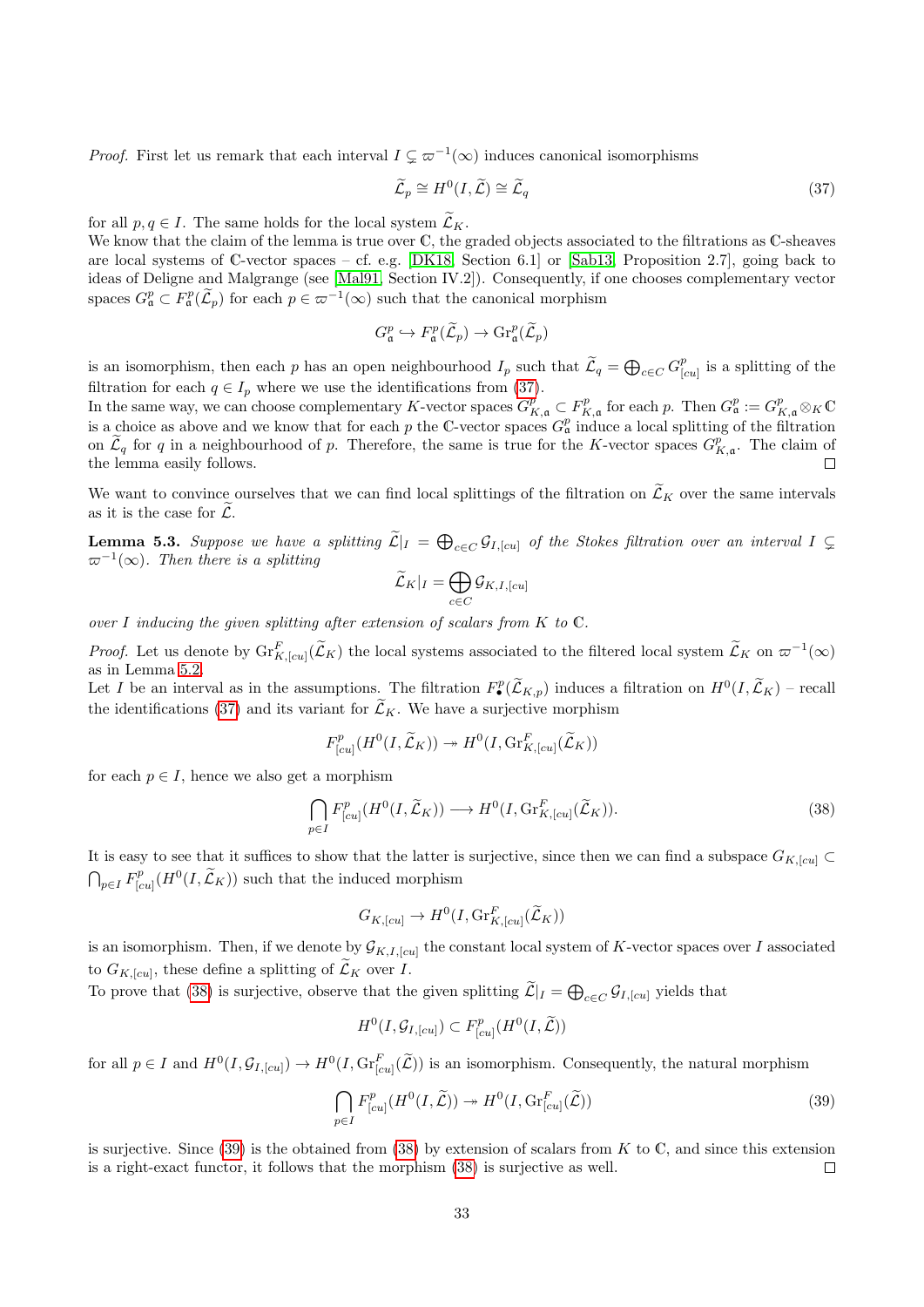We can now state and prove the final result of this section.

**Theorem 5.4.** Assume that we are in the situation of Theorem [3.12](#page-24-0) and that moreover we have  $n > m$ . Put again  $d := n - m$ , let  $\rho: u \to u^d = q$  be the local ramification map at infinity of degree d and consider the pull-back  $\rho^+ \mathcal{H}(\alpha;\beta)$  of the hypergeometric system.

Then there is a representation of the Stokes matrices for  $\rho^+ \mathcal{H}(\alpha;\beta)$  with values in the field K.

*Proof.* We pick up the notation from above. By Lemma [5.3,](#page-32-3) we know that the local system  $\tilde{\mathcal{L}}_K$  of K-vector spaces splits on an interval  $I \subsetneq \varpi^{-1}(\infty)$  as a local system of K-vector spaces whenever  $\widetilde{\mathcal{L}}$  splits on I. In our situation, we have splittings of  $\tilde{\mathcal{L}}$  over two intervals  $I_{\pm} = \varpi^{-1}(\infty) \cap S_{\pm}$  and the Stokes matrices are the connecting isomorphisms between these splittings on the intersection. We deduce from Lemma [5.3](#page-32-3) that the splittings and hence the connecting isomorphisms arise from the same construction over K.  $\Box$ 

Notice that a related statement for the cases  $K = \mathbb{R}$  and  $K = \mathbb{Q}$  and the assumptions as in Remark [5.1](#page-28-1) was found in [\[Hie20,](#page-34-21) Corollary 6.3 and 6.4], using rather different methods.

## References

- <span id="page-33-9"></span>[Ado94] Alan Adolphson, *Hypergeometric functions and rings generated by monomials*, Duke Math. J. **73** (1994), no. 2, 269–290.
- <span id="page-33-12"></span>[BJL79] W. Balser, W.B. Jurkat, and D.A. Lutz, Birkhoff invariants and Stokes' multipliers for meromorphic linear differential equations, Journal of Math. Analysis and Appl. 71 (1979), 48–94.
- <span id="page-33-6"></span>[Bor91] Armand Borel, Linear Algebraic Groups, Graduate Texts in Mathematics, vol. 126, Springer Science+Business Media, New York, 1991.
- <span id="page-33-8"></span>[Bri07] Tom Bridgeland, Stability conditions on triangulated categories, Ann. of Math. (2) 166 (2007), 317– 345.
- <span id="page-33-1"></span>[CDRS19] Alberto Castaño Domínguez, Thomas Reichelt, and Christian Sevenheck, Examples of hypergeometric twistor D-modules, Algebra Number Theory 13 (2019), no. 6, 1415–1442.
- <span id="page-33-0"></span>[CDS21] Alberto Castaño Domínguez and Christian Sevenheck, Irregular Hodge filtration of some confluent hypergeometric systems, J. Inst. Math. Jussieu 20 (2021), no. 2, 627–668.
- <span id="page-33-2"></span>[CG11] Alessio Corti and Vasily Golyshev, Hypergeometric equations and weighted projective spaces, Sci. China Math. 54 (2011), no. 8, 1577–1590.
- <span id="page-33-7"></span>[Con] Keith Conrad, Galois descent, Lecture notes, available at [https://kconrad.math.uconn.edu/](https://kconrad.math.uconn.edu/blurbs/galoistheory/galoisdescent.pdf) [blurbs/galoistheory/galoisdescent.pdf](https://kconrad.math.uconn.edu/blurbs/galoistheory/galoisdescent.pdf).
- <span id="page-33-3"></span>[DK16] Andrea D'Agnolo and Masaki Kashiwara, Riemann-Hilbert correspondence for holonomic D-modules, Publ. Math. Inst. Hautes Etudes Sci. **123** (2016), 69–197.
- <span id="page-33-13"></span>[DK18] Andrea D'Agnolo and Masaki Kashiwara, A microlocal approach to the enhanced Fourier–Sato transform in dimension one, Adv. Math. 339 (2018), 1–59.
- <span id="page-33-4"></span>[DK19] Andrea D'Agnolo and Masaki Kashiwara, Enhanced perversities, J. Reine Angew. Math. 751 (2019), 185–241.
- <span id="page-33-5"></span>[DK21]  $\qquad \qquad \qquad$ , On a topological counterpart of regularization for holonomic D-modules, J. Ec. polytech. Math. 8 (2021), 27–55.
- <span id="page-33-10"></span>[DS03] Antoine Douai and Claude Sabbah, Gauss-Manin systems, Brieskorn lattices and Frobenius structures. I, Ann. Inst. Fourier (Grenoble) 53 (2003), no. 4, 1055–1116.
- <span id="page-33-11"></span>[DS04] , Gauss-Manin systems, Brieskorn lattices and Frobenius structures. II, Frobenius manifolds, Aspects Math., vol. 36, Vieweg, Wiesbaden, 2004, pp. 1–18.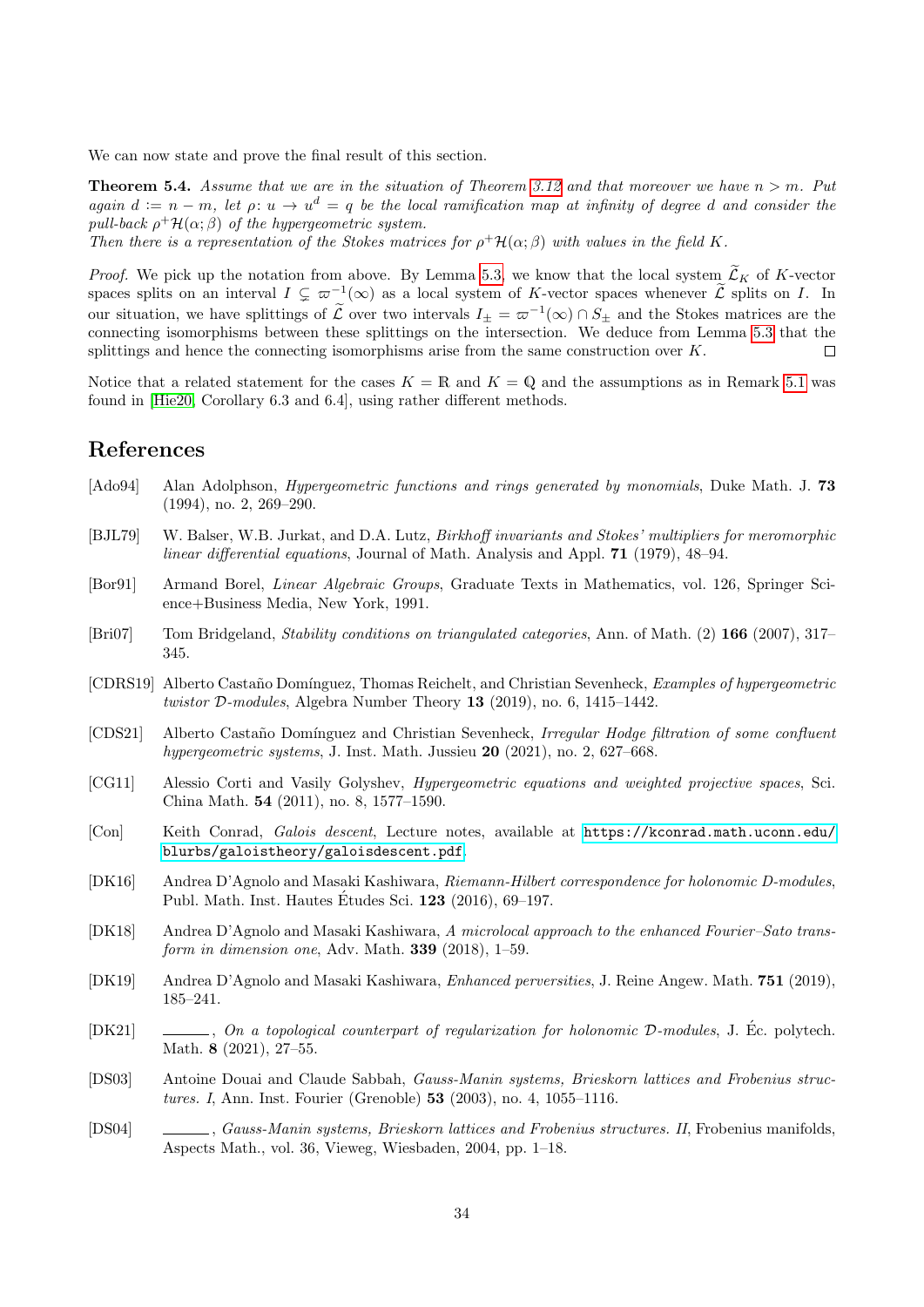- <span id="page-34-5"></span>[Fed18] Roman Fedorov, Variations of Hodge structures for hypergeometric differential operators and parabolic Higgs bundles, Int. Math. Res. Not. IMRN (2018), no. 18, 5583–5608.
- <span id="page-34-0"></span>[Giv98] Alexander Givental, A mirror theorem for toric complete intersections, Topological field theory, primitive forms and related topics (Kyoto, 1996), Progr. Math., vol. 160, Birkhäuser, Boston, 1998, pp. 141–175.
- <span id="page-34-21"></span>[Hie20] Marco Hien, Stokes Matrices for Confluent Hypergeometric Equations, Int. Math. Res. Not. (2020), available under <https://doi.org/10.1093/imrn/rnaa287>.
- <span id="page-34-18"></span>[Hoh21] Andreas Hohl, D-modules of pure Gaussian type and enhanced ind-sheaves, Manuscripta Math. (2021), doi:10.1007/s00229-021-01281-y.
- <span id="page-34-1"></span>[Iri09] Hiroshi Iritani, An integral structure in quantum cohomology and mirror symmetry for toric orbifolds, Adv. Math. 222 (2009), no. 3, 1016–1079.
- <span id="page-34-2"></span>[Iri11] , Quantum cohomology and periods, Ann. Inst. Fourier (Grenoble) 61 (2011), no. 7, 2909– 2958.
- <span id="page-34-17"></span>[IT20] Yohei Ito and Kiyoshi Takeuchi, On irregularities of Fourier transforms of regular holonomic D-Modules, Adv. Math. 366 (2020), 107093.
- <span id="page-34-12"></span>[Ito20] Yohei Ito, Note On The Algebraic Irregular Riemann-Hilbert Correspondence, ArXiv preprint 2004.13518, to appear in "Rend. Sem. Mat. Univ. Padova", 2020.
- <span id="page-34-10"></span>[Jac62] Nathan Jacobson, *Lie Algebras*, Interscience Publishers, London, 1962.
- <span id="page-34-15"></span>[Kat90] Nicholas M. Katz, Exponential sums and differential equations, Annals of Mathematics Studies, vol. 124, Princeton University Press, Princeton, 1990.
- <span id="page-34-9"></span>[KS90] Masaki Kashiwara and Pierre Schapira, Sheaves on manifolds, Grundlehren der Mathematischen Wissenschaften, vol. 292, Springer-Verlag, Berlin, 1990.
- <span id="page-34-7"></span>[KS01] Masaki Kashiwara and Pierre Schapira, *Ind-sheaves*, Astérisque (2001), no. 271, 136. MR 1827714
- <span id="page-34-8"></span>[KS06] Masaki Kashiwara and Pierre Schapira, Categories and sheaves, Grundlehren der mathematischen Wissenschaften, Springer Berlin Heidelberg, 2006.
- <span id="page-34-16"></span>[KS16a] Masaki Kashiwara and Pierre Schapira, Irregular holonomic kernels and Laplace transform, Sel. Math. New Ser. 22 (2016), 55–109.
- <span id="page-34-13"></span>[KS16b] , Regular and Irregular Holonomic D-modules, London Math. Soc. Lecture Note Ser., vol. 433, Cambridge University Press, 2016.
- <span id="page-34-20"></span>[Mal91] B. Malgrange, *Équations différentielles à coefficients polynomiaux*, Progress in Mathematics, vol. 96, Birkhäuser Boston Inc., Boston, MA, 1991.
- <span id="page-34-4"></span>[Moc14] Takuro Mochizuki, *Holonomic D-modules with Betti structure*, Mém. Soc. Math. Fr. (N.S.) (2014), no. 138-139, viii+205.
- <span id="page-34-14"></span>[Moc18]  $\Box$ , Curve test for enhanced ind-sheaves and holonomic D-modules, ArXiv preprint 1610.08572v3, 2018.
- <span id="page-34-19"></span>[Moc21] , Curve test for enhanced ind-sheaves and holonomic  $D$ -modules, II, to appear in Ann. Sci.  $\acute{E}c$ . Norm. Supér. (4), communicated by the author, 2021.
- <span id="page-34-11"></span>[Pre08] Luca Prelli, Sheaves on subanalytic sites, Rend. Semin. Mat. Univ. Padova (2008), no. 120, 167–216.
- <span id="page-34-6"></span>[Rei14] Thomas Reichelt, Laurent Polynomials, GKZ-hypergeometric Systems and Mixed Hodge Modules, Compositio Mathematica 150 (2014), 911–941.
- <span id="page-34-3"></span>[RS15] Thomas Reichelt and Christian Sevenheck, Logarithmic Frobenius manifolds, hypergeometric systems and quantum D-modules, Journal of Algebraic Geometry 24 (2015), no. 2, 201–281.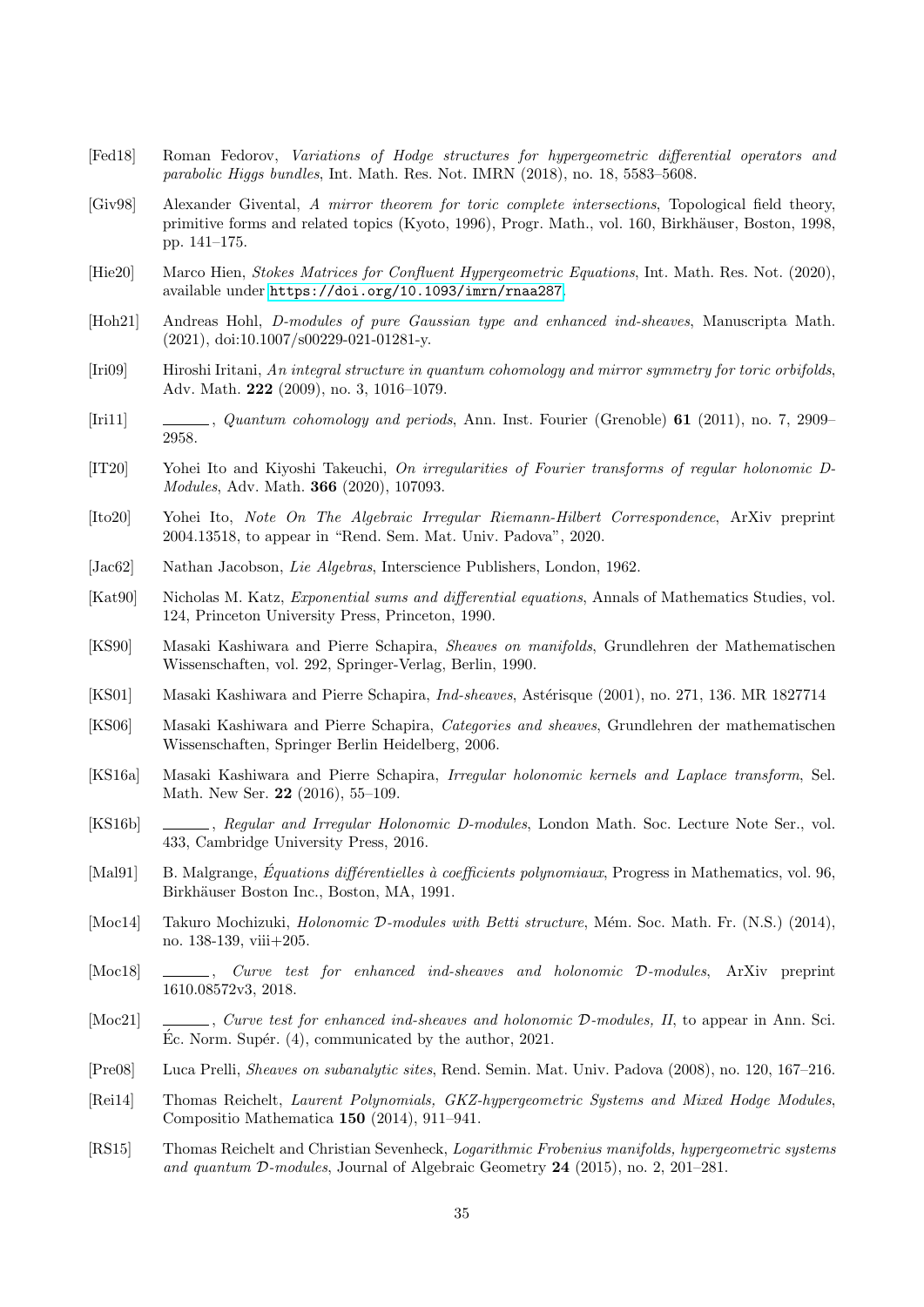- <span id="page-35-0"></span>[RS17] , Non-affine Landau-Ginzburg models and intersection cohomology, Ann. Sci. Ec. Norm. Supér. (4) 50 (2017), no. 3, 665–753.
- <span id="page-35-9"></span>[Sab08] Claude Sabbah, An explicit stationary phase formula for the local formal Fourier-Laplace transform, Singularities I (Jean-Paul Brasselet, José Luis Cisneros-Molina, David Massey, José Seade, and Bernard Teissier, eds.), Contemp. Math., vol. 474, Amer. Math. Soc., Providence, RI, 2008, Algebraic and analytic aspects, pp. 309–330.
- <span id="page-35-8"></span>[Sab13] , Introduction to Stokes Structures, Lecture Notes in Math., vol. 2060, Springer, Berlin, 2013.
- <span id="page-35-1"></span>[Sab18] Claude Sabbah, *Irregular Hodge theory*, Mém. Soc. Mat. Fr. (N.S.) 156 (2018).
- <span id="page-35-6"></span>[Sch99] Jean-Pierre Schneiders, *Quasi-abelian categories and sheaves*, Mém. Soc. Math. France 76 (1999).
- <span id="page-35-7"></span>[SS94] Pierre Schapira and Jean-Pierre Schneiders, Elliptic pairs. I. Relative finiteness and duality, no. 224, Société Mathématique de France, Paris, 1994, Index theorem for elliptic pairs, pp. 5–60.
- <span id="page-35-3"></span>[SW09] Mathias Schulze and Uli Walther, Hypergeometric D-modules and twisted Gauß–Manin systems, J. Algebra 322 (2009), no. 9, 3392–3409.
- <span id="page-35-2"></span>[SY19] Claude Sabbah and Jeng-Daw Yu, Irregular Hodge numbers of confluent hypergeometric differential  $equations,$  Épijournal Géom. Algébrique  $3$  (2019), Art. 7.
- <span id="page-35-4"></span>[Wat79] William C. Waterhouse, *Introduction to Affine Group Schemes*, Graduate Texts in Mathematics, vol. 66, Springer-Verlag, New York, 1979.
- <span id="page-35-5"></span>[Win74] David J. Winter, The Structure of Fields, Graduate Texts in Mathematics, vol. 16, Springer-Verlag, New York, 1974.

Davide Barco Fakultät für Mathematik Technische Universität Chemnitz 09107 Chemnitz Germany davide.barco@mathematik.tu-chemnitz.de

Marco Hien Institut für Mathematik Universität Augsburg 86135 Augsburg Germany marco.hien@math.uni-augsburg.de

Andreas Hohl Université de Paris and Sorbonne Université, CNRS Institut de Mathématiques de Jussieu-Paris Rive Gauche (IMJ-PRG) 75013 Paris France andreas.hohl@imj-prg.fr

Christian Sevenheck Fakultät für Mathematik